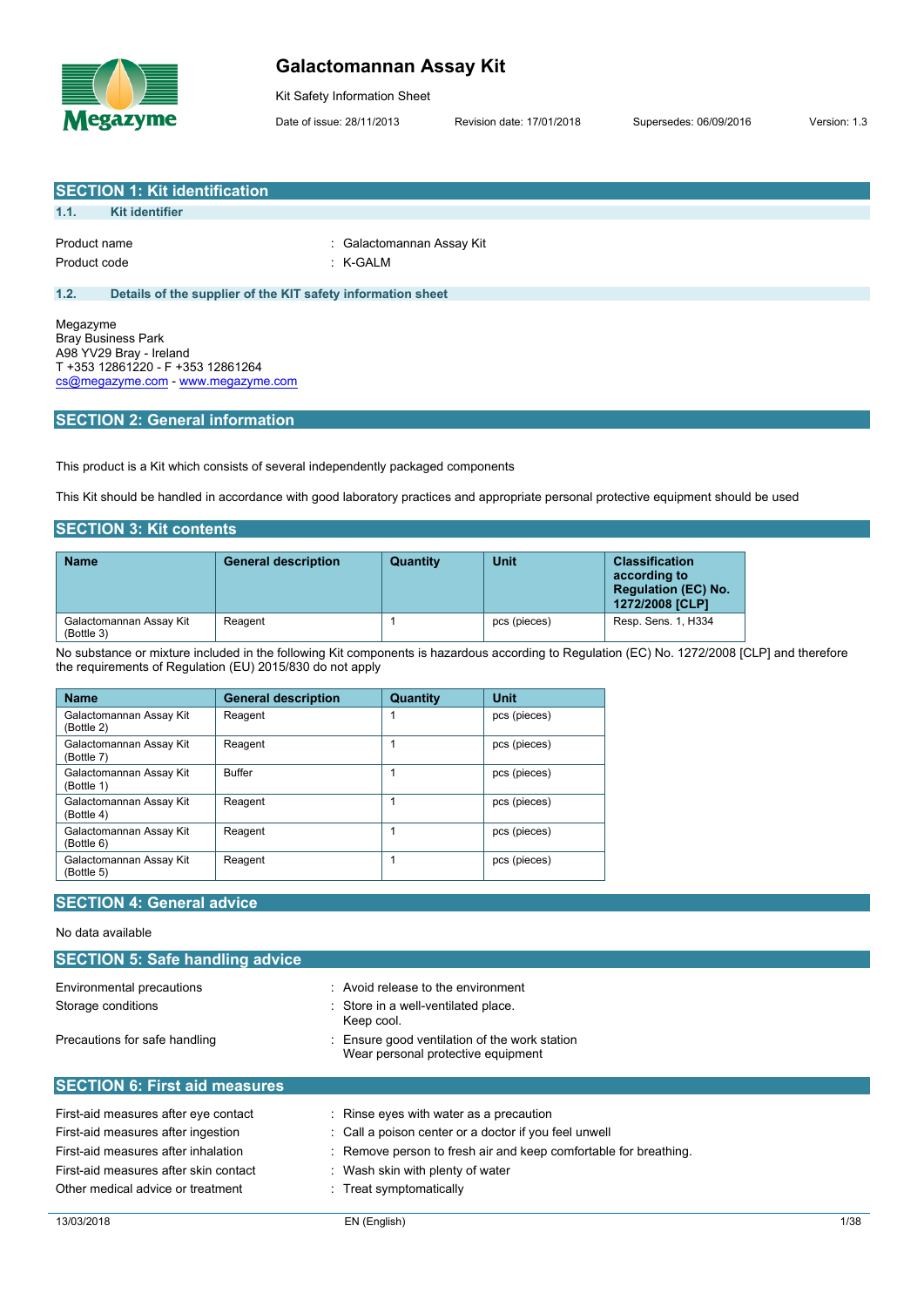# **Galactomannan Assay Kit**

Kit Safety Information Sheet

| <b>SECTION 7: Fire fighting measures</b>            |                                                                                                                                             |  |  |  |
|-----------------------------------------------------|---------------------------------------------------------------------------------------------------------------------------------------------|--|--|--|
| Protection during firefighting                      | : Do not attempt to take action without suitable protective equipment<br>Self-contained breathing apparatus<br>Complete protective clothing |  |  |  |
| Hazardous decomposition products in case of<br>fire | Toxic fumes may be released                                                                                                                 |  |  |  |
| <b>SECTION 8: Other information</b>                 |                                                                                                                                             |  |  |  |

No data available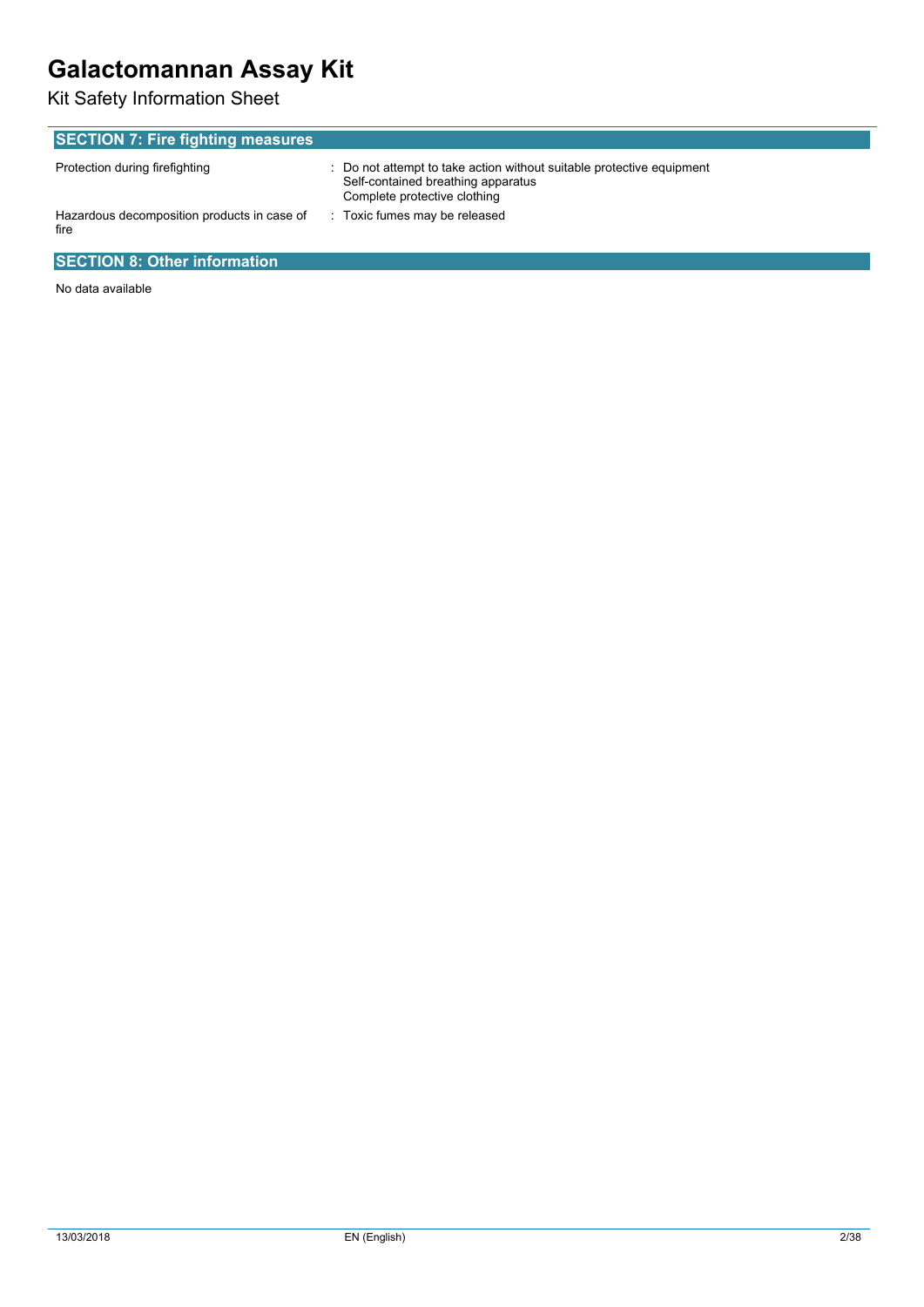

Safety Data Sheet

according to Regulation (EU) 2015/830

Date of issue: 28/11/2013 Revision date: 07/12/2017 Supersedes: 06/09/2016 Version: 1.3 **SECTION 1: Identification of the substance/mixture and of the company/undertaking 1.1. Product identifier** Product form : Nixture Product name : Galactomannan Assay Kit (Bottle 6) Product code : K-GALM (Bottle 6) **1.2. Relevant identified uses of the substance or mixture and uses advised against 1.2.1. Relevant identified uses** Industrial/Professional use spec : For professional use only Use of the substance/mixture in the substance/mixture in the substance of the substance of the substance of the substance of the substance of the substance of the substance of the substance of the substance of the substanc **1.2.2. Uses advised against** No additional information available **1.3. Details of the supplier of the safety data sheet** Megazyme Bray Business Park A98 YV29 Bray - Ireland T +353 12861220 - F +353 12861264 [cs@megazyme.com](mailto:cs@megazyme.com) - <www.megazyme.com> **1.4. Emergency telephone number** Emergency number : +353 12861220 [9 am to 5 pm GMT - Monday to Friday] **SECTION 2: Hazards identification 2.1. Classification of the substance or mixture Classification according to Regulation (EC) No. 1272/2008 [CLP]** Not classified **Adverse physicochemical, human health and environmental effects** To our knowledge, this product does not present any particular risk, provided it is handled in accordance with good occupational hygiene and safety practice. **2.2. Label elements Labelling** according to Regulation (EC) No. 1272/2008 [CLP] EUH-statements : EUH032 - Contact with acids liberates very toxic gas. **Labelling according to: exemption for inner packaging where the contents do not exceed 10ml** No labelling required **2.3. Other hazards** No additional information available **SECTION 3: Composition/information on ingredients 3.1. Substances** Not applicable

**3.2. Mixtures**

This mixture does not contain any substances to be mentioned according to the criteria of section 3.2 of REACH annex II

| <b>SECTION 4: First aid measures</b>                                |                                                                  |  |  |
|---------------------------------------------------------------------|------------------------------------------------------------------|--|--|
| <b>Description of first aid measures</b><br>4.1.                    |                                                                  |  |  |
| First-aid measures after inhalation                                 | : Remove person to fresh air and keep comfortable for breathing. |  |  |
| First-aid measures after skin contact                               | Wash skin with plenty of water.                                  |  |  |
| First-aid measures after eye contact                                | : Rinse eyes with water as a precaution.                         |  |  |
| First-aid measures after ingestion                                  | : Call a poison center or a doctor if you feel unwell.           |  |  |
| 4.2.<br>Most important symptoms and effects, both acute and delayed |                                                                  |  |  |
| No additional information available                                 |                                                                  |  |  |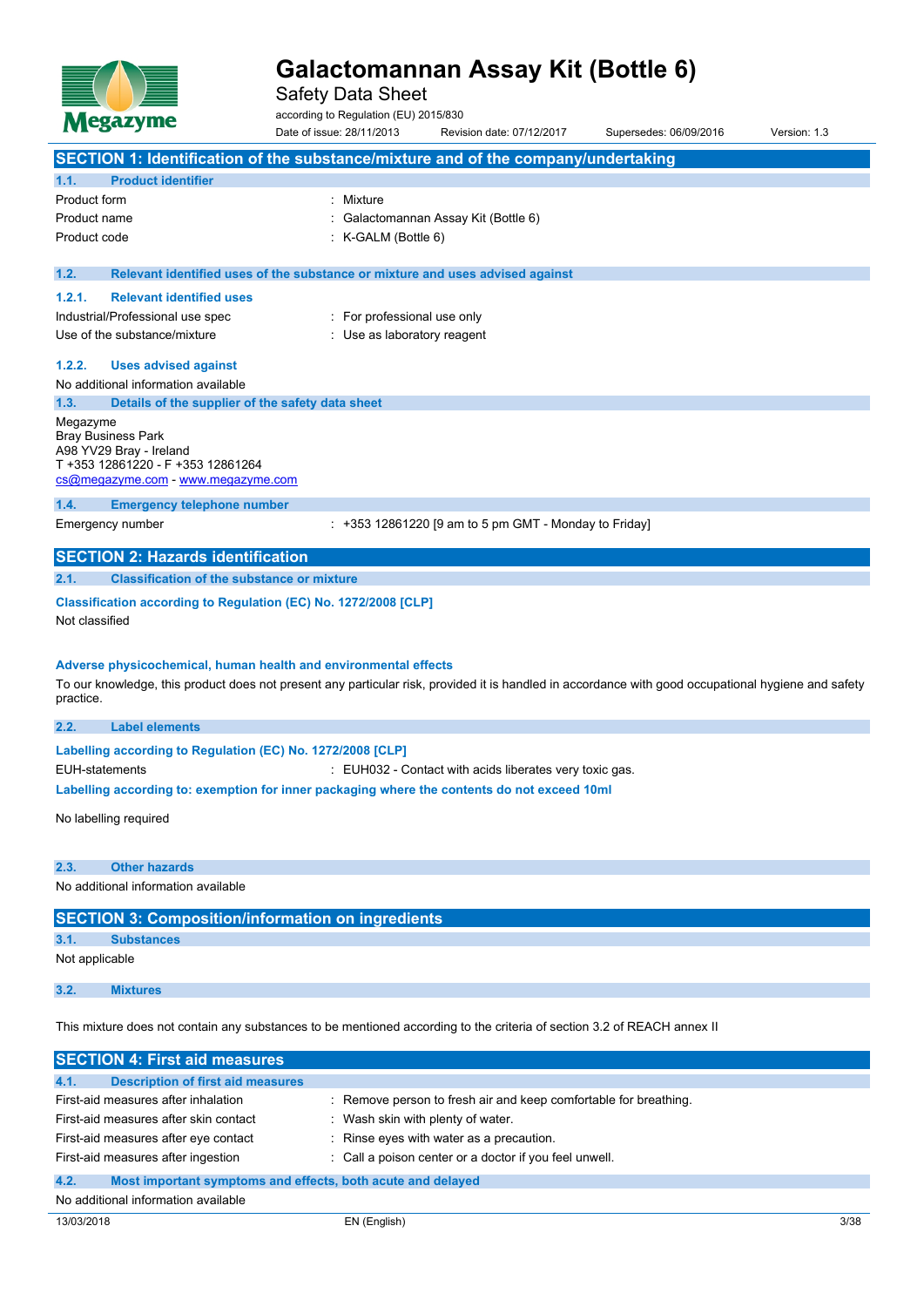Safety Data Sheet

according to Regulation (EU) 2015/830

| 4.3.               | Indication of any immediate medical attention and special treatment needed |                                                                                                                                                                                |  |  |
|--------------------|----------------------------------------------------------------------------|--------------------------------------------------------------------------------------------------------------------------------------------------------------------------------|--|--|
|                    | Treat symptomatically.                                                     |                                                                                                                                                                                |  |  |
|                    | <b>SECTION 5: Firefighting measures</b>                                    |                                                                                                                                                                                |  |  |
| 5.1.               | <b>Extinguishing media</b>                                                 |                                                                                                                                                                                |  |  |
|                    | Suitable extinguishing media                                               | : Water spray. Dry powder. Foam. Carbon dioxide.                                                                                                                               |  |  |
| 5.2.               | Special hazards arising from the substance or mixture                      |                                                                                                                                                                                |  |  |
| fire               | Hazardous decomposition products in case of                                | : Toxic fumes may be released.                                                                                                                                                 |  |  |
| 5.3.               | <b>Advice for firefighters</b>                                             |                                                                                                                                                                                |  |  |
|                    | Protection during firefighting                                             | Do not attempt to take action without suitable protective equipment. Self-contained breathing<br>apparatus. Complete protective clothing.                                      |  |  |
|                    | <b>SECTION 6: Accidental release measures</b>                              |                                                                                                                                                                                |  |  |
| 6.1.               | Personal precautions, protective equipment and emergency procedures        |                                                                                                                                                                                |  |  |
| 6.1.1.             | For non-emergency personnel                                                |                                                                                                                                                                                |  |  |
|                    | <b>Emergency procedures</b>                                                | : Ventilate spillage area.                                                                                                                                                     |  |  |
| 6.1.2.             | For emergency responders                                                   |                                                                                                                                                                                |  |  |
|                    | Protective equipment                                                       | Do not attempt to take action without suitable protective equipment. For further information<br>refer to section 8: "Exposure controls/personal protection".                   |  |  |
| 6.2.               | <b>Environmental precautions</b>                                           |                                                                                                                                                                                |  |  |
|                    | Avoid release to the environment.                                          |                                                                                                                                                                                |  |  |
| 6.3.               | Methods and material for containment and cleaning up                       |                                                                                                                                                                                |  |  |
|                    | Methods for cleaning up                                                    | Take up liquid spill into absorbent material.                                                                                                                                  |  |  |
| Other information  |                                                                            | Dispose of materials or solid residues at an authorized site.                                                                                                                  |  |  |
| 6.4.               | <b>Reference to other sections</b>                                         |                                                                                                                                                                                |  |  |
|                    | For further information refer to section 13.                               |                                                                                                                                                                                |  |  |
|                    | <b>SECTION 7: Handling and storage</b>                                     |                                                                                                                                                                                |  |  |
| 7.1.               | <b>Precautions for safe handling</b>                                       |                                                                                                                                                                                |  |  |
|                    | Precautions for safe handling<br>Hygiene measures                          | : Ensure good ventilation of the work station. Wear personal protective equipment.<br>Do not eat, drink or smoke when using this product. Always wash hands after handling the |  |  |
|                    |                                                                            | product.                                                                                                                                                                       |  |  |
| 7.2.               | Conditions for safe storage, including any incompatibilities               |                                                                                                                                                                                |  |  |
| Storage conditions |                                                                            | : Store in a well-ventilated place. Keep cool.                                                                                                                                 |  |  |
| 7.3.               | Specific end use(s)                                                        |                                                                                                                                                                                |  |  |
|                    | No additional information available                                        |                                                                                                                                                                                |  |  |
|                    | <b>SECTION 8: Exposure controls/personal protection</b>                    |                                                                                                                                                                                |  |  |
| 8.1.               | <b>Control parameters</b>                                                  |                                                                                                                                                                                |  |  |
|                    | No additional information available                                        |                                                                                                                                                                                |  |  |
| 8.2.               | <b>Exposure controls</b>                                                   |                                                                                                                                                                                |  |  |
|                    | Appropriate engineering controls:                                          |                                                                                                                                                                                |  |  |
|                    | Ensure good ventilation of the work station.                               |                                                                                                                                                                                |  |  |
|                    | Hand protection:                                                           |                                                                                                                                                                                |  |  |

### Protective gloves

| Type              | Material                | Permeation | Thickness (mm) | Penetration      | Standard     |
|-------------------|-------------------------|------------|----------------|------------------|--------------|
| Disposable gloves | (NBR)<br>Nitrile rubber | minutes    |                | . .5<br><u>_</u> | – N<br>$4-1$ |

### **Eye protection:**

Safety glasses

| Type           | Use     | <b>Characteristics</b> | <b>Standard</b> |
|----------------|---------|------------------------|-----------------|
| Safety glasses | Droplet | With side shields      | <b>EN 166</b>   |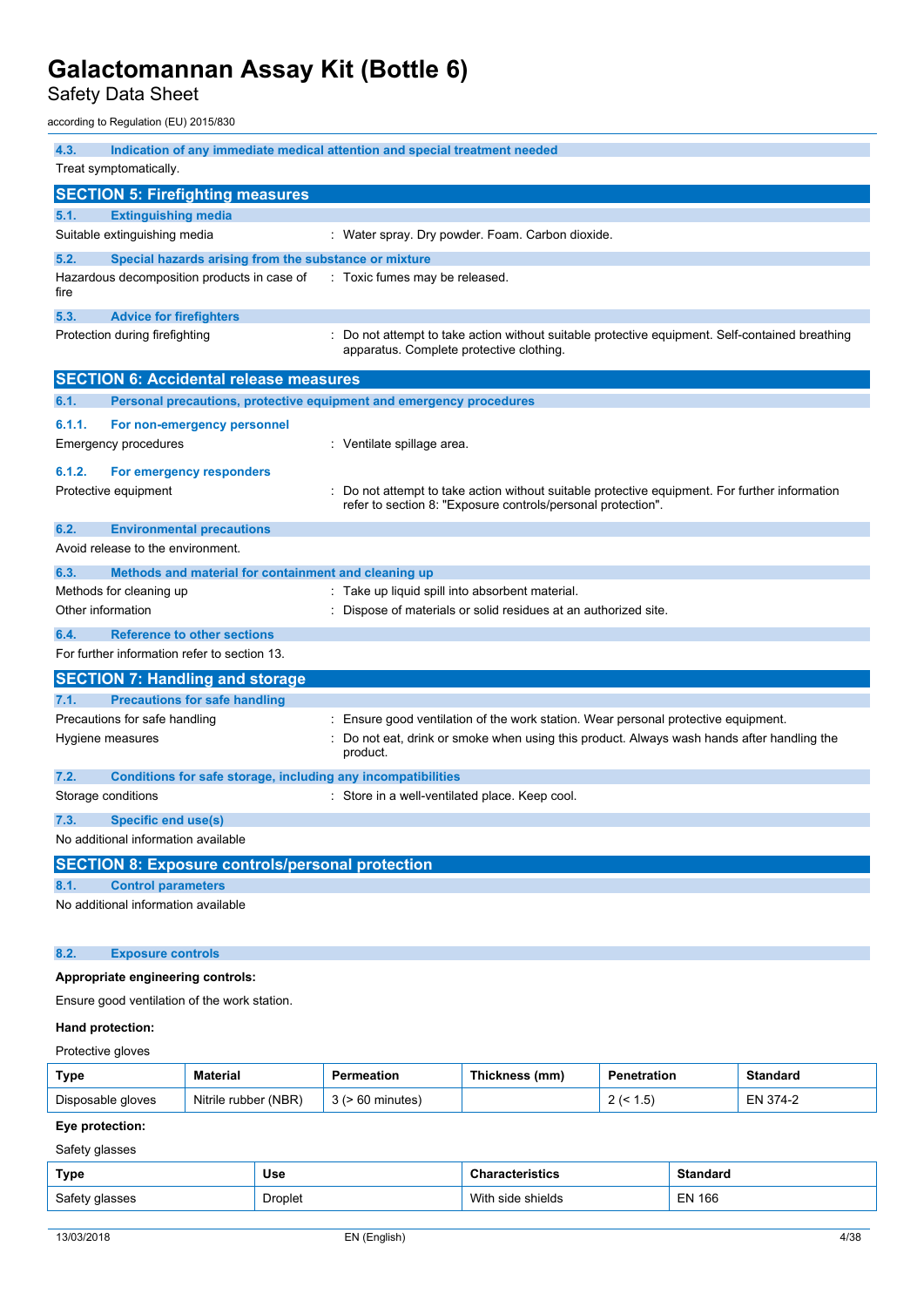## Safety Data Sheet

according to Regulation (EU) 2015/830

#### **Skin and body protection:**

Wear suitable protective clothing

| Lab coat |  |
|----------|--|

#### **Respiratory protection:**

In case of insufficient ventilation, wear suitable respiratory equipment

| <b>Device</b> | Filter type | Condition                       | <b>Standard</b> |
|---------------|-------------|---------------------------------|-----------------|
| Dust mask     | Type P1     | Protection for Liquid particles | EN 143. EN 149  |



#### **Environmental exposure controls:**

Avoid release to the environment.

| <b>SECTION 9: Physical and chemical properties</b>            |                     |
|---------------------------------------------------------------|---------------------|
| 9.1.<br>Information on basic physical and chemical properties |                     |
| Physical state                                                | : Liquid            |
| Colour                                                        | Colourless.         |
| Odour                                                         | No data available   |
| Odour threshold                                               | No data available   |
| pH                                                            | No data available   |
| Relative evaporation rate (butylacetate=1)                    | No data available   |
| Melting point                                                 | Not applicable      |
| Freezing point                                                | No data available   |
| Boiling point                                                 | No data available   |
| Flash point                                                   | No data available   |
| Auto-ignition temperature                                     | No data available   |
| Decomposition temperature                                     | No data available   |
| Flammability (solid, gas)                                     | : Not applicable    |
| Vapour pressure                                               | No data available   |
| Relative vapour density at 20 °C                              | No data available   |
| Relative density                                              | No data available   |
| Solubility                                                    | Soluble in water.   |
| Log Pow                                                       | No data available   |
| Viscosity, kinematic                                          | No data available   |
| Viscosity, dynamic                                            | No data available   |
| <b>Explosive properties</b>                                   | No data available   |
| Oxidising properties                                          | : No data available |
| <b>Explosive limits</b>                                       |                     |
| <b>Other information</b><br>9.2.                              |                     |
| No additional information available                           |                     |

### **SECTION 10: Stability and reactivity 10.1. Reactivity** The product is non-reactive under normal conditions of use, storage and transport. **10.2. Chemical stability** Stable under normal conditions.

### **10.3. Possibility of hazardous reactions**

Contact with acids liberates very toxic gas.

#### **10.4. Conditions to avoid**

None under recommended storage and handling conditions (see section 7).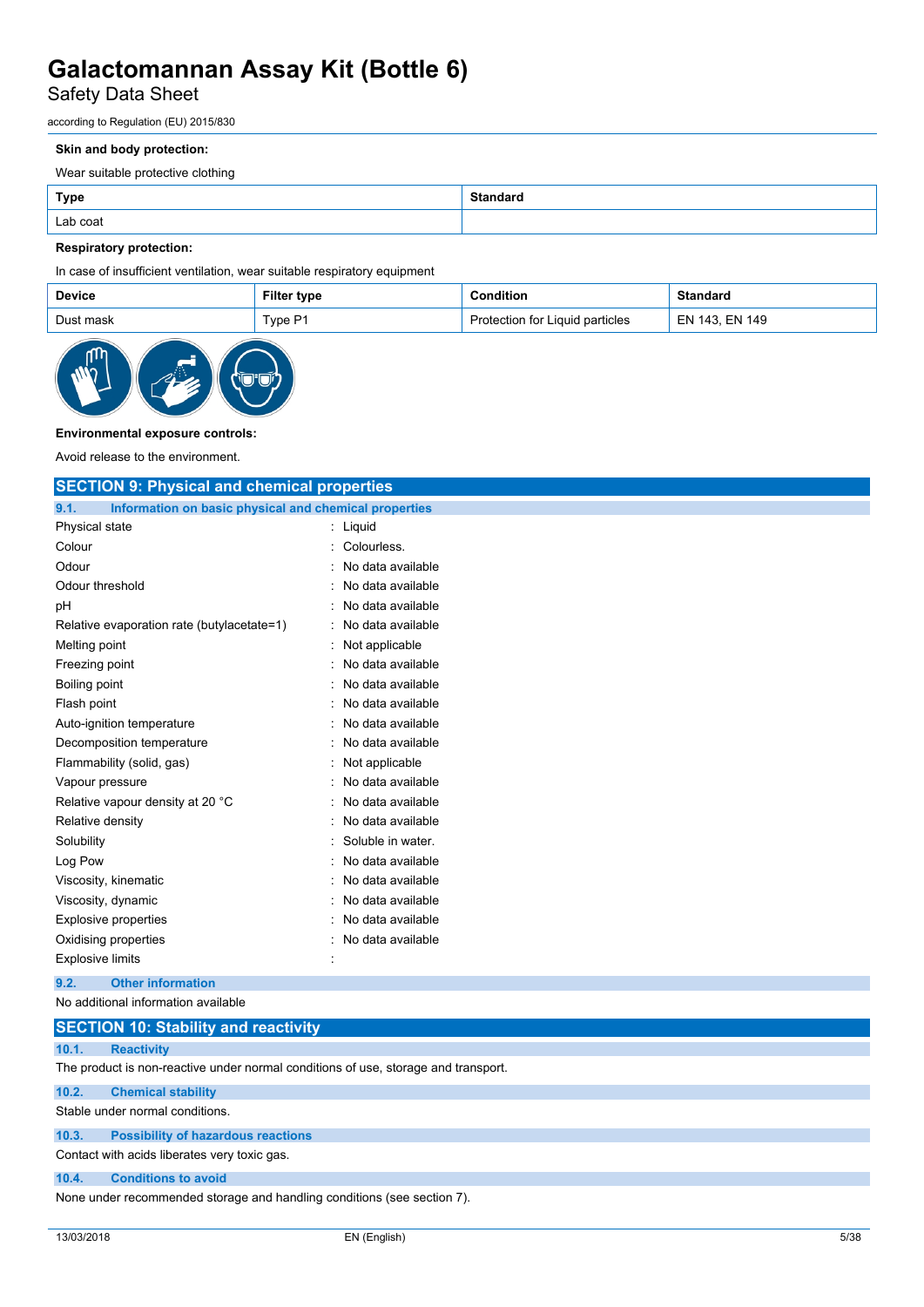Safety Data Sheet

according to Regulation (EU) 2015/830

| 10.5.  | Incompatible materials                  |
|--------|-----------------------------------------|
| Acids. |                                         |
| 10.6.  | <b>Hazardous decomposition products</b> |

Under normal conditions of storage and use, hazardous decomposition products should not be produced.

| <b>SECTION 11: Toxicological information</b>  |                  |  |
|-----------------------------------------------|------------------|--|
| Information on toxicological effects<br>11.1. |                  |  |
| Acute toxicity (oral)                         | : Not classified |  |
| Acute toxicity (dermal)                       | : Not classified |  |
| Acute toxicity (inhalation)                   | : Not classified |  |
| Skin corrosion/irritation                     | : Not classified |  |
| Serious eye damage/irritation                 | : Not classified |  |
| Respiratory or skin sensitisation             | : Not classified |  |
| Germ cell mutagenicity                        | : Not classified |  |
| Carcinogenicity                               | : Not classified |  |
| Reproductive toxicity                         | : Not classified |  |
| STOT-single exposure                          | : Not classified |  |
| STOT-repeated exposure                        | : Not classified |  |
| Aspiration hazard                             | : Not classified |  |

| <b>SECTION 12: Ecological information</b>          |                                                                                                                          |
|----------------------------------------------------|--------------------------------------------------------------------------------------------------------------------------|
| <b>Toxicity</b><br>12.1.                           |                                                                                                                          |
| Ecology - general                                  | The product is not considered harmful to aquatic organisms nor to cause long-term adverse<br>effects in the environment. |
| Acute aquatic toxicity                             | Not classified                                                                                                           |
| Chronic aquatic toxicity                           | Not classified                                                                                                           |
|                                                    |                                                                                                                          |
| 12.2.<br><b>Persistence and degradability</b>      |                                                                                                                          |
| No additional information available                |                                                                                                                          |
| 12.3.<br><b>Bioaccumulative potential</b>          |                                                                                                                          |
| No additional information available                |                                                                                                                          |
| 12.4.<br><b>Mobility in soil</b>                   |                                                                                                                          |
| No additional information available                |                                                                                                                          |
| <b>Results of PBT and vPvB assessment</b><br>12.5. |                                                                                                                          |
| No additional information available                |                                                                                                                          |
| <b>Other adverse effects</b><br>12.6.              |                                                                                                                          |
| No additional information available                |                                                                                                                          |
| <b>SECTION 13: Disposal considerations</b>         |                                                                                                                          |
| <b>Waste treatment methods</b><br>13.1.            |                                                                                                                          |
| Waste treatment methods                            | Dispose of contents/container in accordance with licensed collector's sorting instructions.                              |
| <b>SECTION 14: Transport information</b>           |                                                                                                                          |
| In accordance with ADR / RID / IMDG / IATA / ADN   |                                                                                                                          |
| <b>ADR</b>                                         | <b>IATA</b>                                                                                                              |
| <b>UN number</b><br>14.1.                          |                                                                                                                          |
| Not applicable                                     | Not applicable                                                                                                           |
| 14.2.<br><b>UN proper shipping name</b>            |                                                                                                                          |
| Not applicable                                     | Not applicable                                                                                                           |
| 14.3.<br><b>Transport hazard class(es)</b>         |                                                                                                                          |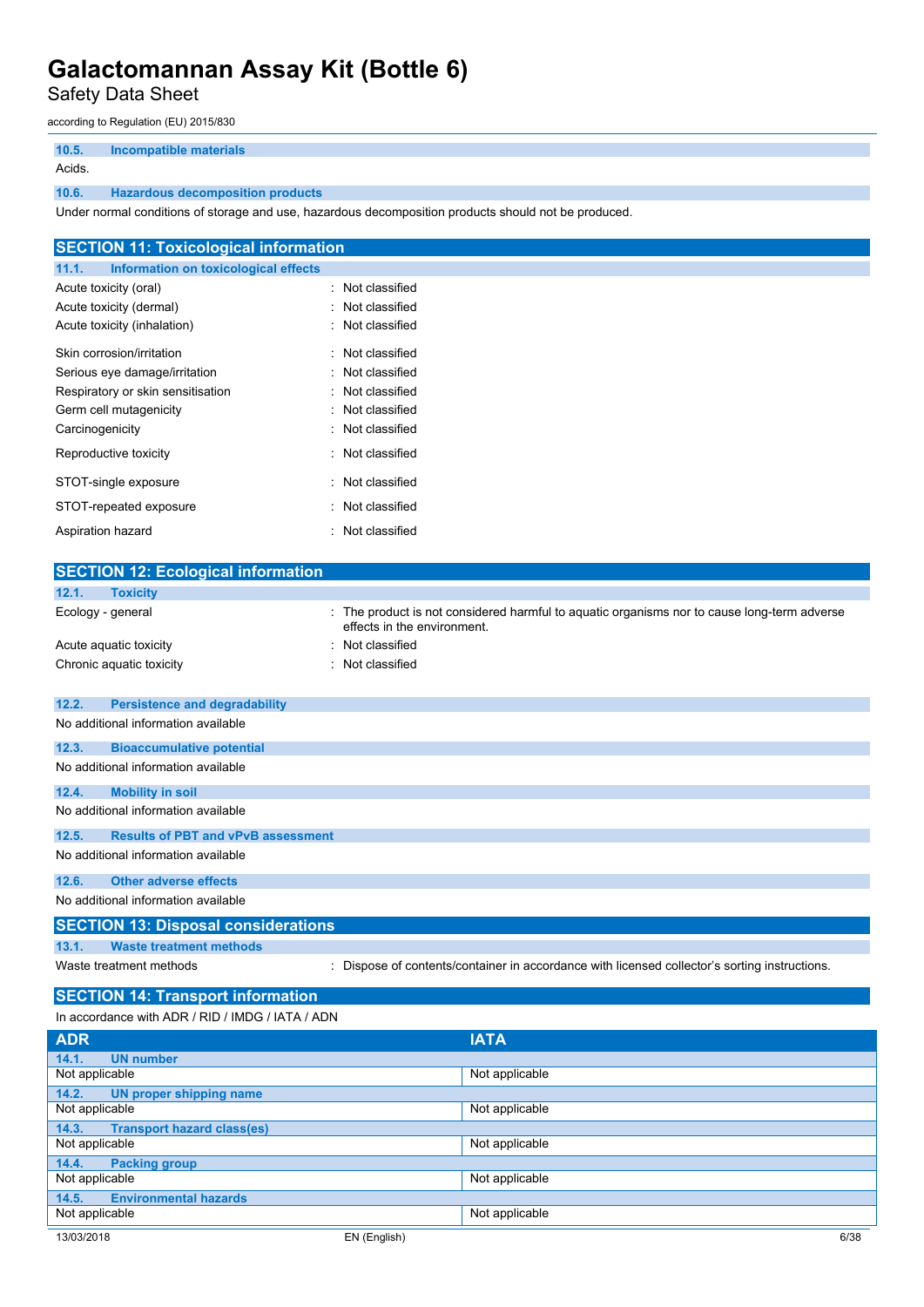Safety Data Sheet

according to Regulation (EU) 2015/830

| <b>ADR</b><br><b>IATA</b>                                                                               |  |  |
|---------------------------------------------------------------------------------------------------------|--|--|
| No supplementary information available                                                                  |  |  |
|                                                                                                         |  |  |
| 14.6.<br><b>Special precautions for user</b>                                                            |  |  |
| - Overland transport                                                                                    |  |  |
| Not applicable                                                                                          |  |  |
| - Air transport                                                                                         |  |  |
| Not applicable                                                                                          |  |  |
| 14.7.<br>Transport in bulk according to Annex II of Marpol and the IBC Code                             |  |  |
| Not applicable                                                                                          |  |  |
| <b>SECTION 15: Regulatory information</b>                                                               |  |  |
| 15.1.<br>Safety, health and environmental regulations/legislation specific for the substance or mixture |  |  |
| 15.1.1.<br><b>EU-Regulations</b>                                                                        |  |  |
| Contains no REACH substances with Annex XVII restrictions                                               |  |  |
| Contains no substance on the REACH candidate list                                                       |  |  |
| Contains no REACH Annex XIV substances                                                                  |  |  |
|                                                                                                         |  |  |
| <b>National regulations</b><br>15.1.2.<br>No additional information available                           |  |  |
|                                                                                                         |  |  |
| 15.2.<br><b>Chemical safety assessment</b>                                                              |  |  |
| No chemical safety assessment has been carried out                                                      |  |  |
|                                                                                                         |  |  |
| <b>SECTION 16: Other information</b>                                                                    |  |  |
| Full text of H- and EUH-statements:                                                                     |  |  |
|                                                                                                         |  |  |

| all toxt of the and EQT readquarterities |                                                                     |  |
|------------------------------------------|---------------------------------------------------------------------|--|
| 11100<br><br>IVVZ                        | ct with<br>aas<br>acıds<br>`onta<br>liberates<br>toxic<br>v<br>. 61 |  |
|                                          |                                                                     |  |

SDS EU (REACH Annex II)

This information is based on our current knowledge and is intended to describe the product for the purposes of health, safety and environmental requirements only. It should not therefore be<br>construed as guaranteeing any sp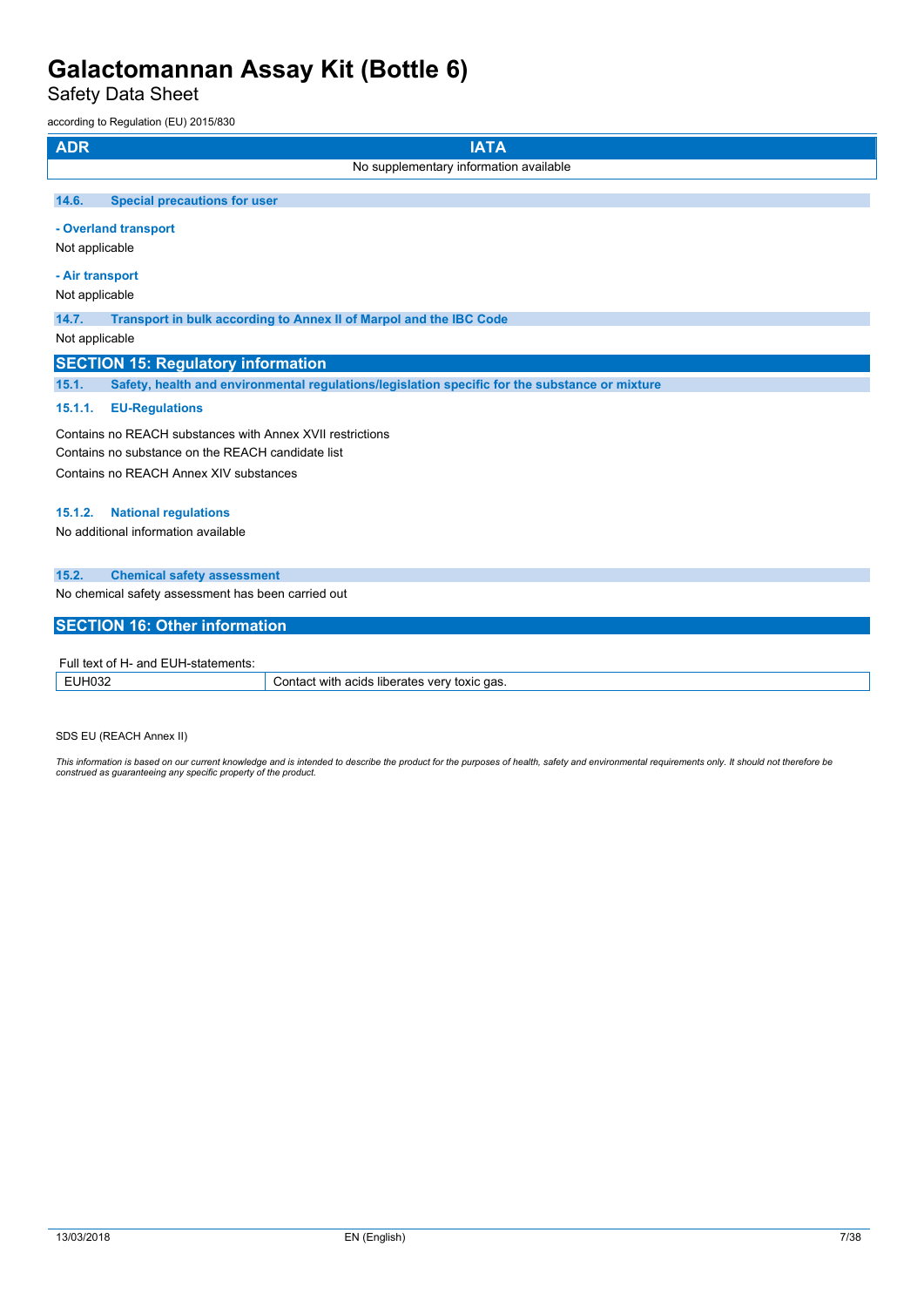

Safety Data Sheet

according to Regulation (EU) 2015/830

Date of issue: 28/11/2013 Revision date: 17/01/2018 Supersedes: 06/09/2016 Version: 1.3 **SECTION 1: Identification of the substance/mixture and of the company/undertaking 1.1. Product identifier** Product form : Nixture Product name : Galactomannan Assay Kit (Bottle 7) Product code : K-GALM (Bottle 7) **1.2. Relevant identified uses of the substance or mixture and uses advised against 1.2.1. Relevant identified uses** Industrial/Professional use spec : For professional use only Use of the substance/mixture in the substance/mixture in the substance of the substance of the substance of the substance of the substance of the substance of the substance of the substance of the substance of the substanc **1.2.2. Uses advised against** No additional information available **1.3. Details of the supplier of the safety data sheet** Megazyme Bray Business Park A98 YV29 Bray - Ireland T +353 12861220 - F +353 12861264 [cs@megazyme.com](mailto:cs@megazyme.com) - <www.megazyme.com> **1.4. Emergency telephone number** Emergency number : +353 12861220 [9 am to 5 pm GMT - Monday to Friday] **SECTION 2: Hazards identification 2.1. Classification of the substance or mixture Classification according to Regulation (EC) No. 1272/2008 [CLP]** Not classified **Adverse physicochemical, human health and environmental effects** To our knowledge, this product does not present any particular risk, provided it is handled in accordance with good occupational hygiene and safety practice. **2.2. Label elements Labelling** according to Regulation (EC) No. 1272/2008 [CLP] No labelling applicable **Labelling according to: exemption for inner packaging where the contents do not exceed 10ml** No labelling required

**2.3. Other hazards**

No additional information available

**SECTION 3: Composition/information on ingredients**

**3.1. Substances**

Not applicable

**3.2. Mixtures**

This mixture does not contain any substances to be mentioned according to the criteria of section 3.2 of REACH annex II

| <b>SECTION 4: First aid measures</b>                                |                                                                  |  |
|---------------------------------------------------------------------|------------------------------------------------------------------|--|
| 4.1.<br><b>Description of first aid measures</b>                    |                                                                  |  |
| First-aid measures after inhalation                                 | : Remove person to fresh air and keep comfortable for breathing. |  |
| First-aid measures after skin contact                               | Wash skin with plenty of water.                                  |  |
| First-aid measures after eye contact                                | : Rinse eyes with water as a precaution.                         |  |
| First-aid measures after ingestion                                  | : Call a poison center or a doctor if you feel unwell.           |  |
| 4.2.<br>Most important symptoms and effects, both acute and delayed |                                                                  |  |
| No additional information available                                 |                                                                  |  |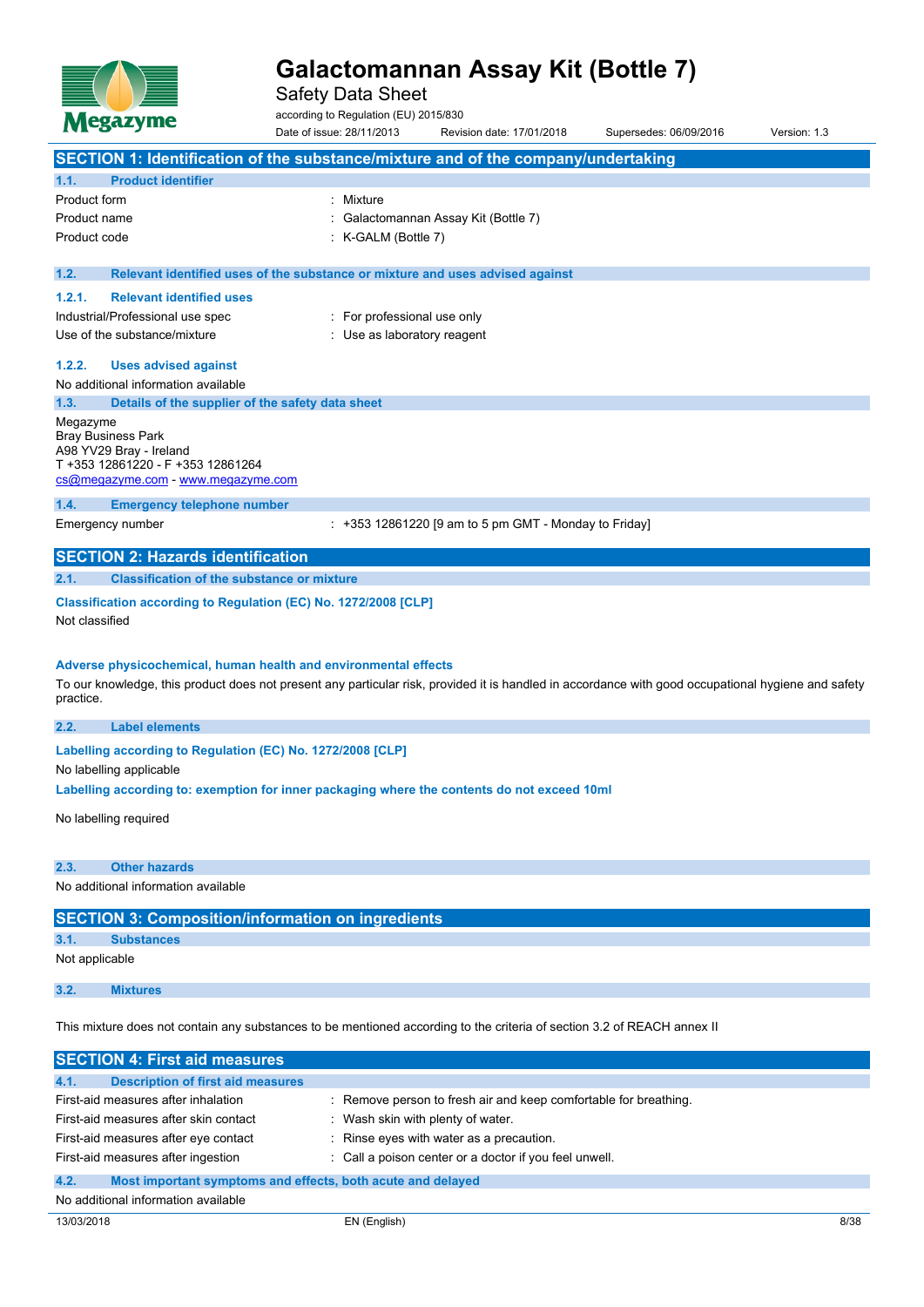Safety Data Sheet

according to Regulation (EU) 2015/830

| 4.3.<br>Indication of any immediate medical attention and special treatment needed<br>Treat symptomatically. |                                                                     |                                                                                                                                                              |  |  |
|--------------------------------------------------------------------------------------------------------------|---------------------------------------------------------------------|--------------------------------------------------------------------------------------------------------------------------------------------------------------|--|--|
| <b>SECTION 5: Firefighting measures</b>                                                                      |                                                                     |                                                                                                                                                              |  |  |
| 5.1.                                                                                                         | <b>Extinguishing media</b>                                          |                                                                                                                                                              |  |  |
|                                                                                                              | Suitable extinguishing media                                        | : Water spray. Dry powder. Foam.                                                                                                                             |  |  |
| 5.2.                                                                                                         | Special hazards arising from the substance or mixture               |                                                                                                                                                              |  |  |
| fire                                                                                                         | Hazardous decomposition products in case of                         | : Toxic fumes may be released.                                                                                                                               |  |  |
| 5.3.                                                                                                         | <b>Advice for firefighters</b>                                      |                                                                                                                                                              |  |  |
|                                                                                                              | Protection during firefighting                                      | : Do not attempt to take action without suitable protective equipment. Self-contained breathing<br>apparatus. Complete protective clothing.                  |  |  |
|                                                                                                              | <b>SECTION 6: Accidental release measures</b>                       |                                                                                                                                                              |  |  |
| 6.1.                                                                                                         | Personal precautions, protective equipment and emergency procedures |                                                                                                                                                              |  |  |
| 6.1.1.                                                                                                       | For non-emergency personnel                                         |                                                                                                                                                              |  |  |
|                                                                                                              | Emergency procedures                                                | : Ventilate spillage area.                                                                                                                                   |  |  |
| 6.1.2.                                                                                                       | For emergency responders                                            |                                                                                                                                                              |  |  |
|                                                                                                              | Protective equipment                                                | Do not attempt to take action without suitable protective equipment. For further information<br>refer to section 8: "Exposure controls/personal protection". |  |  |
| 6.2.                                                                                                         | <b>Environmental precautions</b>                                    |                                                                                                                                                              |  |  |
|                                                                                                              | Avoid release to the environment.                                   |                                                                                                                                                              |  |  |
| 6.3.                                                                                                         | Methods and material for containment and cleaning up                |                                                                                                                                                              |  |  |
|                                                                                                              | Methods for cleaning up                                             | : Mechanically recover the product.                                                                                                                          |  |  |
| Other information                                                                                            |                                                                     | : Dispose of materials or solid residues at an authorized site.                                                                                              |  |  |
| 6.4.                                                                                                         | <b>Reference to other sections</b>                                  |                                                                                                                                                              |  |  |
|                                                                                                              | For further information refer to section 13.                        |                                                                                                                                                              |  |  |
|                                                                                                              | <b>SECTION 7: Handling and storage</b>                              |                                                                                                                                                              |  |  |
| 7.1.                                                                                                         | <b>Precautions for safe handling</b>                                |                                                                                                                                                              |  |  |
|                                                                                                              | Precautions for safe handling                                       | Ensure good ventilation of the work station. Wear personal protective equipment.                                                                             |  |  |
|                                                                                                              | Hygiene measures                                                    | Do not eat, drink or smoke when using this product. Always wash hands after handling the<br>product.                                                         |  |  |
| 7.2.                                                                                                         | Conditions for safe storage, including any incompatibilities        |                                                                                                                                                              |  |  |
|                                                                                                              | Storage conditions                                                  | : Store in a well-ventilated place. Keep cool.                                                                                                               |  |  |
| 7.3.                                                                                                         | Specific end use(s)                                                 |                                                                                                                                                              |  |  |
|                                                                                                              | No additional information available                                 |                                                                                                                                                              |  |  |
|                                                                                                              | <b>SECTION 8: Exposure controls/personal protection</b>             |                                                                                                                                                              |  |  |
| 8.1.                                                                                                         | <b>Control parameters</b>                                           |                                                                                                                                                              |  |  |
|                                                                                                              | No additional information available                                 |                                                                                                                                                              |  |  |
|                                                                                                              |                                                                     |                                                                                                                                                              |  |  |
| 8.2.                                                                                                         | <b>Exposure controls</b>                                            |                                                                                                                                                              |  |  |
| Appropriate engineering controls:                                                                            |                                                                     |                                                                                                                                                              |  |  |
| Ensure good ventilation of the work station.                                                                 |                                                                     |                                                                                                                                                              |  |  |
| Hand protection:                                                                                             |                                                                     |                                                                                                                                                              |  |  |
| Protective gloves                                                                                            |                                                                     |                                                                                                                                                              |  |  |

| <b>Type</b>       | <b>Material</b>      | Permeation   | Thickness (mm) | Penetration              | <b>Standard</b> |
|-------------------|----------------------|--------------|----------------|--------------------------|-----------------|
| Disposable gloves | Nitrile rubber (NBR) | ∙ 60 minutes |                | $.5^{\circ}$<br><u>.</u> | EN 374-2        |

### **Eye protection:**

Safety glasses

| Type           | <b>Use</b> | racterístics          | Standaro      |
|----------------|------------|-----------------------|---------------|
| Safety glasses | Dust       | With<br>⊨side shields | <b>EN 166</b> |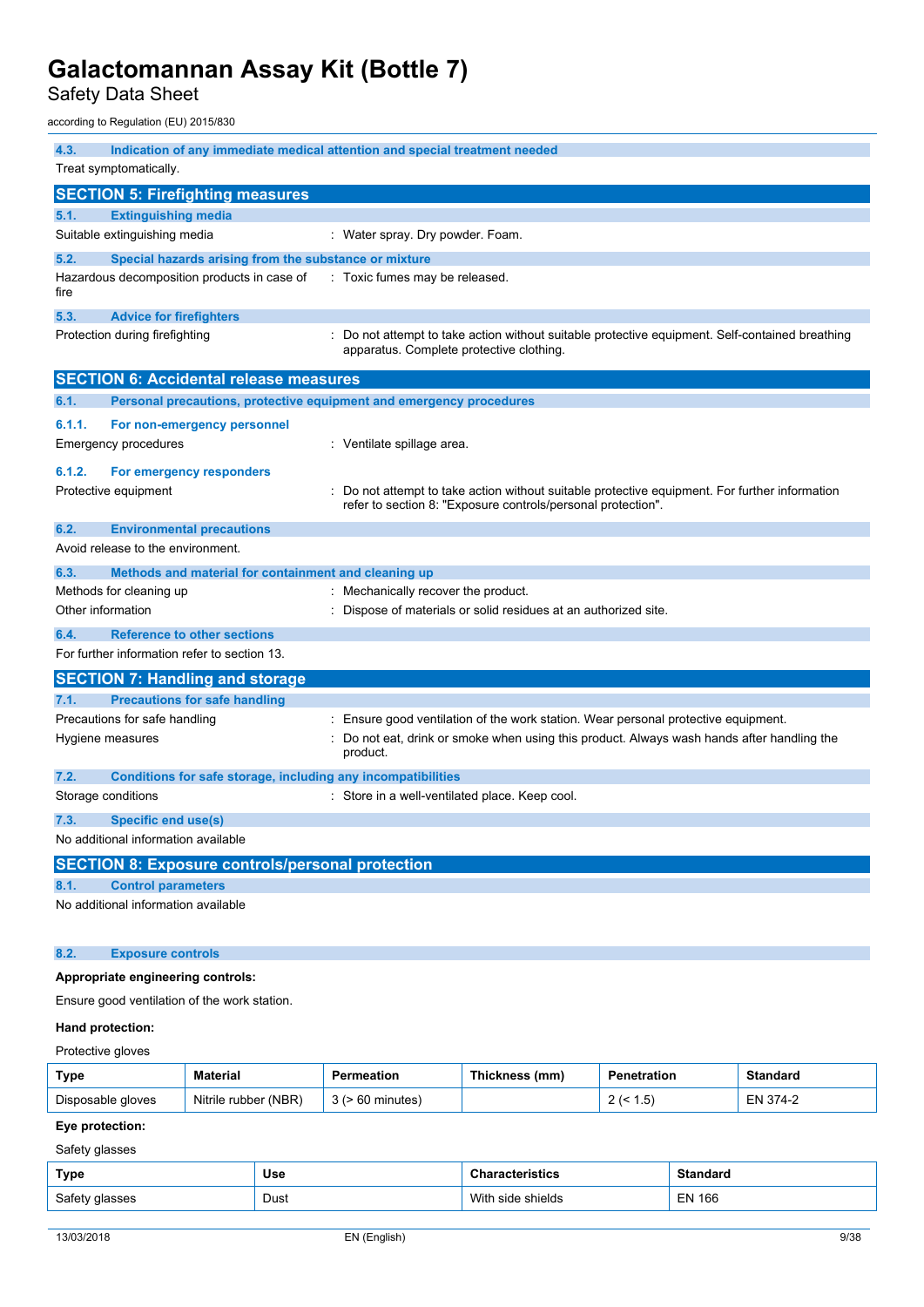## Safety Data Sheet

according to Regulation (EU) 2015/830

#### **Skin and body protection:**

Wear suitable protective clothing

| <b>Type</b> | <b>Standard</b> |
|-------------|-----------------|
| Lab coat    |                 |

#### **Respiratory protection:**

In case of insufficient ventilation, wear suitable respiratory equipment

| <b>Device</b> | Filter type | Condition                      | <b>Standard</b> |
|---------------|-------------|--------------------------------|-----------------|
| Dust mask     | Type P1     | Protection for Solid particles | EN 143. EN 149  |



#### **Environmental exposure controls:**

Avoid release to the environment.

| <b>SECTION 9: Physical and chemical properties</b>            |                              |  |
|---------------------------------------------------------------|------------------------------|--|
| Information on basic physical and chemical properties<br>9.1. |                              |  |
| Physical state                                                | : Solid                      |  |
| Colour                                                        | No data available on colour. |  |
| Odour                                                         | No data available            |  |
| Odour threshold                                               | No data available            |  |
| pH                                                            | No data available            |  |
| Relative evaporation rate (butylacetate=1)                    | No data available            |  |
| Melting point                                                 | No data available            |  |
| Freezing point                                                | Not applicable               |  |
| Boiling point                                                 | No data available            |  |
| Flash point                                                   | Not applicable               |  |
| Auto-ignition temperature                                     | Not applicable               |  |
| Decomposition temperature                                     | No data available            |  |
| Flammability (solid, gas)                                     | Non flammable.               |  |
| Vapour pressure                                               | No data available            |  |
| Relative vapour density at 20 °C                              | No data available            |  |
| Relative density                                              | Not applicable               |  |
| Solubility                                                    | Soluble in water.            |  |
| Log Pow                                                       | No data available            |  |
| Viscosity, kinematic                                          | Not applicable               |  |
| Viscosity, dynamic                                            | No data available            |  |
| Explosive properties                                          | No data available            |  |
| Oxidising properties                                          | No data available            |  |
| <b>Explosive limits</b>                                       | Not applicable               |  |
| <b>Other information</b><br>9.2.                              |                              |  |
| No additional information available                           |                              |  |

|       | <b>SECTION 10: Stability and reactivity</b>                                        |
|-------|------------------------------------------------------------------------------------|
| 10.1. | <b>Reactivity</b>                                                                  |
|       | The product is non-reactive under normal conditions of use, storage and transport. |
| 10.2. | <b>Chemical stability</b>                                                          |
|       | Stable under normal conditions.                                                    |
| 10.3. | <b>Possibility of hazardous reactions</b>                                          |
|       | No dangerous reactions known under normal conditions of use.                       |
| 10.4. | <b>Conditions to avoid</b>                                                         |

None under recommended storage and handling conditions (see section 7).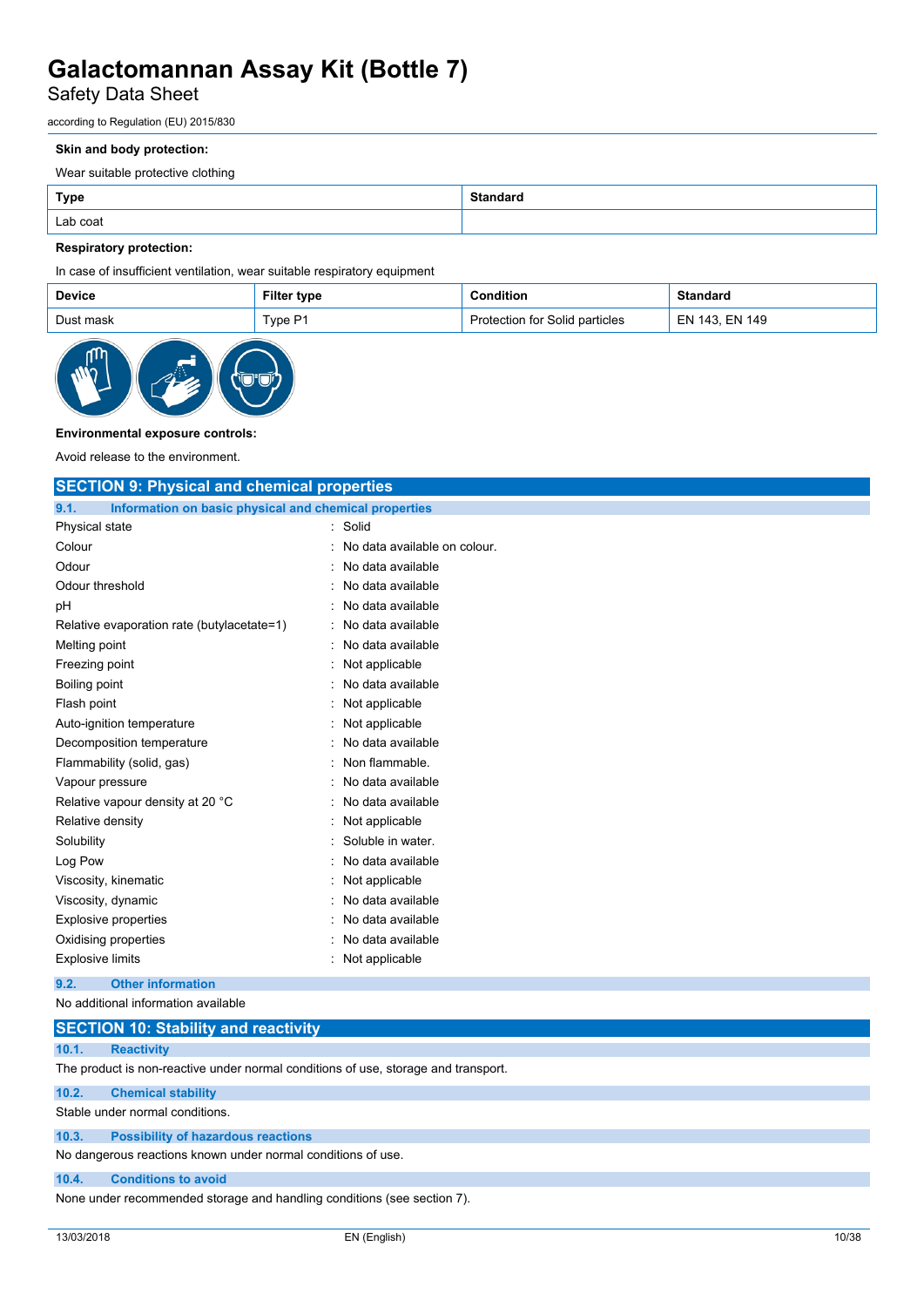### Safety Data Sheet

according to Regulation (EU) 2015/830

#### **10.5. Incompatible materials**

#### No additional information available

#### **10.6. Hazardous decomposition products**

Under normal conditions of storage and use, hazardous decomposition products should not be produced.

| <b>SECTION 11: Toxicological information</b>  |                  |
|-----------------------------------------------|------------------|
| Information on toxicological effects<br>11.1. |                  |
| Acute toxicity (oral)                         | : Not classified |
| Acute toxicity (dermal)                       | : Not classified |
| Acute toxicity (inhalation)                   | : Not classified |
| Skin corrosion/irritation                     | : Not classified |
| Serious eye damage/irritation                 | : Not classified |
| Respiratory or skin sensitisation             | : Not classified |
| Germ cell mutagenicity                        | : Not classified |
| Carcinogenicity                               | : Not classified |
| Reproductive toxicity                         | : Not classified |
| STOT-single exposure                          | : Not classified |
| STOT-repeated exposure                        | : Not classified |
| Aspiration hazard                             | : Not classified |

| <b>SECTION 12: Ecological information</b>          |                                                                                                                            |
|----------------------------------------------------|----------------------------------------------------------------------------------------------------------------------------|
| 12.1.<br><b>Toxicity</b>                           |                                                                                                                            |
| Ecology - general                                  | : The product is not considered harmful to aquatic organisms nor to cause long-term adverse<br>effects in the environment. |
| Acute aquatic toxicity                             | : Not classified                                                                                                           |
| Chronic aquatic toxicity                           | Not classified                                                                                                             |
|                                                    |                                                                                                                            |
| 12.2.<br><b>Persistence and degradability</b>      |                                                                                                                            |
| No additional information available                |                                                                                                                            |
| 12.3.<br><b>Bioaccumulative potential</b>          |                                                                                                                            |
| No additional information available                |                                                                                                                            |
| <b>Mobility in soil</b><br>12.4.                   |                                                                                                                            |
| No additional information available                |                                                                                                                            |
| <b>Results of PBT and vPvB assessment</b><br>12.5. |                                                                                                                            |
| No additional information available                |                                                                                                                            |
| 12.6.<br><b>Other adverse effects</b>              |                                                                                                                            |
| No additional information available                |                                                                                                                            |
| <b>SECTION 13: Disposal considerations</b>         |                                                                                                                            |
| <b>Waste treatment methods</b><br>13.1.            |                                                                                                                            |
| Waste treatment methods                            | : Dispose of contents/container in accordance with licensed collector's sorting instructions.                              |
| <b>SECTION 14: Transport information</b>           |                                                                                                                            |
| In accordance with ADR / RID / IMDG / IATA / ADN   |                                                                                                                            |
|                                                    |                                                                                                                            |
| <b>ADR</b>                                         | <b>IATA</b>                                                                                                                |
| 14.1.<br><b>UN number</b>                          |                                                                                                                            |

| <b>UN number</b><br>14.1.                  |                |       |
|--------------------------------------------|----------------|-------|
| Not applicable                             | Not applicable |       |
| UN proper shipping name<br>14.2.           |                |       |
| Not applicable                             | Not applicable |       |
| <b>Transport hazard class(es)</b><br>14.3. |                |       |
| Not applicable                             | Not applicable |       |
| <b>Packing group</b><br>14.4.              |                |       |
| Not applicable                             | Not applicable |       |
| <b>Environmental hazards</b><br>14.5.      |                |       |
| Not applicable                             | Not applicable |       |
| 13/03/2018                                 | EN (English)   | 11/38 |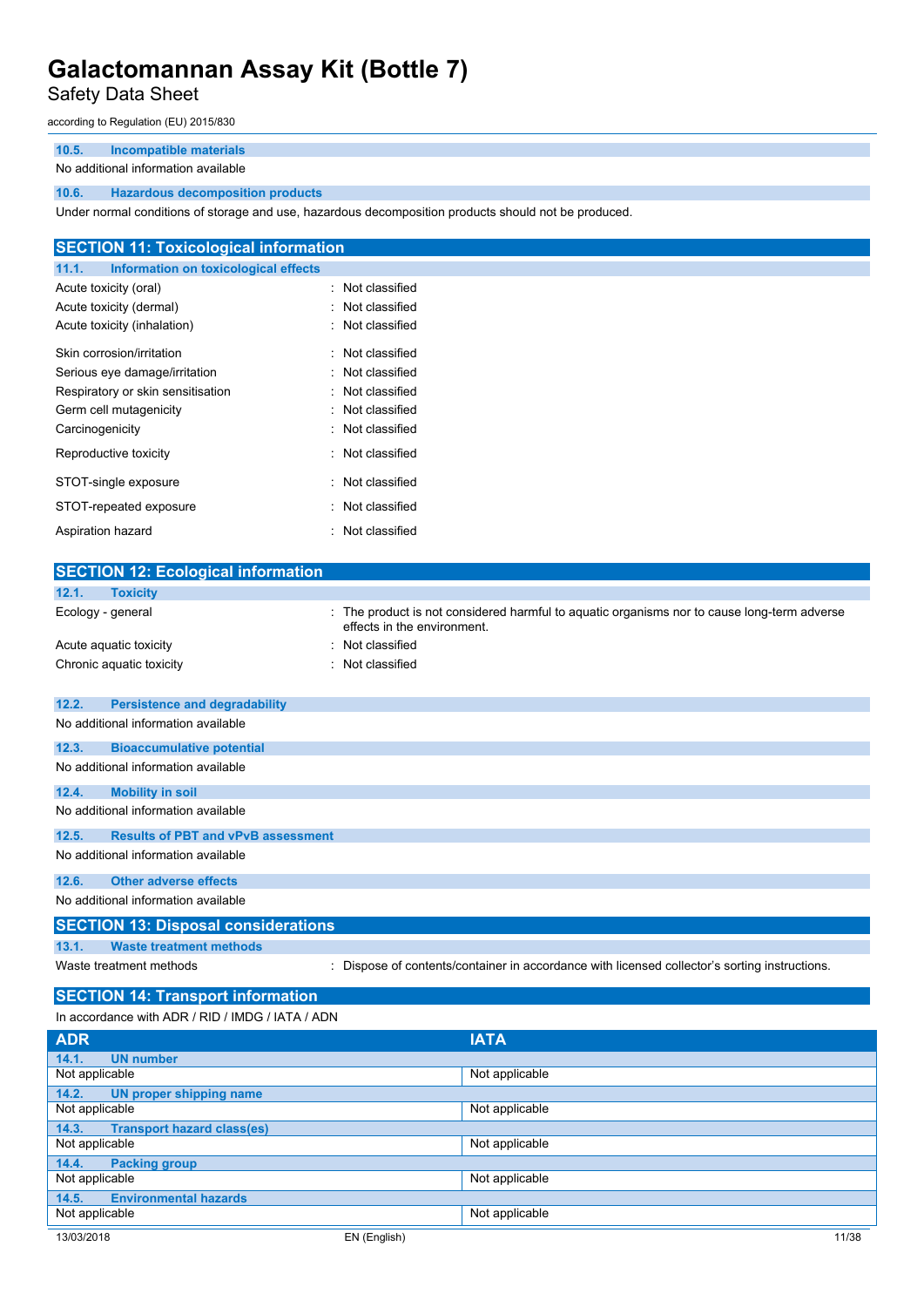Safety Data Sheet

according to Regulation (EU) 2015/830

| <b>ADR</b>                                                                                                     | <b>IATA</b>                                                                                    |  |
|----------------------------------------------------------------------------------------------------------------|------------------------------------------------------------------------------------------------|--|
|                                                                                                                | No supplementary information available                                                         |  |
| 14.6.                                                                                                          | <b>Special precautions for user</b>                                                            |  |
| Not applicable                                                                                                 | - Overland transport                                                                           |  |
| - Air transport<br>Not applicable                                                                              |                                                                                                |  |
| 14.7.                                                                                                          | Transport in bulk according to Annex II of Marpol and the IBC Code                             |  |
| Not applicable                                                                                                 |                                                                                                |  |
| <b>SECTION 15: Regulatory information</b>                                                                      |                                                                                                |  |
| 15.1.                                                                                                          | Safety, health and environmental regulations/legislation specific for the substance or mixture |  |
| 15.1.1.                                                                                                        | <b>EU-Regulations</b>                                                                          |  |
| Contains no REACH substances with Annex XVII restrictions<br>Contains no substance on the REACH candidate list |                                                                                                |  |

Contains no REACH Annex XIV substances

### **15.1.2. National regulations**

No additional information available

### **15.2. Chemical safety assessment**

No chemical safety assessment has been carried out

### **SECTION 16: Other information**

SDS EU (REACH Annex II)

This information is based on our current knowledge and is intended to describe the product for the purposes of health, safety and environmental requirements only. It should not therefore be<br>construed as guaranteeing any sp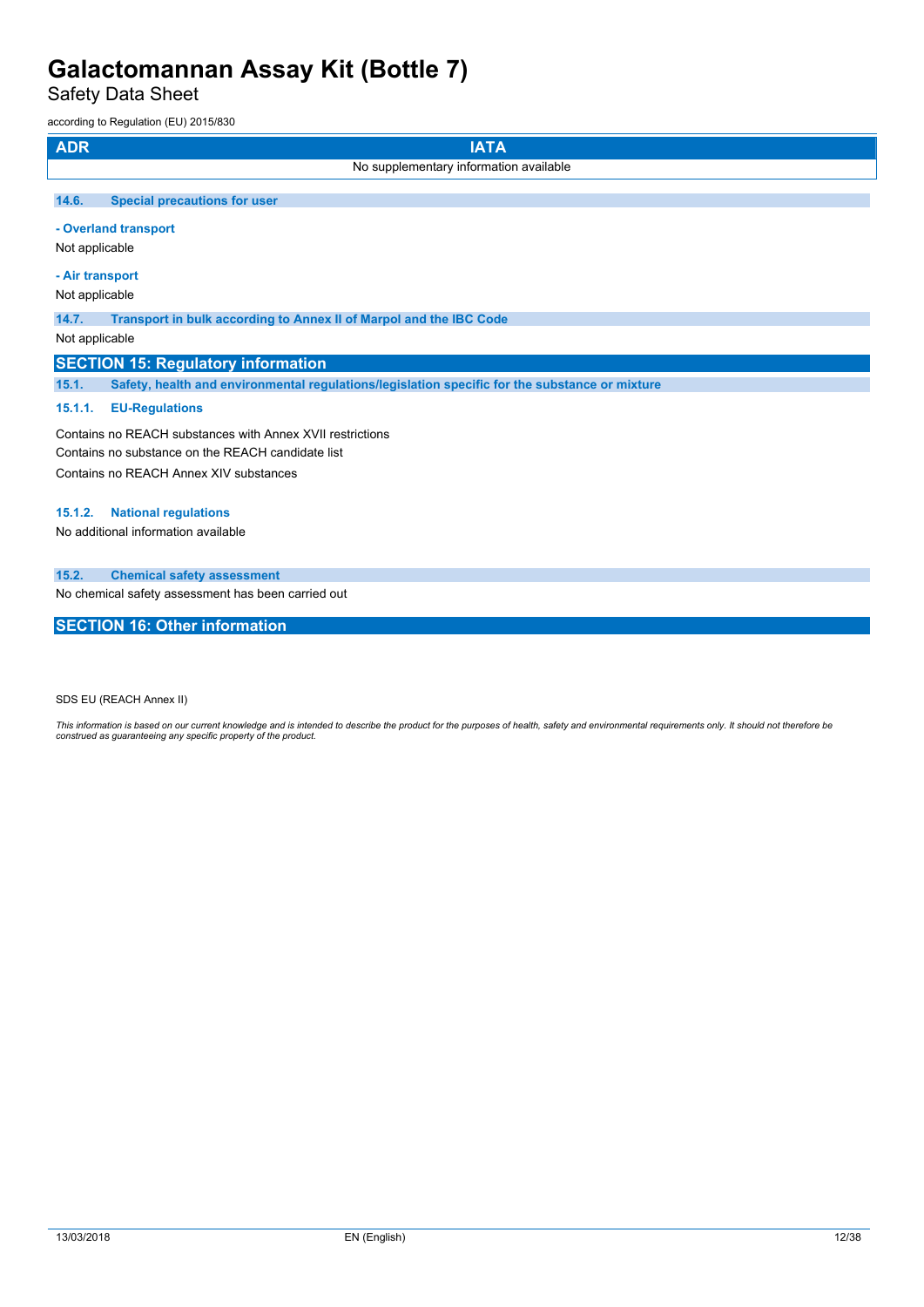

Safety Data Sheet

according to Regulation (EU) 2015/830

Date of issue: 28/11/2013 Revision date: 07/12/2017 Supersedes: 06/09/2016 Version: 1.3 **SECTION 1: Identification of the substance/mixture and of the company/undertaking 1.1. Product identifier** Product form : Nixture Product name : Galactomannan Assay Kit (Bottle 5) Product code : K-GALM (Bottle 5) **1.2. Relevant identified uses of the substance or mixture and uses advised against 1.2.1. Relevant identified uses** Industrial/Professional use spec : For professional use only Use of the substance/mixture in the substance/mixture in the substance of the substance of the substance of the substance of the substance of the substance of the substance of the substance of the substance of the substanc **1.2.2. Uses advised against** No additional information available **1.3. Details of the supplier of the safety data sheet** Megazyme Bray Business Park A98 YV29 Bray - Ireland T +353 12861220 - F +353 12861264 [cs@megazyme.com](mailto:cs@megazyme.com) - <www.megazyme.com> **1.4. Emergency telephone number** Emergency number : +353 12861220 [9 am to 5 pm GMT - Monday to Friday] **SECTION 2: Hazards identification 2.1. Classification of the substance or mixture Classification according to Regulation (EC) No. 1272/2008 [CLP]** Not classified **Adverse physicochemical, human health and environmental effects** To our knowledge, this product does not present any particular risk, provided it is handled in accordance with good occupational hygiene and safety practice. **2.2. Label elements Labelling** according to Regulation (EC) No. 1272/2008 [CLP] EUH-statements : EUH032 - Contact with acids liberates very toxic gas. **Labelling according to: exemption for inner packaging where the contents do not exceed 10ml** No labelling required **2.3. Other hazards** No additional information available **SECTION 3: Composition/information on ingredients 3.1. Substances** Not applicable

**3.2. Mixtures**

This mixture does not contain any substances to be mentioned according to the criteria of section 3.2 of REACH annex II

| <b>SECTION 4: First aid measures</b>                                |                                                                  |  |
|---------------------------------------------------------------------|------------------------------------------------------------------|--|
| 4.1.<br><b>Description of first aid measures</b>                    |                                                                  |  |
| First-aid measures after inhalation                                 | : Remove person to fresh air and keep comfortable for breathing. |  |
| First-aid measures after skin contact                               | Wash skin with plenty of water.                                  |  |
| First-aid measures after eye contact                                | : Rinse eyes with water as a precaution.                         |  |
| First-aid measures after ingestion                                  | : Call a poison center or a doctor if you feel unwell.           |  |
| 4.2.<br>Most important symptoms and effects, both acute and delayed |                                                                  |  |
| No additional information available                                 |                                                                  |  |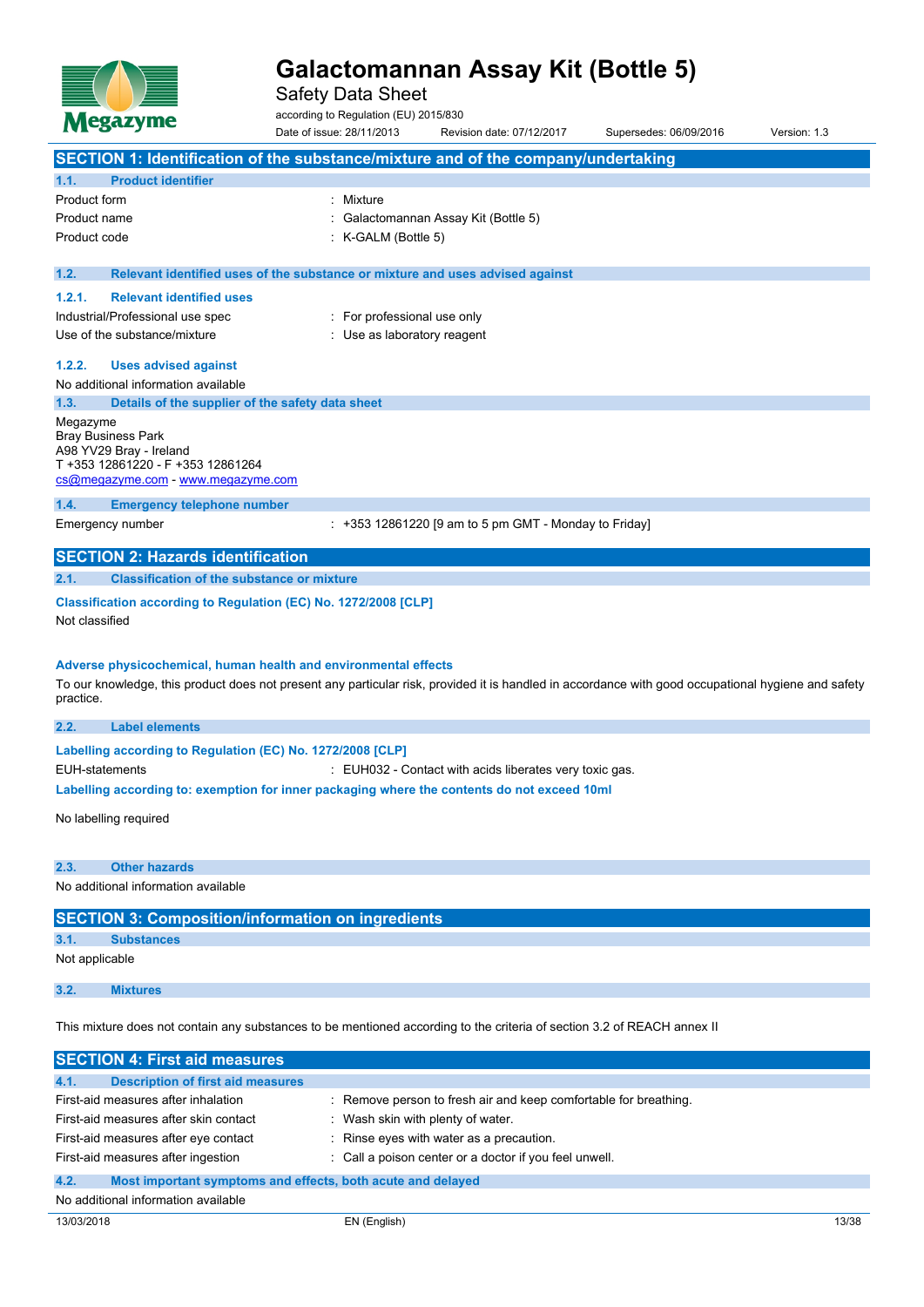Safety Data Sheet

according to Regulation (EU) 2015/830

| 4.3.                                         | Indication of any immediate medical attention and special treatment needed |                                                                                                                                                                                |  |  |
|----------------------------------------------|----------------------------------------------------------------------------|--------------------------------------------------------------------------------------------------------------------------------------------------------------------------------|--|--|
| Treat symptomatically.                       |                                                                            |                                                                                                                                                                                |  |  |
|                                              | <b>SECTION 5: Firefighting measures</b>                                    |                                                                                                                                                                                |  |  |
| 5.1.                                         | <b>Extinguishing media</b>                                                 |                                                                                                                                                                                |  |  |
|                                              | Suitable extinguishing media                                               | : Water spray. Dry powder. Foam. Carbon dioxide.                                                                                                                               |  |  |
| 5.2.                                         | Special hazards arising from the substance or mixture                      |                                                                                                                                                                                |  |  |
| fire                                         | Hazardous decomposition products in case of                                | : Toxic fumes may be released.                                                                                                                                                 |  |  |
| 5.3.                                         | <b>Advice for firefighters</b>                                             |                                                                                                                                                                                |  |  |
|                                              | Protection during firefighting                                             | Do not attempt to take action without suitable protective equipment. Self-contained breathing<br>apparatus. Complete protective clothing.                                      |  |  |
|                                              | <b>SECTION 6: Accidental release measures</b>                              |                                                                                                                                                                                |  |  |
| 6.1.                                         | Personal precautions, protective equipment and emergency procedures        |                                                                                                                                                                                |  |  |
| 6.1.1.                                       | For non-emergency personnel                                                |                                                                                                                                                                                |  |  |
|                                              | <b>Emergency procedures</b>                                                | : Ventilate spillage area.                                                                                                                                                     |  |  |
| 6.1.2.                                       | For emergency responders                                                   |                                                                                                                                                                                |  |  |
|                                              | Protective equipment                                                       | Do not attempt to take action without suitable protective equipment. For further information<br>refer to section 8: "Exposure controls/personal protection".                   |  |  |
| 6.2.                                         | <b>Environmental precautions</b>                                           |                                                                                                                                                                                |  |  |
|                                              | Avoid release to the environment.                                          |                                                                                                                                                                                |  |  |
| 6.3.                                         | Methods and material for containment and cleaning up                       |                                                                                                                                                                                |  |  |
|                                              | Methods for cleaning up                                                    | Take up liquid spill into absorbent material.                                                                                                                                  |  |  |
| Other information                            |                                                                            | Dispose of materials or solid residues at an authorized site.                                                                                                                  |  |  |
| 6.4.                                         | <b>Reference to other sections</b>                                         |                                                                                                                                                                                |  |  |
|                                              | For further information refer to section 13.                               |                                                                                                                                                                                |  |  |
|                                              | <b>SECTION 7: Handling and storage</b>                                     |                                                                                                                                                                                |  |  |
| 7.1.                                         | <b>Precautions for safe handling</b>                                       |                                                                                                                                                                                |  |  |
|                                              | Precautions for safe handling<br>Hygiene measures                          | : Ensure good ventilation of the work station. Wear personal protective equipment.<br>Do not eat, drink or smoke when using this product. Always wash hands after handling the |  |  |
|                                              |                                                                            | product.                                                                                                                                                                       |  |  |
| 7.2.                                         | Conditions for safe storage, including any incompatibilities               |                                                                                                                                                                                |  |  |
| Storage conditions                           |                                                                            | : Store in a well-ventilated place. Keep cool.                                                                                                                                 |  |  |
| 7.3.                                         | Specific end use(s)                                                        |                                                                                                                                                                                |  |  |
|                                              | No additional information available                                        |                                                                                                                                                                                |  |  |
|                                              | <b>SECTION 8: Exposure controls/personal protection</b>                    |                                                                                                                                                                                |  |  |
| 8.1.                                         | <b>Control parameters</b>                                                  |                                                                                                                                                                                |  |  |
|                                              | No additional information available                                        |                                                                                                                                                                                |  |  |
| 8.2.                                         | <b>Exposure controls</b>                                                   |                                                                                                                                                                                |  |  |
|                                              | Appropriate engineering controls:                                          |                                                                                                                                                                                |  |  |
| Ensure good ventilation of the work station. |                                                                            |                                                                                                                                                                                |  |  |
| Hand protection:                             |                                                                            |                                                                                                                                                                                |  |  |

### Protective gloves

| Type              | Material                | Permeation | Thickness (mm) | Penetration      | Standard     |
|-------------------|-------------------------|------------|----------------|------------------|--------------|
| Disposable gloves | (NBR)<br>Nitrile rubber | minutes    |                | . .5<br><u>_</u> | – N<br>$4-1$ |

### **Eye protection:**

Safety glasses

| Type           | Use     | racterístics      | Standard      |
|----------------|---------|-------------------|---------------|
| Safety glasses | Droplet | With side shields | <b>EN 166</b> |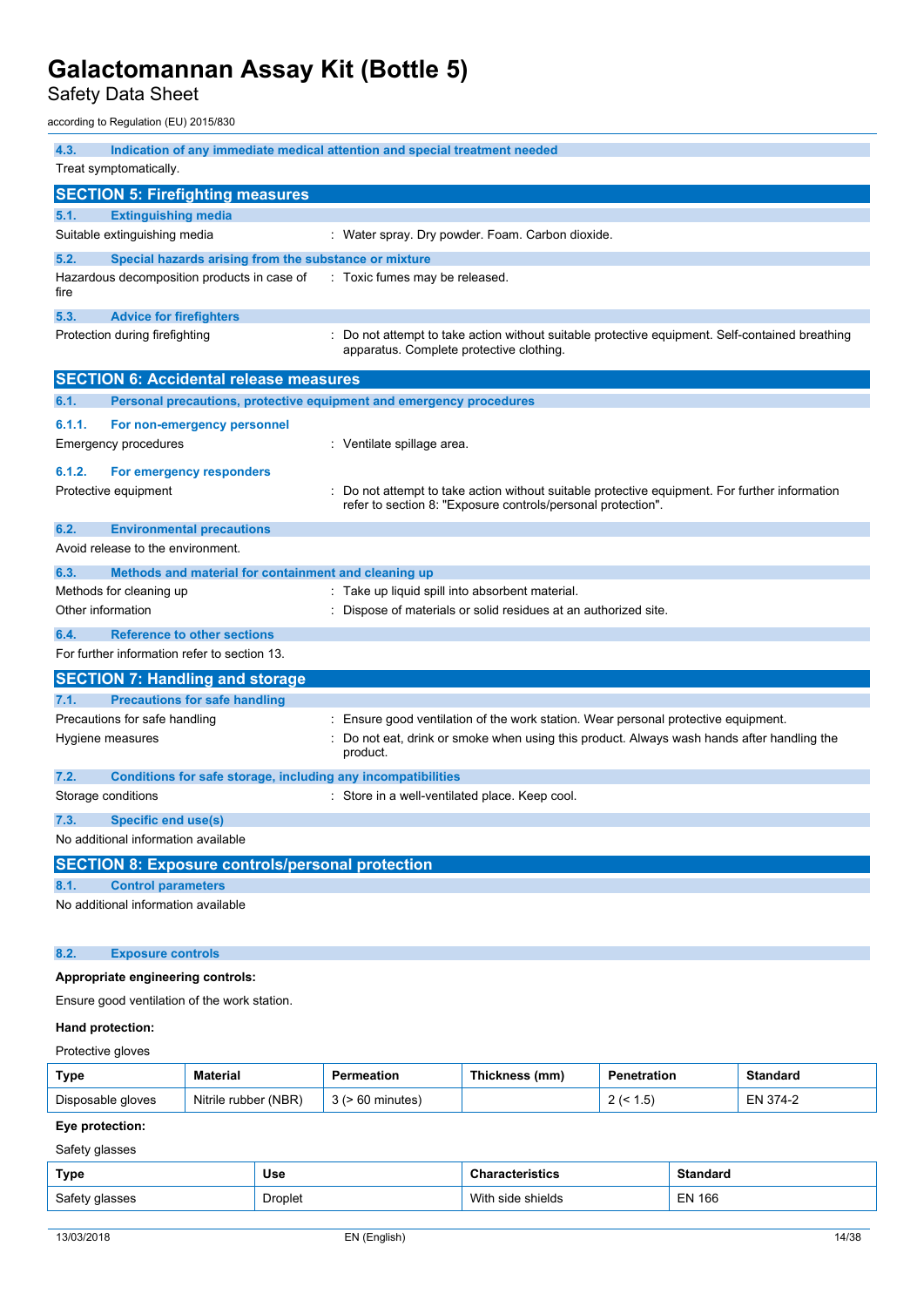## Safety Data Sheet

according to Regulation (EU) 2015/830

#### **Skin and body protection:**

Wear suitable protective clothing

| Lab coat |  |
|----------|--|

#### **Respiratory protection:**

In case of insufficient ventilation, wear suitable respiratory equipment

| <b>Device</b> | Filter type | Condition                       | <b>Standard</b> |
|---------------|-------------|---------------------------------|-----------------|
| Dust mask     | Type P1     | Protection for Liquid particles | EN 143. EN 149  |



#### **Environmental exposure controls:**

Avoid release to the environment.

| <b>SECTION 9: Physical and chemical properties</b>            |                     |  |
|---------------------------------------------------------------|---------------------|--|
| Information on basic physical and chemical properties<br>9.1. |                     |  |
| Physical state                                                | : Liquid            |  |
| Colour                                                        | Colourless.         |  |
| Odour                                                         | No data available   |  |
| Odour threshold                                               | No data available   |  |
| pH                                                            | No data available   |  |
| Relative evaporation rate (butylacetate=1)                    | No data available   |  |
| Melting point                                                 | Not applicable      |  |
| Freezing point                                                | No data available   |  |
| Boiling point                                                 | No data available   |  |
| Flash point                                                   | No data available   |  |
| Auto-ignition temperature                                     | No data available   |  |
| Decomposition temperature                                     | No data available   |  |
| Flammability (solid, gas)                                     | : Not applicable    |  |
| Vapour pressure                                               | No data available   |  |
| Relative vapour density at 20 °C                              | No data available   |  |
| Relative density                                              | No data available   |  |
| Solubility                                                    | Soluble in water.   |  |
| Log Pow                                                       | No data available   |  |
| Viscosity, kinematic                                          | No data available   |  |
| Viscosity, dynamic                                            | No data available   |  |
| <b>Explosive properties</b>                                   | No data available   |  |
| Oxidising properties                                          | : No data available |  |
| <b>Explosive limits</b>                                       |                     |  |
| <b>Other information</b><br>9.2.                              |                     |  |
| No additional information available                           |                     |  |

|       | <b>SECTION 10: Stability and reactivity</b>                                        |
|-------|------------------------------------------------------------------------------------|
| 10.1. | <b>Reactivity</b>                                                                  |
|       | The product is non-reactive under normal conditions of use, storage and transport. |
| 10.2. | <b>Chemical stability</b>                                                          |
|       | Stable under normal conditions.                                                    |
| 10.3. | <b>Possibility of hazardous reactions</b>                                          |

Contact with acids liberates very toxic gas.

#### **10.4. Conditions to avoid**

None under recommended storage and handling conditions (see section 7).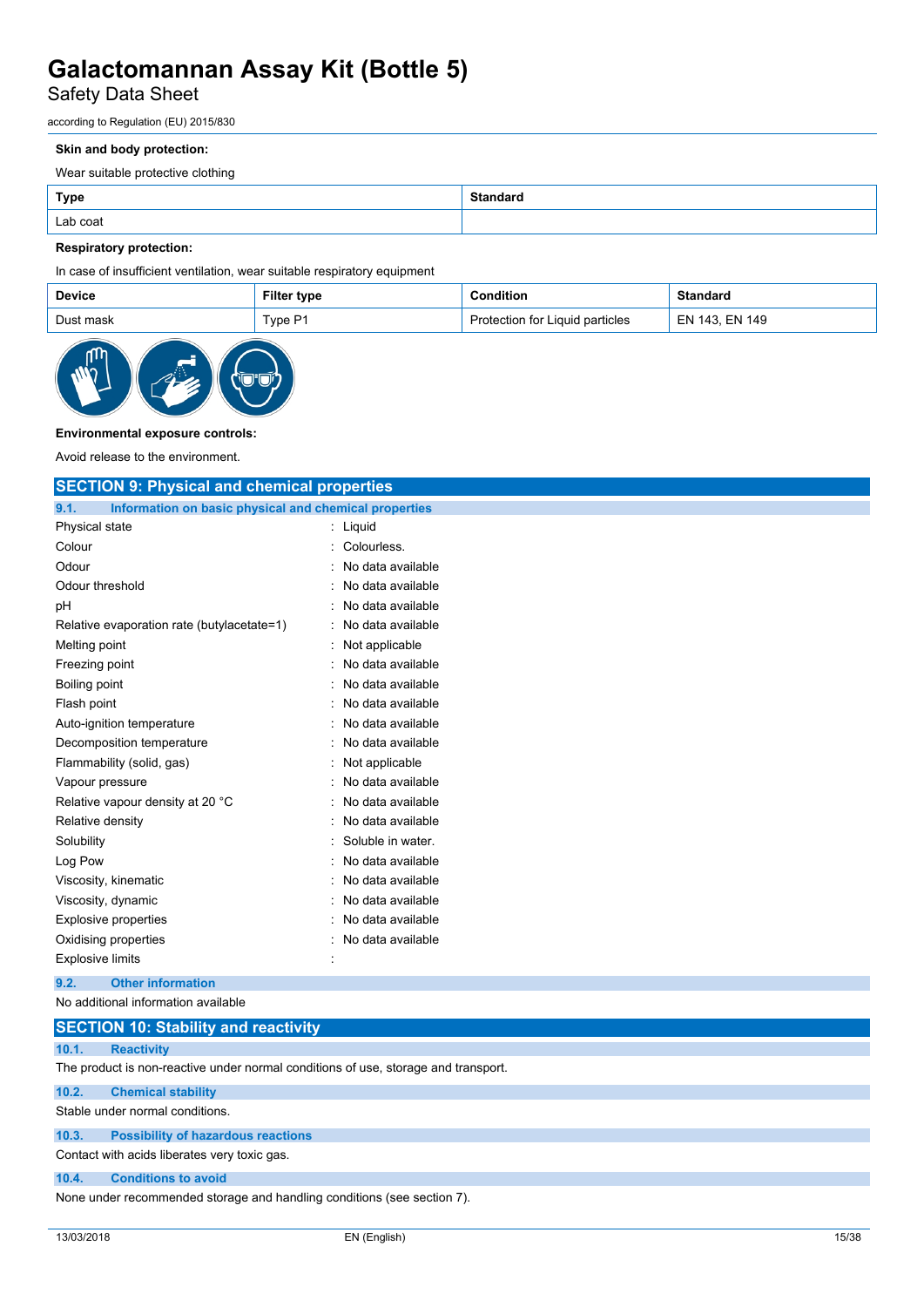Safety Data Sheet

according to Regulation (EU) 2015/830

| 10.5.  | <b>Incompatible materials</b>           |
|--------|-----------------------------------------|
| Acids. |                                         |
| 10.6.  | <b>Hazardous decomposition products</b> |

Under normal conditions of storage and use, hazardous decomposition products should not be produced.

|                                   | <b>SECTION 11: Toxicological information</b> |                  |
|-----------------------------------|----------------------------------------------|------------------|
| 11.1.                             | Information on toxicological effects         |                  |
| Acute toxicity (oral)             |                                              | : Not classified |
| Acute toxicity (dermal)           |                                              | : Not classified |
| Acute toxicity (inhalation)       |                                              | : Not classified |
| Skin corrosion/irritation         |                                              | : Not classified |
| Serious eye damage/irritation     |                                              | : Not classified |
| Respiratory or skin sensitisation |                                              | : Not classified |
| Germ cell mutagenicity            |                                              | : Not classified |
| Carcinogenicity                   |                                              | : Not classified |
| Reproductive toxicity             |                                              | : Not classified |
| STOT-single exposure              |                                              | : Not classified |
| STOT-repeated exposure            |                                              | : Not classified |
| Aspiration hazard                 |                                              | : Not classified |

|                | <b>SECTION 12: Ecological information</b>        |                             |                                                                                               |
|----------------|--------------------------------------------------|-----------------------------|-----------------------------------------------------------------------------------------------|
| 12.1.          | <b>Toxicity</b>                                  |                             |                                                                                               |
|                | Ecology - general                                | effects in the environment. | The product is not considered harmful to aquatic organisms nor to cause long-term adverse     |
|                | Acute aquatic toxicity                           | Not classified              |                                                                                               |
|                | Chronic aquatic toxicity                         | Not classified              |                                                                                               |
| 12.2.          | <b>Persistence and degradability</b>             |                             |                                                                                               |
|                | No additional information available              |                             |                                                                                               |
| 12.3.          | <b>Bioaccumulative potential</b>                 |                             |                                                                                               |
|                | No additional information available              |                             |                                                                                               |
| 12.4.          | <b>Mobility in soil</b>                          |                             |                                                                                               |
|                | No additional information available              |                             |                                                                                               |
| 12.5.          | <b>Results of PBT and vPvB assessment</b>        |                             |                                                                                               |
|                | No additional information available              |                             |                                                                                               |
| 12.6.          | <b>Other adverse effects</b>                     |                             |                                                                                               |
|                | No additional information available              |                             |                                                                                               |
|                | <b>SECTION 13: Disposal considerations</b>       |                             |                                                                                               |
| 13.1.          | <b>Waste treatment methods</b>                   |                             |                                                                                               |
|                | Waste treatment methods                          |                             | : Dispose of contents/container in accordance with licensed collector's sorting instructions. |
|                | <b>SECTION 14: Transport information</b>         |                             |                                                                                               |
|                | In accordance with ADR / RID / IMDG / IATA / ADN |                             |                                                                                               |
| <b>ADR</b>     |                                                  |                             | <b>IATA</b>                                                                                   |
| 14.1.          | <b>UN number</b>                                 |                             |                                                                                               |
| Not applicable |                                                  |                             | Not applicable                                                                                |
| 14.2.          | <b>UN proper shipping name</b>                   |                             |                                                                                               |
| Not applicable |                                                  |                             | Not applicable                                                                                |
| 14.3.          | <b>Transport hazard class(es)</b>                |                             |                                                                                               |
| Not applicable |                                                  |                             | Not applicable                                                                                |

Not applicable

Not applicable

**14.4. Packing group**

**14.5. Environmental hazards**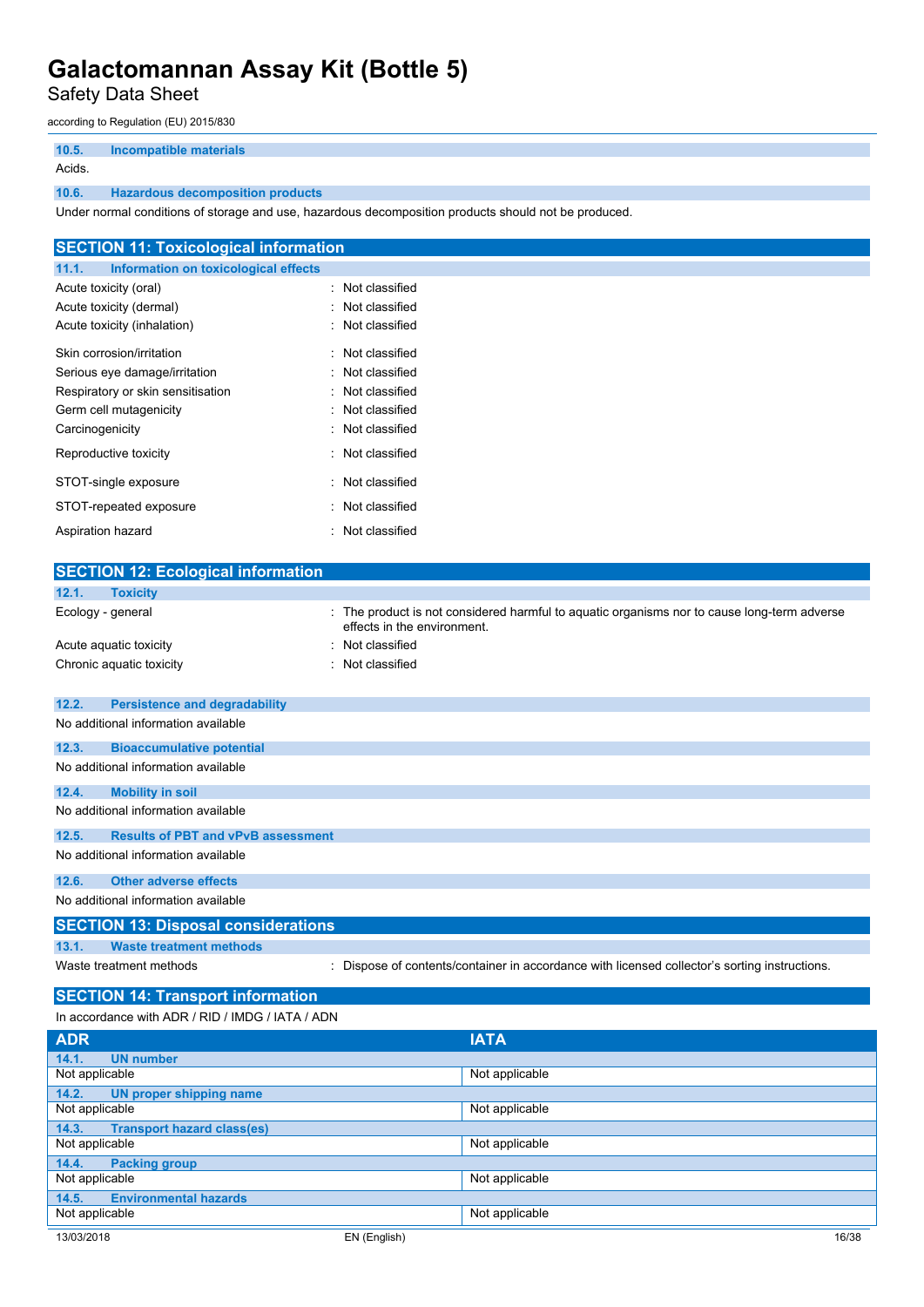Safety Data Sheet

according to Regulation (EU) 2015/830

| <b>ADR</b>                                                | <b>IATA</b>                                                                                    |  |  |  |
|-----------------------------------------------------------|------------------------------------------------------------------------------------------------|--|--|--|
|                                                           | No supplementary information available                                                         |  |  |  |
|                                                           |                                                                                                |  |  |  |
| 14.6.<br><b>Special precautions for user</b>              |                                                                                                |  |  |  |
| - Overland transport                                      |                                                                                                |  |  |  |
| Not applicable                                            |                                                                                                |  |  |  |
| - Air transport                                           |                                                                                                |  |  |  |
| Not applicable                                            |                                                                                                |  |  |  |
| 14.7.                                                     | Transport in bulk according to Annex II of Marpol and the IBC Code                             |  |  |  |
| Not applicable                                            |                                                                                                |  |  |  |
|                                                           |                                                                                                |  |  |  |
| <b>SECTION 15: Regulatory information</b>                 |                                                                                                |  |  |  |
| 15.1.                                                     | Safety, health and environmental regulations/legislation specific for the substance or mixture |  |  |  |
| 15.1.1.<br><b>EU-Regulations</b>                          |                                                                                                |  |  |  |
| Contains no REACH substances with Annex XVII restrictions |                                                                                                |  |  |  |
| Contains no substance on the REACH candidate list         |                                                                                                |  |  |  |
| Contains no REACH Annex XIV substances                    |                                                                                                |  |  |  |
|                                                           |                                                                                                |  |  |  |
| <b>National regulations</b><br>15.1.2.                    |                                                                                                |  |  |  |
| No additional information available                       |                                                                                                |  |  |  |
|                                                           |                                                                                                |  |  |  |
| 15.2.<br><b>Chemical safety assessment</b>                |                                                                                                |  |  |  |
| No chemical safety assessment has been carried out        |                                                                                                |  |  |  |
| <b>SECTION 16: Other information</b>                      |                                                                                                |  |  |  |
|                                                           |                                                                                                |  |  |  |
| Full text of H- and EUH-statements:                       |                                                                                                |  |  |  |
| <b>EUH032</b>                                             | Contact with acids liberates very toxic gas.                                                   |  |  |  |

| .<br>.<br>.<br>-91-3190-1191 |                                                           |  |  |  |  |
|------------------------------|-----------------------------------------------------------|--|--|--|--|
|                              | liberates<br>aas<br>with<br>۱/۵۱<br>toxic<br>acids<br>nn. |  |  |  |  |
|                              |                                                           |  |  |  |  |

SDS EU (REACH Annex II)

This information is based on our current knowledge and is intended to describe the product for the purposes of health, safety and environmental requirements only. It should not therefore be<br>construed as guaranteeing any sp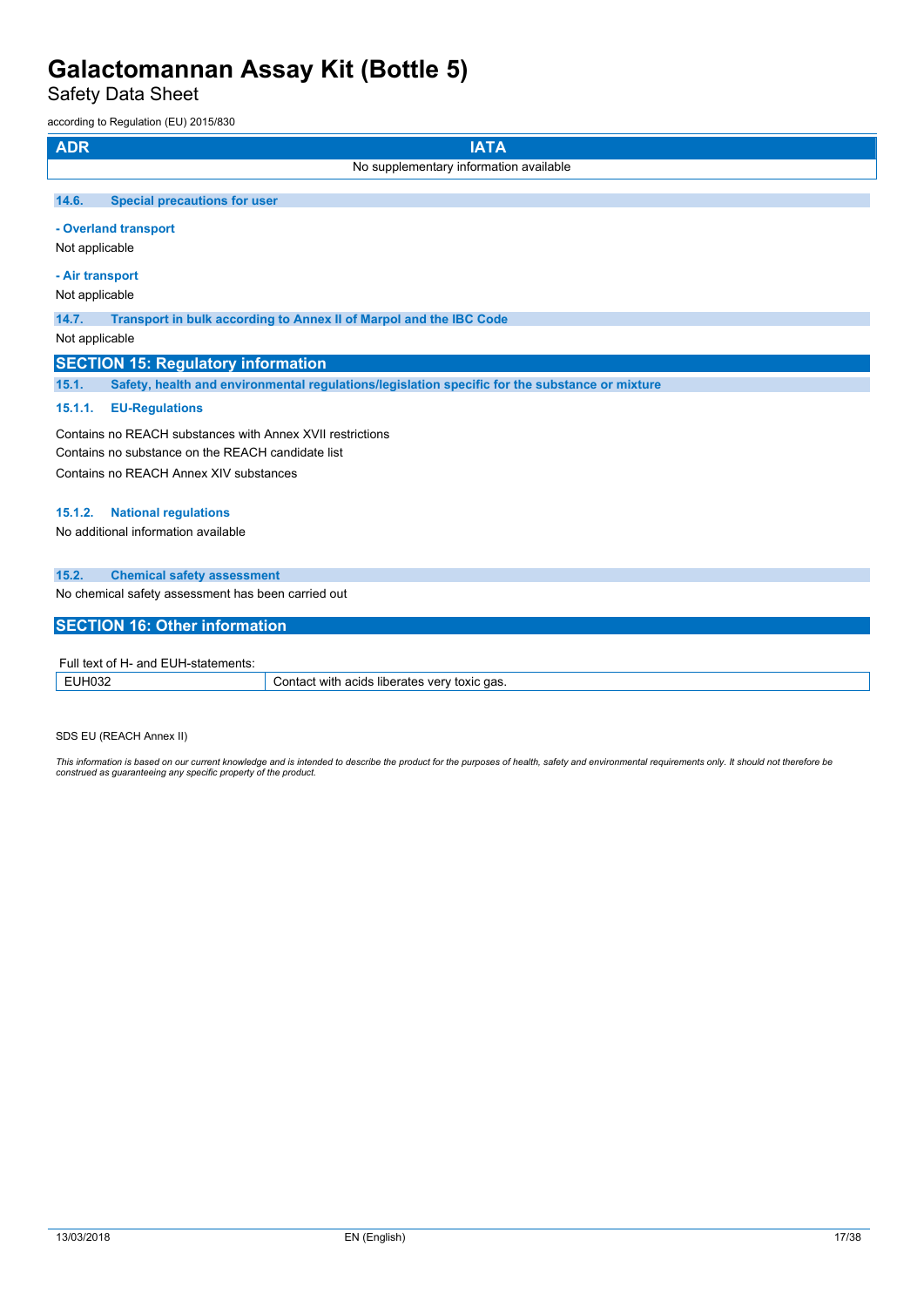

Safety Data Sheet

according to Regulation (EU) 2015/830

Date of issue: 28/11/2013 Revision date: 07/12/2017 Supersedes: 06/09/2016 Version: 1.3 **SECTION 1: Identification of the substance/mixture and of the company/undertaking 1.1. Product identifier** Product form : Nixture Product name : Galactomannan Assay Kit (Bottle 4) Product code : K-GALM (Bottle 4) **1.2. Relevant identified uses of the substance or mixture and uses advised against 1.2.1. Relevant identified uses** Industrial/Professional use spec : For professional use only Use of the substance/mixture in the substance/mixture in the substance of the substance of the substance of the substance of the substance of the substance of the substance of the substance of the substance of the substanc **1.2.2. Uses advised against** No additional information available **1.3. Details of the supplier of the safety data sheet** Megazyme Bray Business Park A98 YV29 Bray - Ireland T +353 12861220 - F +353 12861264 [cs@megazyme.com](mailto:cs@megazyme.com) - <www.megazyme.com> **1.4. Emergency telephone number** Emergency number : +353 12861220 [9 am to 5 pm GMT - Monday to Friday] **SECTION 2: Hazards identification 2.1. Classification of the substance or mixture Classification according to Regulation (EC) No. 1272/2008 [CLP]** Not classified **Adverse physicochemical, human health and environmental effects**

To our knowledge, this product does not present any particular risk, provided it is handled in accordance with good occupational hygiene and safety practice.

| 2.2. | <b>Label elements</b>                                      |                                                                                                                    |
|------|------------------------------------------------------------|--------------------------------------------------------------------------------------------------------------------|
|      | Labelling according to Regulation (EC) No. 1272/2008 [CLP] |                                                                                                                    |
|      | EUH-statements                                             | : EUH208 - Contains Galactosidase, α-, Mannanase, endo-1,4-β-. May produce an allergic<br>reaction.                |
|      |                                                            | EUH210 - Safety data sheet available on request.                                                                   |
|      |                                                            | EUH032 - Contact with acids liberates very toxic gas.                                                              |
|      |                                                            | المرواة المممرية فمرمام وفروغ ومعاورة وسمران سوابوها ومعر ومعوارية ومقاومه ومدوره زمة ومزالوه وممرا المرام المحامر |

**Labelling according to: exemption for inner packaging where the contents do not exceed 10ml**

No labelling required

| 2.3. | <b>Other hazards</b> |
|------|----------------------|

No additional information available

### **SECTION 3: Composition/information on ingredients**

**3.1. Substances**

Not applicable

**3.2. Mixtures**

This mixture does not contain any substances to be mentioned according to the criteria of section 3.2 of REACH annex II

| <b>SECTION 4: First aid measures</b>             |                                                                                                                                             |       |  |  |  |
|--------------------------------------------------|---------------------------------------------------------------------------------------------------------------------------------------------|-------|--|--|--|
| 4.1.<br><b>Description of first aid measures</b> |                                                                                                                                             |       |  |  |  |
| First-aid measures general                       | : Call a poison center or a doctor if you feel unwell.                                                                                      |       |  |  |  |
| First-aid measures after inhalation              | : Remove person to fresh air and keep comfortable for breathing. If experiencing respiratory<br>symptoms: Call a poison center or a doctor. |       |  |  |  |
| First-aid measures after skin contact            | : Wash skin with plenty of water.                                                                                                           |       |  |  |  |
| 13/03/2018                                       | EN (English)                                                                                                                                | 18/38 |  |  |  |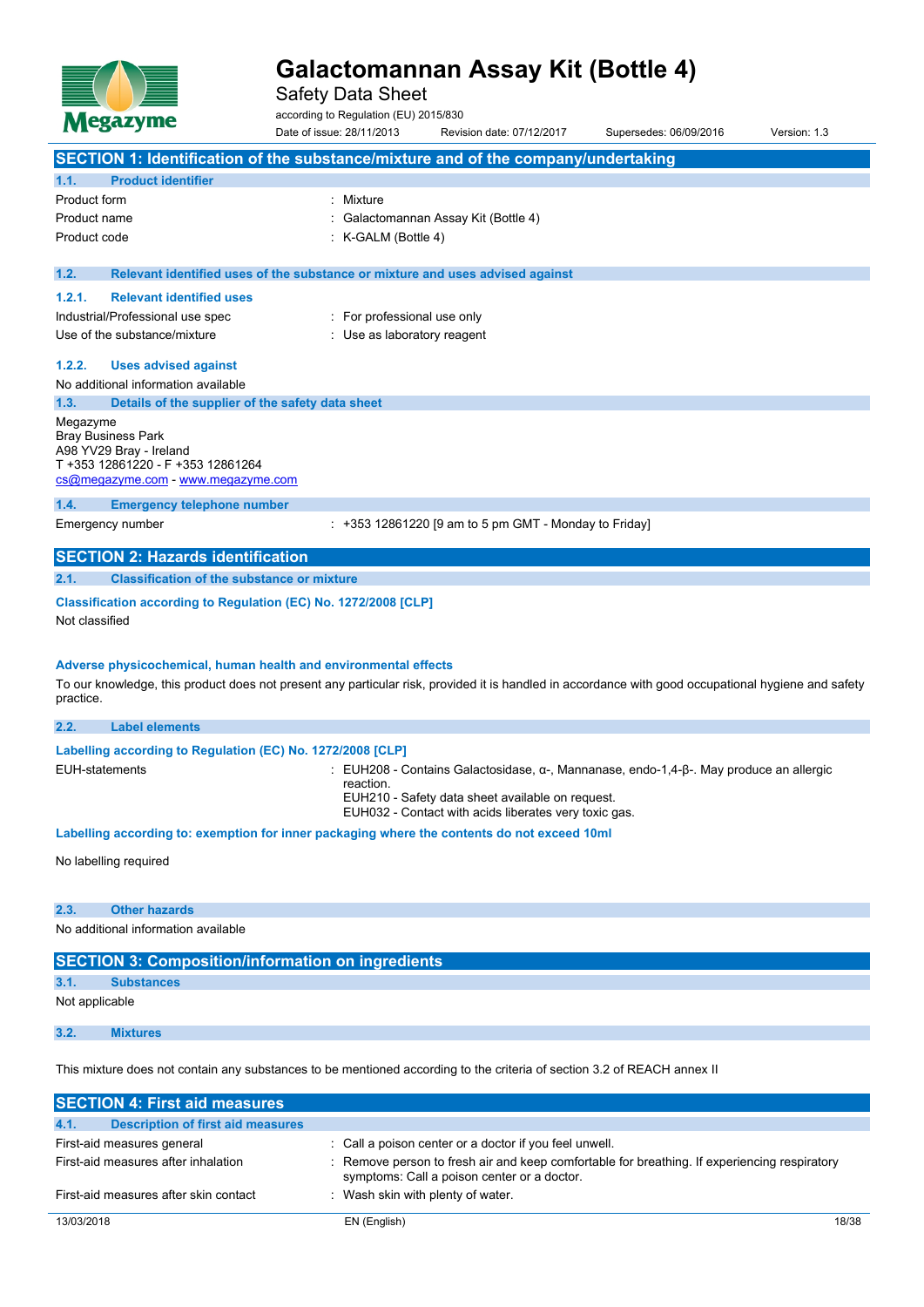## Safety Data Sheet

| according to Regulation (EU) 2015/830                                       |                                                                                                                                                              |
|-----------------------------------------------------------------------------|--------------------------------------------------------------------------------------------------------------------------------------------------------------|
| First-aid measures after eye contact                                        | $\therefore$ Rinse eyes with water as a precaution.                                                                                                          |
| First-aid measures after ingestion                                          | : Call a poison center or a doctor if you feel unwell.                                                                                                       |
| 4.2.<br>Most important symptoms and effects, both acute and delayed         |                                                                                                                                                              |
| Symptoms/effects after inhalation                                           | : May cause allergy or asthma symptoms or breathing difficulties if inhaled.                                                                                 |
| 4.3.                                                                        | Indication of any immediate medical attention and special treatment needed                                                                                   |
| Treat symptomatically.                                                      |                                                                                                                                                              |
| <b>SECTION 5: Firefighting measures</b>                                     |                                                                                                                                                              |
| <b>Extinguishing media</b><br>5.1.                                          |                                                                                                                                                              |
| Suitable extinguishing media                                                | : Water spray. Dry powder. Foam. Carbon dioxide.                                                                                                             |
| 5.2.<br>Special hazards arising from the substance or mixture               |                                                                                                                                                              |
| Hazardous decomposition products in case of<br>fire                         | : Toxic fumes may be released.                                                                                                                               |
| 5.3.<br><b>Advice for firefighters</b>                                      |                                                                                                                                                              |
| Protection during firefighting                                              | : Do not attempt to take action without suitable protective equipment. Self-contained breathing<br>apparatus. Complete protective clothing.                  |
| <b>SECTION 6: Accidental release measures</b>                               |                                                                                                                                                              |
| Personal precautions, protective equipment and emergency procedures<br>6.1. |                                                                                                                                                              |
| 6.1.1.<br>For non-emergency personnel                                       |                                                                                                                                                              |
| Emergency procedures                                                        | : Ventilate spillage area. Avoid breathing dust/fume/gas/mist/vapours/spray.                                                                                 |
| 6.1.2.<br>For emergency responders                                          |                                                                                                                                                              |
| Protective equipment                                                        | Do not attempt to take action without suitable protective equipment. For further information<br>refer to section 8: "Exposure controls/personal protection". |
| 6.2.<br><b>Environmental precautions</b>                                    |                                                                                                                                                              |
| Avoid release to the environment.                                           |                                                                                                                                                              |
| 6.3.<br>Methods and material for containment and cleaning up                |                                                                                                                                                              |
| Methods for cleaning up                                                     | : Take up liquid spill into absorbent material.                                                                                                              |
| Other information                                                           | Dispose of materials or solid residues at an authorized site.                                                                                                |
| <b>Reference to other sections</b><br>6.4.                                  |                                                                                                                                                              |
| For further information refer to section 13.                                |                                                                                                                                                              |
| <b>SECTION 7: Handling and storage</b>                                      |                                                                                                                                                              |
| <b>Precautions for safe handling</b><br>7.1.                                |                                                                                                                                                              |
| Precautions for safe handling                                               | : Ensure good ventilation of the work station. Wear personal protective equipment. Avoid<br>breathing dust/fume/gas/mist/vapours/spray.                      |
| Hygiene measures                                                            | Do not eat, drink or smoke when using this product. Always wash hands after handling the<br>product.                                                         |
| 7.2.<br>Conditions for safe storage, including any incompatibilities        |                                                                                                                                                              |
| Storage conditions                                                          | : Store in a well-ventilated place. Keep cool.                                                                                                               |
| 7.3.<br><b>Specific end use(s)</b>                                          |                                                                                                                                                              |
| No additional information available                                         |                                                                                                                                                              |
| <b>SECTION 8: Exposure controls/personal protection</b>                     |                                                                                                                                                              |
| <b>Control parameters</b><br>8.1.                                           |                                                                                                                                                              |
| No additional information available                                         |                                                                                                                                                              |
|                                                                             |                                                                                                                                                              |

### **8.2. Exposure controls**

#### **Appropriate engineering controls:**

Ensure good ventilation of the work station.

#### **Hand protection:**

#### Protective gloves

| <b>Type</b>       | <b>Material</b>      | Permeation    | <b>Thickness</b><br>(mm) | Penetration | <b>Standard</b> |
|-------------------|----------------------|---------------|--------------------------|-------------|-----------------|
| Disposable gloves | Nitrile rubber (NBR) | · 60 minutes) |                          | י כ…<br>-   | EN 374-2        |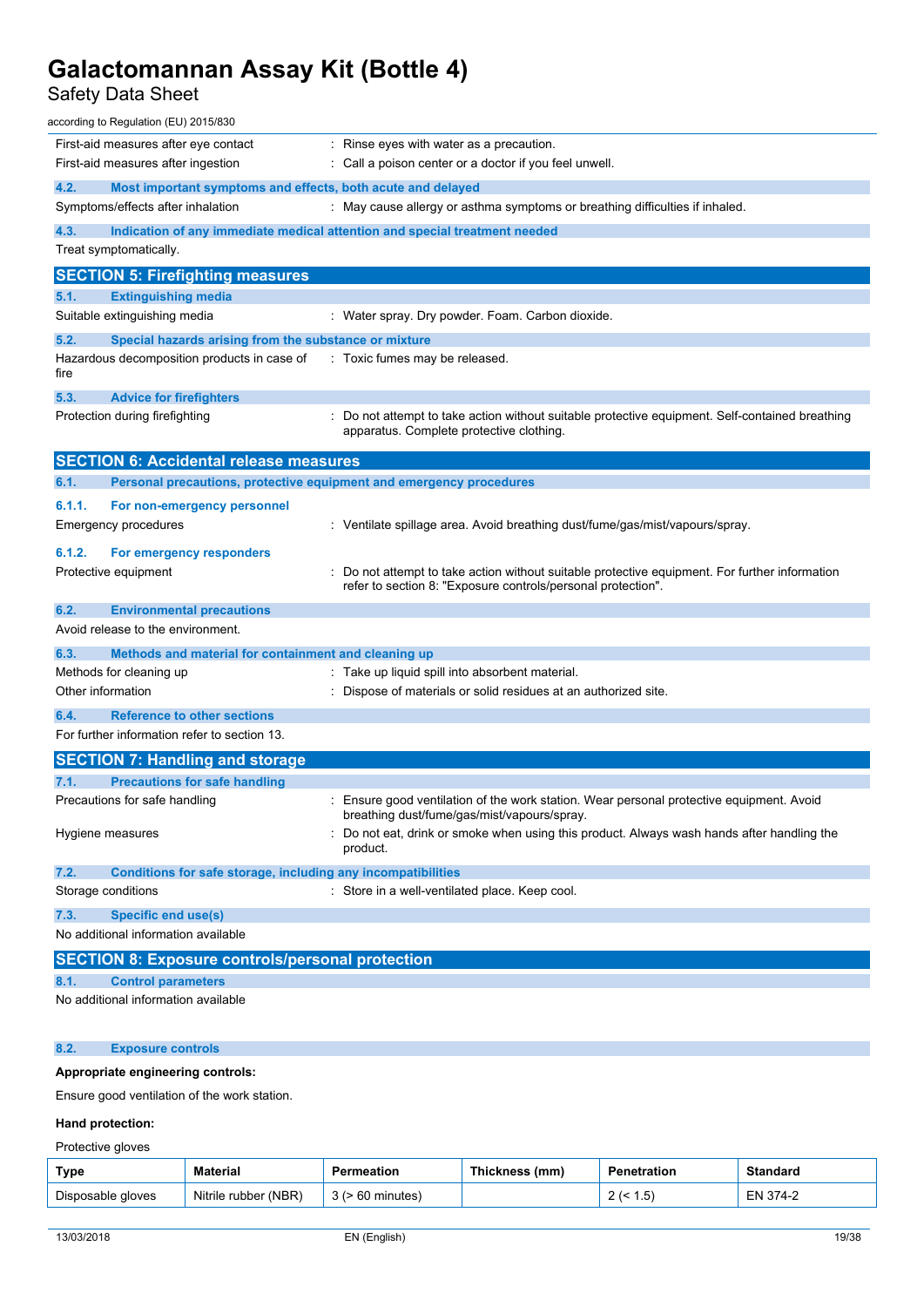Safety Data Sheet

according to Regulation (EU) 2015/830

### **Eye protection:**

#### Safety glasses

| Type           | <b>Use</b> | haracteristics:      | <b>Standard</b> |
|----------------|------------|----------------------|-----------------|
| Safety glasses | Droplet    | side shields<br>With | <b>EN 166</b>   |

#### **Skin and body protection:**

Wear suitable protective clothing

| <b>Type</b> | $C^{t}$<br>. |
|-------------|--------------|
| Lab coat    |              |

#### **Respiratory protection:**

In case of insufficient ventilation, wear suitable respiratory equipment. [In case of inadequate ventilation] wear respiratory protection.

| <b>Device</b> | Filter type | <b>Condition</b>                | <b>Standard</b> |
|---------------|-------------|---------------------------------|-----------------|
| Dust mask     | Type P1     | Protection for Liquid particles | EN 143, EN 149  |



#### **Environmental exposure controls:**

Avoid release to the environment.

| <b>SECTION 9: Physical and chemical properties</b>            |                   |  |
|---------------------------------------------------------------|-------------------|--|
| Information on basic physical and chemical properties<br>9.1. |                   |  |
| Physical state                                                | : Liquid          |  |
| Colour                                                        | milky.            |  |
| Odour                                                         | No data available |  |
| Odour threshold                                               | No data available |  |
| pH                                                            | No data available |  |
| Relative evaporation rate (butylacetate=1)                    | No data available |  |
| Melting point                                                 | Not applicable    |  |
| Freezing point                                                | No data available |  |
| Boiling point                                                 | No data available |  |
| Flash point                                                   | No data available |  |
| Auto-ignition temperature                                     | No data available |  |
| Decomposition temperature                                     | No data available |  |
| Flammability (solid, gas)                                     | Not applicable    |  |
| Vapour pressure                                               | No data available |  |
| Relative vapour density at 20 °C                              | No data available |  |
| Relative density                                              | No data available |  |
| Solubility                                                    | Soluble in water. |  |
| Log Pow                                                       | No data available |  |
| Viscosity, kinematic                                          | No data available |  |
| Viscosity, dynamic                                            | No data available |  |
| Explosive properties                                          | No data available |  |
| Oxidising properties                                          | No data available |  |
| <b>Explosive limits</b>                                       |                   |  |
| <b>Other information</b><br>9.2.                              |                   |  |
| No additional information available                           |                   |  |

### **SECTION 10: Stability and reactivity 10.1. Reactivity**

The product is non-reactive under normal conditions of use, storage and transport.

**10.2. Chemical stability**

Stable under normal conditions.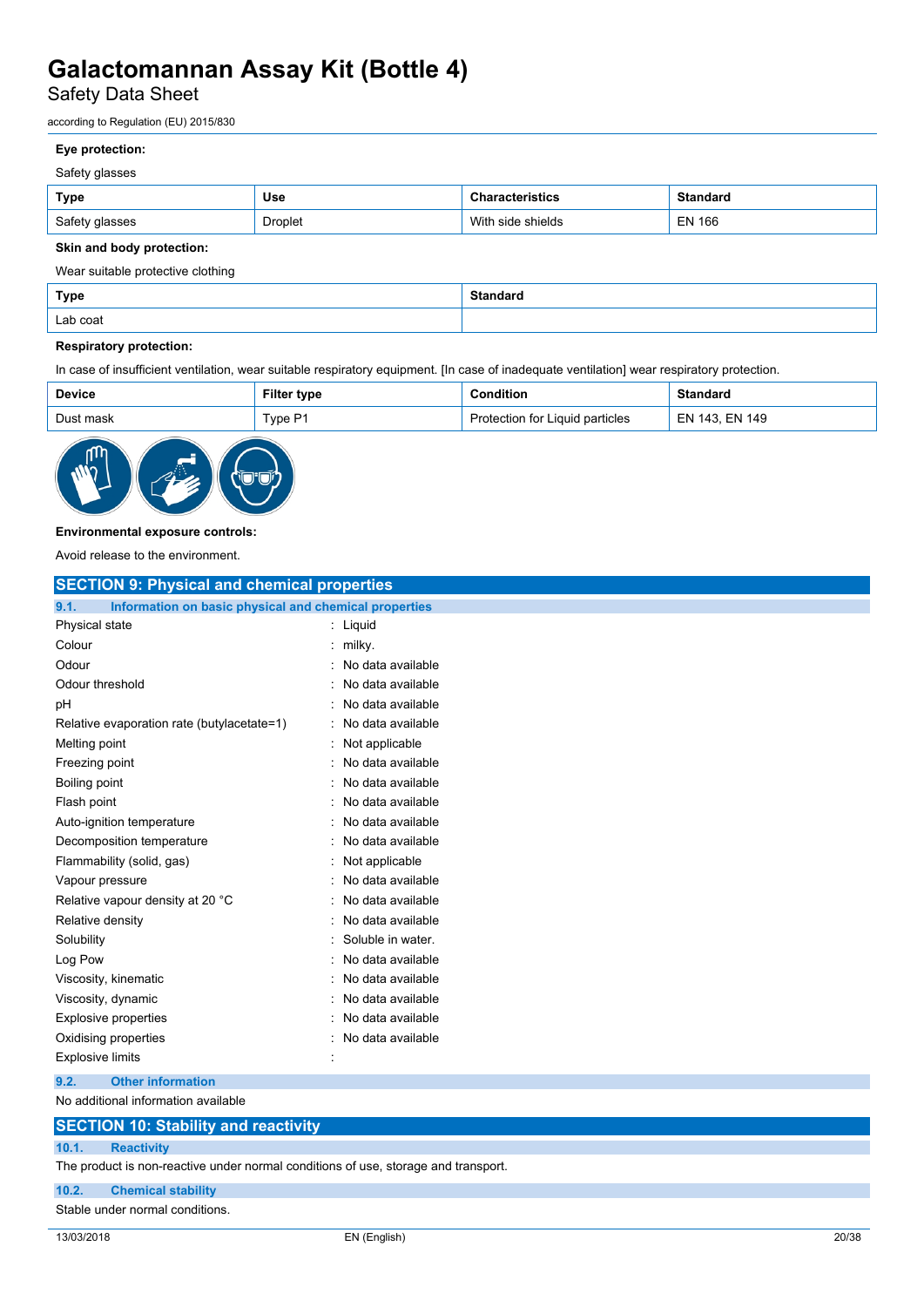Safety Data Sheet

according to Regulation (EU) 2015/830

| 10.3.  | <b>Possibility of hazardous reactions</b>                               |
|--------|-------------------------------------------------------------------------|
|        | Contact with acids liberates very toxic gas.                            |
| 10.4.  | <b>Conditions to avoid</b>                                              |
|        | None under recommended storage and handling conditions (see section 7). |
| 10.5.  | Incompatible materials                                                  |
| Acids. |                                                                         |
| 10.6.  | <b>Hazardous decomposition products</b>                                 |

Under normal conditions of storage and use, hazardous decomposition products should not be produced.

| <b>SECTION 11: Toxicological information</b>       |                                                                                               |  |
|----------------------------------------------------|-----------------------------------------------------------------------------------------------|--|
| 11.1.<br>Information on toxicological effects      |                                                                                               |  |
| Acute toxicity (oral)                              | Not classified                                                                                |  |
| Acute toxicity (dermal)                            | Not classified                                                                                |  |
| Acute toxicity (inhalation)                        | Not classified                                                                                |  |
| Skin corrosion/irritation                          | Not classified                                                                                |  |
| Serious eye damage/irritation                      | Not classified                                                                                |  |
| Respiratory or skin sensitisation                  | Not classified                                                                                |  |
| Germ cell mutagenicity                             | Not classified                                                                                |  |
| Carcinogenicity                                    | Not classified                                                                                |  |
| Reproductive toxicity                              | Not classified                                                                                |  |
| STOT-single exposure                               | Not classified                                                                                |  |
| STOT-repeated exposure                             | Not classified                                                                                |  |
| Aspiration hazard                                  | Not classified                                                                                |  |
| <b>SECTION 12: Ecological information</b>          |                                                                                               |  |
| 12.1.<br><b>Toxicity</b>                           |                                                                                               |  |
| Ecology - general                                  | The product is not considered harmful to aquatic organisms nor to cause long-term adverse     |  |
|                                                    | effects in the environment.                                                                   |  |
| Acute aquatic toxicity                             | Not classified                                                                                |  |
| Chronic aquatic toxicity                           | Not classified                                                                                |  |
| 12.2.<br><b>Persistence and degradability</b>      |                                                                                               |  |
| No additional information available                |                                                                                               |  |
| 12.3.<br><b>Bioaccumulative potential</b>          |                                                                                               |  |
| No additional information available                |                                                                                               |  |
| 12.4.<br><b>Mobility in soil</b>                   |                                                                                               |  |
| No additional information available                |                                                                                               |  |
| <b>Results of PBT and vPvB assessment</b><br>12.5. |                                                                                               |  |
| No additional information available                |                                                                                               |  |
| 12.6.<br><b>Other adverse effects</b>              |                                                                                               |  |
| No additional information available                |                                                                                               |  |
| <b>SECTION 13: Disposal considerations</b>         |                                                                                               |  |
| 13.1.<br><b>Waste treatment methods</b>            |                                                                                               |  |
| Waste treatment methods                            | : Dispose of contents/container in accordance with licensed collector's sorting instructions. |  |
| <b>SECTION 14: Transport information</b>           |                                                                                               |  |
| In accordance with ADR / RID / IMDG / IATA / ADN   |                                                                                               |  |
| <b>ADR</b>                                         | <b>IATA</b>                                                                                   |  |

| 14.1.<br>UN number            |                |
|-------------------------------|----------------|
| Not applicable                | Not applicable |
| 14.2. UN proper shipping name |                |
| Not applicable                | Not applicable |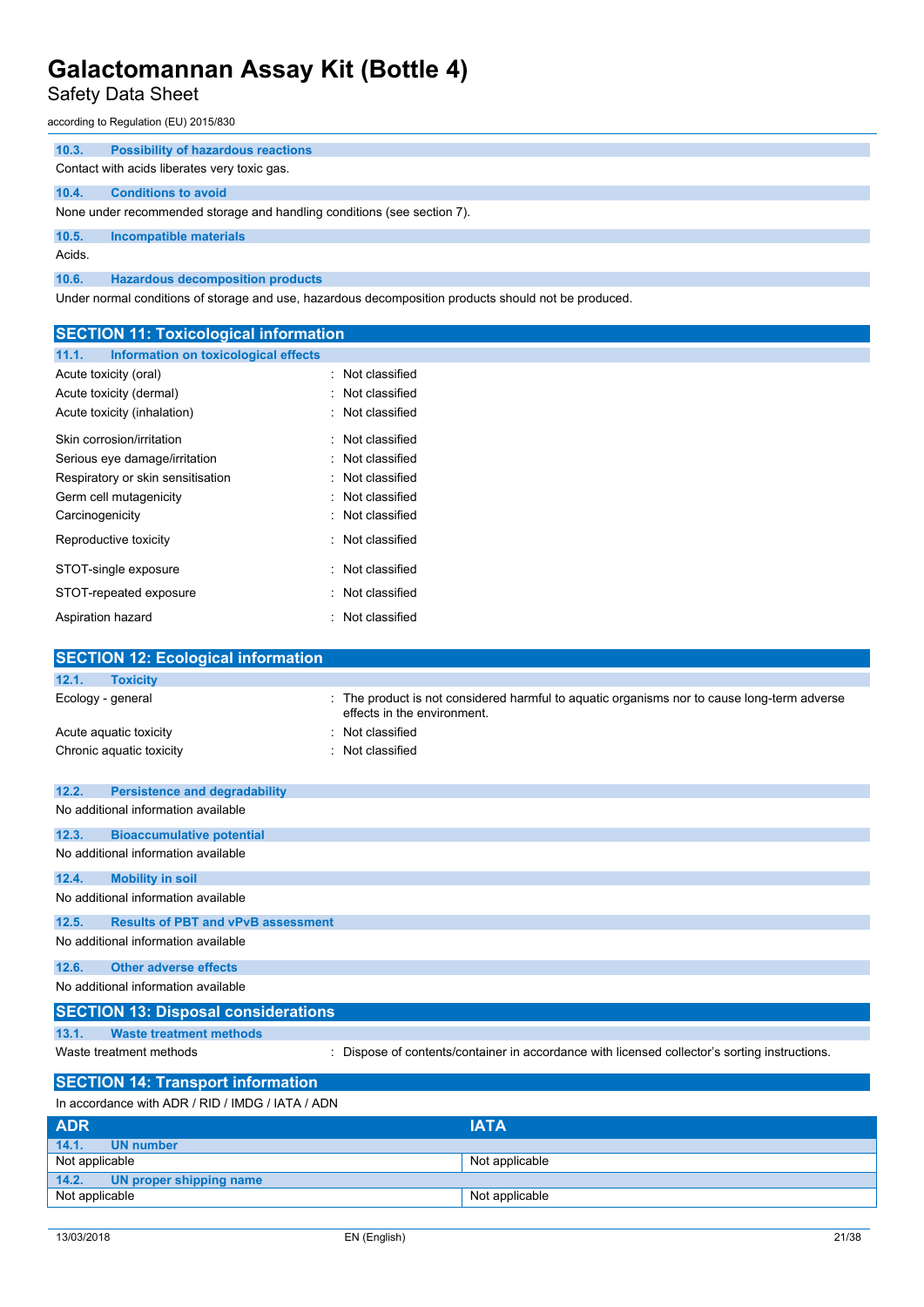Safety Data Sheet

according to Regulation (EU) 2015/830

| <b>ADR</b>                                 | <b>IATA</b>    |  |
|--------------------------------------------|----------------|--|
| 14.3.<br><b>Transport hazard class(es)</b> |                |  |
| Not applicable                             | Not applicable |  |
| 14.4.<br><b>Packing group</b>              |                |  |
| Not applicable                             | Not applicable |  |
| <b>Environmental hazards</b><br>14.5.      |                |  |
| Not applicable                             | Not applicable |  |
| No supplementary information available     |                |  |

#### **14.6. Special precautions for user**

#### **- Overland transport**

Not applicable

### **- Air transport**

Not applicable

**14.7. Transport in bulk according to Annex II of Marpol and the IBC Code**

Not applicable

### **SECTION 15: Regulatory information**

**15.1. Safety, health and environmental regulations/legislation specific for the substance or mixture**

#### **15.1.1. EU-Regulations**

Contains no REACH substances with Annex XVII restrictions Contains no substance on the REACH candidate list Contains no REACH Annex XIV substances

#### **15.1.2. National regulations**

No additional information available

#### **15.2. Chemical safety assessment**

No chemical safety assessment has been carried out

#### **SECTION 16: Other information**

#### Full text of H- and EUH-statements:

| EUH032        | Contact with acids liberates very toxic gas. |  |
|---------------|----------------------------------------------|--|
| <b>EUH208</b> | Contains . May produce an allergic reaction. |  |
| EUH210        | Safety data sheet available on request.      |  |

#### SDS EU (REACH Annex II)

This information is based on our current knowledge and is intended to describe the product for the purposes of health, safety and environmental requirements only. It should not therefore be *construed as guaranteeing any specific property of the product.*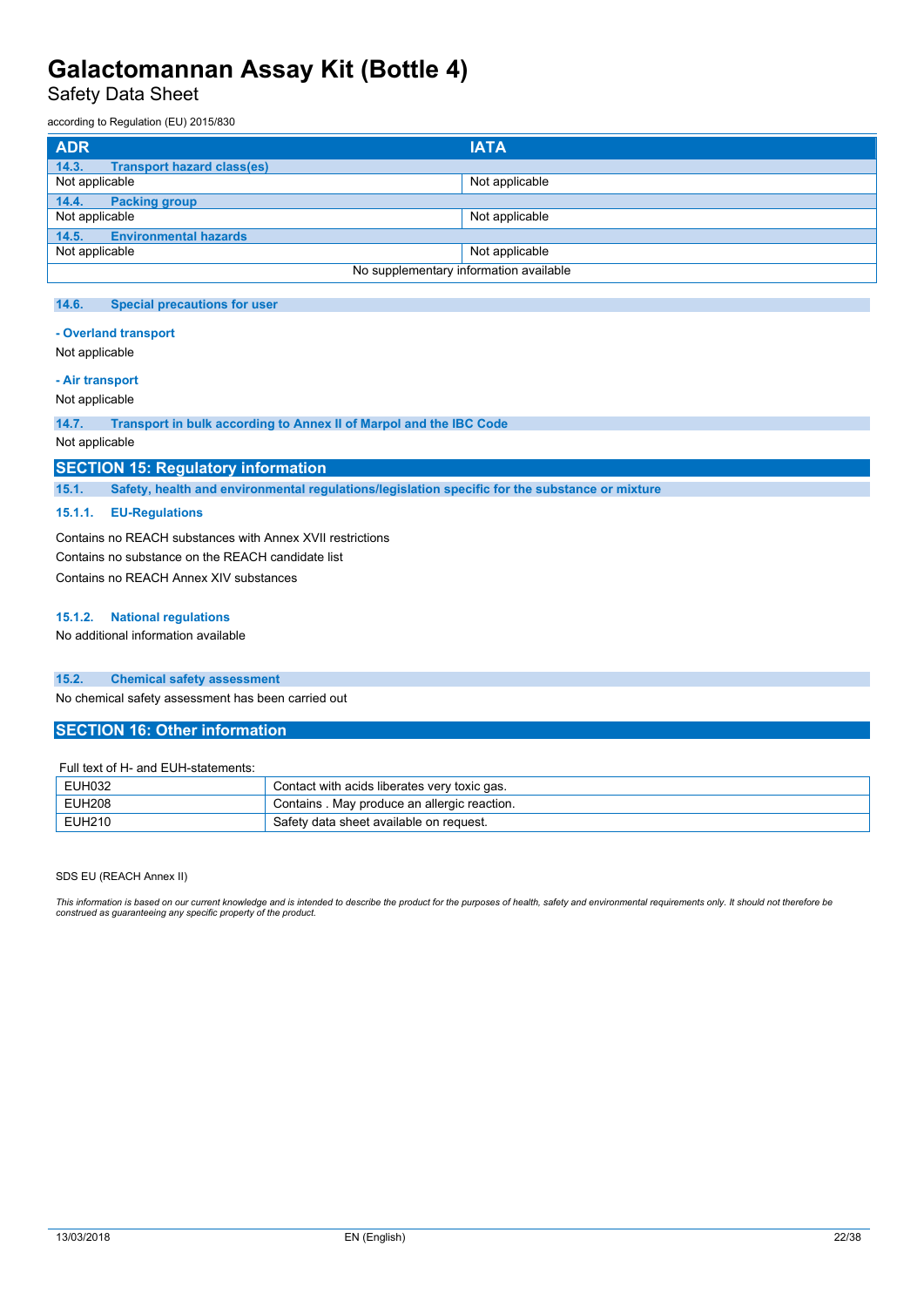

Safety Data Sheet

according to Regulation (EU) 2015/830

Date of issue: 28/11/2013 Revision date: 07/12/2017 Supersedes: 06/09/2016 Version: 1.3 **SECTION 1: Identification of the substance/mixture and of the company/undertaking 1.1. Product identifier** Product form : Nixture Product name : Galactomannan Assay Kit (Bottle 3) Product code : K-GALM (Bottle 3) **1.2. Relevant identified uses of the substance or mixture and uses advised against 1.2.1. Relevant identified uses** Industrial/Professional use spec : For professional use only Use of the substance/mixture in the substance/mixture in the substance of the substance of the substance of the substance of the substance of the substance of the substance of the substance of the substance of the substanc **1.2.2. Uses advised against** No additional information available **1.3. Details of the supplier of the safety data sheet** Megazyme Bray Business Park A98 YV29 Bray - Ireland T +353 12861220 - F +353 12861264 [cs@megazyme.com](mailto:cs@megazyme.com) - <www.megazyme.com> **1.4. Emergency telephone number** Emergency number : +353 12861220 [9 am to 5 pm GMT - Monday to Friday] **SECTION 2: Hazards identification 2.1. Classification of the substance or mixture Classification according to Regulation (EC) No. 1272/2008 [CLP]** Respiratory sensitisation, Category 1 H334 Full text of H statements : see section 16

#### **Adverse physicochemical, human health and environmental effects**

May cause allergy or asthma symptoms or breathing difficulties if inhaled.

### **2.2. Label elements**

### **Labelling according to Regulation** (EC) **No. 1272/2008** [CLP]

Hazard pictograms (CLP) :

|                                | <u>та на стр</u>                                                                                                                                                                                                                                                                                                                                                                                                                                                                  |
|--------------------------------|-----------------------------------------------------------------------------------------------------------------------------------------------------------------------------------------------------------------------------------------------------------------------------------------------------------------------------------------------------------------------------------------------------------------------------------------------------------------------------------|
|                                | GHS08                                                                                                                                                                                                                                                                                                                                                                                                                                                                             |
| Signal word (CLP)              | : Danger                                                                                                                                                                                                                                                                                                                                                                                                                                                                          |
| Hazardous ingredients          | Mannanase, endo-1,4- $\beta$ -                                                                                                                                                                                                                                                                                                                                                                                                                                                    |
| Hazard statements (CLP)        | : H334 - May cause allergy or asthma symptoms or breathing difficulties if inhaled.                                                                                                                                                                                                                                                                                                                                                                                               |
| Precautionary statements (CLP) | : P261 - Avoid breathing mist, spray, vapours.<br>P284 - [In case of inadequate ventilation] wear respiratory protection.<br>P304+P340 - IF INHALED: Remove person to fresh air and keep comfortable for breathing.<br>P342+P311 - If experiencing respiratory symptoms: Call a doctor, a POISON CENTER.<br>P501 - Dispose of contents/container to hazardous or special waste collection point, in<br>accordance with local, regional, national and/or international regulation. |
| <b>EUH-statements</b>          | : EUH032 - Contact with acids liberates very toxic gas.                                                                                                                                                                                                                                                                                                                                                                                                                           |
|                                | Labelling according to: exemption for inner packaging where the contents do not exceed 10ml                                                                                                                                                                                                                                                                                                                                                                                       |

Hazard pictograms (CLP) :



Hazardous ingredients : Mannanase, endo-1,4-β-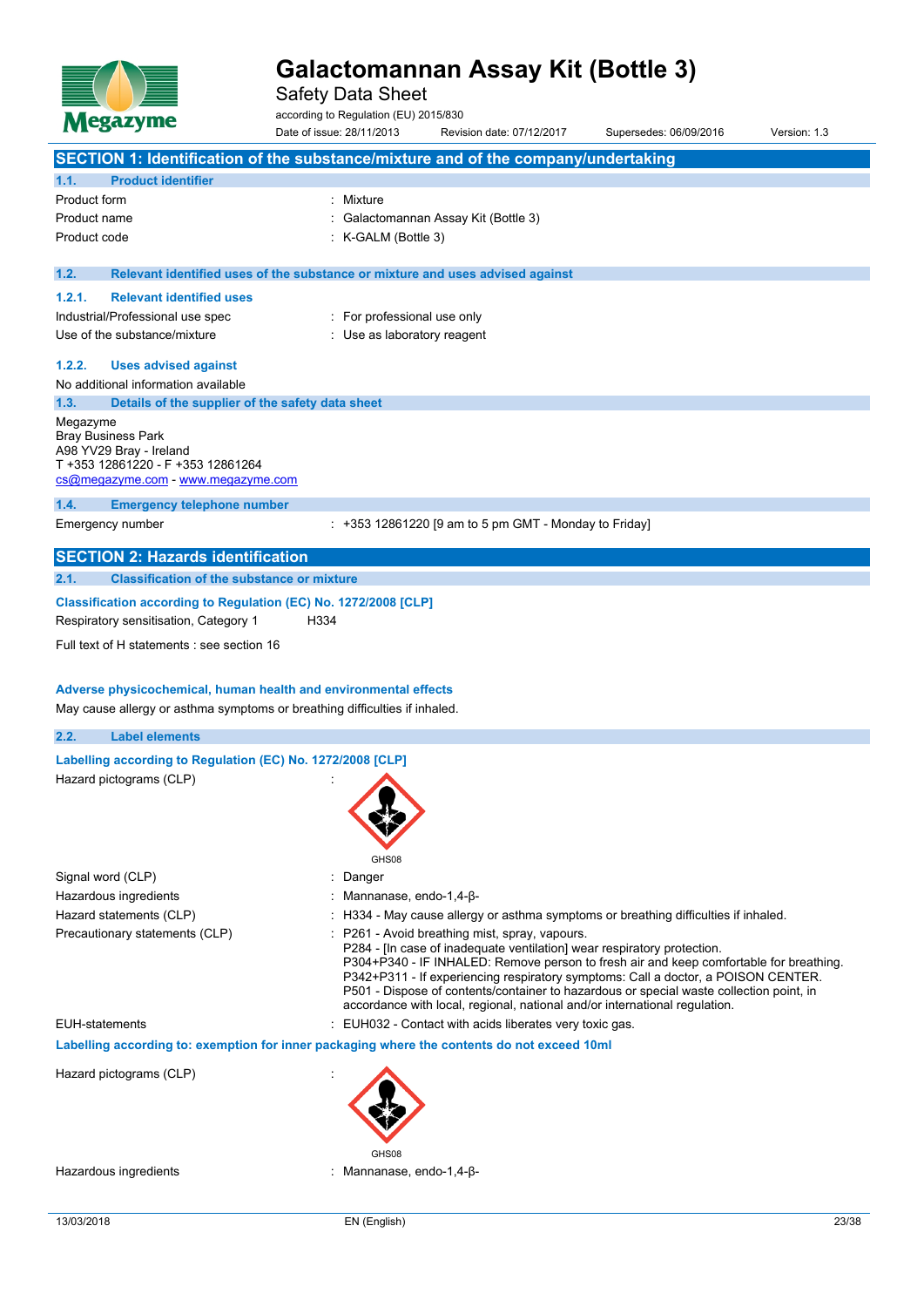Safety Data Sheet

according to Regulation (EU) 2015/830

#### **2.3. Other hazards**

No additional information available

### **SECTION 3: Composition/information on ingredients**

#### **3.1. Substances**

Not applicable

**3.2. Mixtures**

| <b>Name</b>                                                         | <b>Product identifier</b>                                                 | $\frac{0}{2}$ | <b>Classification according to</b><br><b>Regulation (EC) No.</b><br>1272/2008 [CLP] |
|---------------------------------------------------------------------|---------------------------------------------------------------------------|---------------|-------------------------------------------------------------------------------------|
| Mannanase, endo-1,4-B-                                              | (CAS-No.) 37288-54-3<br>(EC-No.) 253-446-5                                | - 5           | Resp. Sens. 1, H334                                                                 |
| sodium azide<br>substance with a Community workplace exposure limit | (CAS-No.) 26628-22-8<br>(EC-No.) 247-852-1<br>(EC Index-No.) 011-004-00-7 | < 0.1         | Acute Tox. 2 (Oral), H300<br>Aquatic Acute 1, H400<br>Aquatic Chronic 1, H410       |

#### Full text of H-statements: see section 16

|        | <b>SECTION 4: First aid measures</b>                                |                                                                                                                                                              |
|--------|---------------------------------------------------------------------|--------------------------------------------------------------------------------------------------------------------------------------------------------------|
| 4.1.   | <b>Description of first aid measures</b>                            |                                                                                                                                                              |
|        | First-aid measures general                                          | Call a poison center or a doctor if you feel unwell.                                                                                                         |
|        | First-aid measures after inhalation                                 | Remove person to fresh air and keep comfortable for breathing. If experiencing respiratory<br>symptoms: Call a poison center or a doctor.                    |
|        | First-aid measures after skin contact                               | Wash skin with plenty of water.                                                                                                                              |
|        | First-aid measures after eye contact                                | Rinse eyes with water as a precaution.                                                                                                                       |
|        | First-aid measures after ingestion                                  | Call a poison center or a doctor if you feel unwell.                                                                                                         |
| 4.2.   | Most important symptoms and effects, both acute and delayed         |                                                                                                                                                              |
|        | Symptoms/effects after inhalation                                   | : May cause allergy or asthma symptoms or breathing difficulties if inhaled.                                                                                 |
| 4.3.   |                                                                     | Indication of any immediate medical attention and special treatment needed                                                                                   |
|        | Treat symptomatically.                                              |                                                                                                                                                              |
|        | <b>SECTION 5: Firefighting measures</b>                             |                                                                                                                                                              |
| 5.1.   | <b>Extinguishing media</b>                                          |                                                                                                                                                              |
|        | Suitable extinguishing media                                        | : Water spray. Dry powder. Foam. Carbon dioxide.                                                                                                             |
| 5.2.   | Special hazards arising from the substance or mixture               |                                                                                                                                                              |
| fire   | Hazardous decomposition products in case of                         | : Toxic fumes may be released.                                                                                                                               |
| 5.3.   | <b>Advice for firefighters</b>                                      |                                                                                                                                                              |
|        | Protection during firefighting                                      | Do not attempt to take action without suitable protective equipment. Self-contained breathing<br>apparatus. Complete protective clothing.                    |
|        | <b>SECTION 6: Accidental release measures</b>                       |                                                                                                                                                              |
| 6.1.   | Personal precautions, protective equipment and emergency procedures |                                                                                                                                                              |
| 6.1.1. | For non-emergency personnel                                         |                                                                                                                                                              |
|        | <b>Emergency procedures</b>                                         | : Ventilate spillage area. Avoid breathing mist, spray, vapours.                                                                                             |
| 6.1.2. | For emergency responders                                            |                                                                                                                                                              |
|        | Protective equipment                                                | Do not attempt to take action without suitable protective equipment. For further information<br>refer to section 8: "Exposure controls/personal protection". |
| 6.2.   | <b>Environmental precautions</b>                                    |                                                                                                                                                              |
|        | Avoid release to the environment.                                   |                                                                                                                                                              |
| 6.3.   | Methods and material for containment and cleaning up                |                                                                                                                                                              |
|        | Methods for cleaning up                                             | : Take up liquid spill into absorbent material.                                                                                                              |
|        | Other information                                                   | Dispose of materials or solid residues at an authorized site.                                                                                                |
| 6.4.   | <b>Reference to other sections</b>                                  |                                                                                                                                                              |
|        | For further information refer to section 13.                        |                                                                                                                                                              |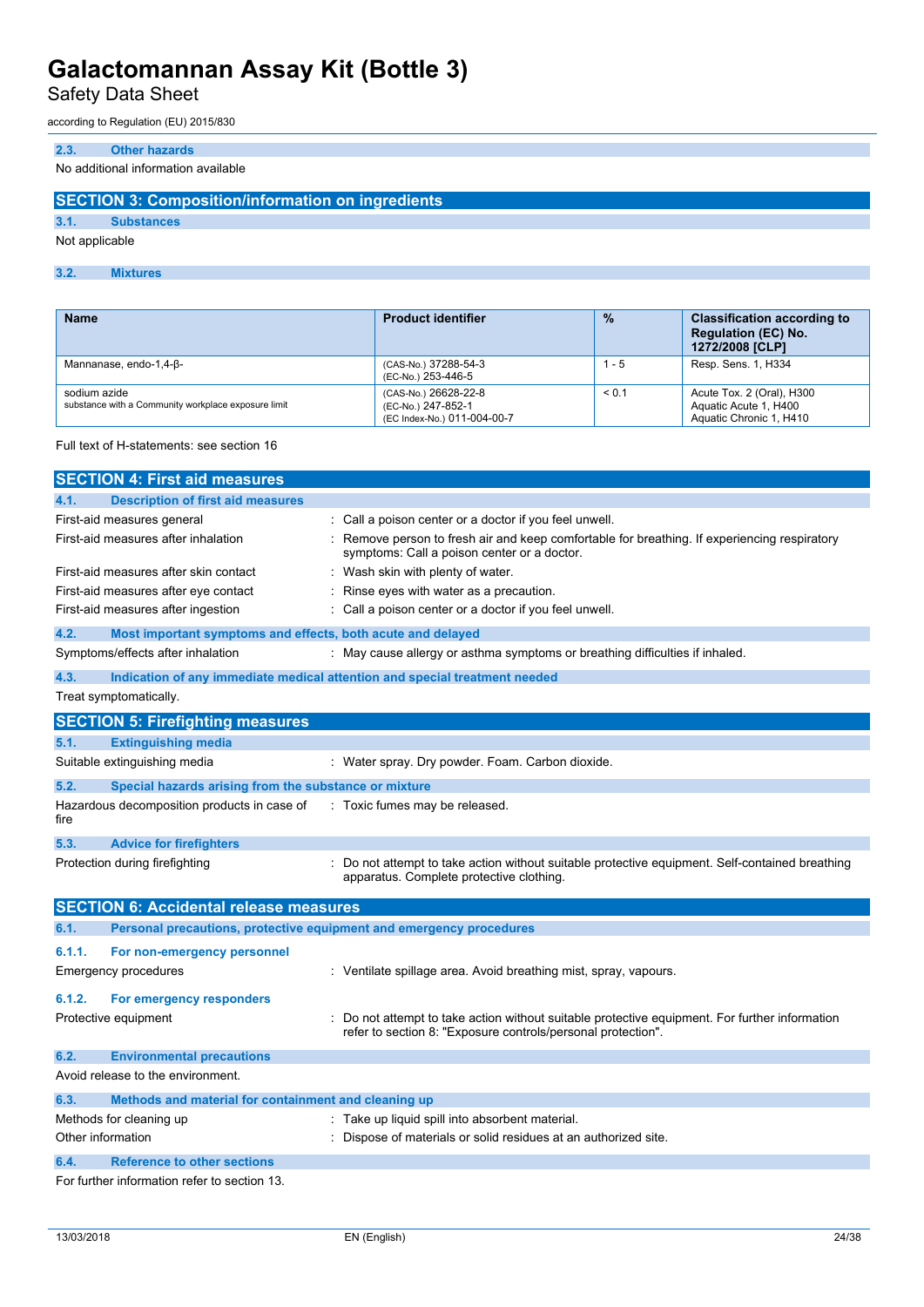## Safety Data Sheet

according to Regulation (EU) 2015/830

| <b>SECTION 7: Handling and storage</b>                               |                                                                                                                           |  |  |
|----------------------------------------------------------------------|---------------------------------------------------------------------------------------------------------------------------|--|--|
| <b>Precautions for safe handling</b><br>7.1.                         |                                                                                                                           |  |  |
| Precautions for safe handling                                        | Ensure good ventilation of the work station. Wear personal protective equipment. Avoid<br>breathing mist, spray, vapours. |  |  |
| Hygiene measures                                                     | : Do not eat, drink or smoke when using this product. Always wash hands after handling the<br>product.                    |  |  |
| 7.2.<br>Conditions for safe storage, including any incompatibilities |                                                                                                                           |  |  |
| Storage conditions                                                   | Store in a well-ventilated place. Keep cool.                                                                              |  |  |
| 7.3.<br>Specific end use(s)                                          |                                                                                                                           |  |  |
| No additional information available                                  |                                                                                                                           |  |  |

### **SECTION 8: Exposure controls/personal protection**

**8.1. Control parameters**

| $\mathbf{0.1}$ | <b>CONTROL DETAILS</b>    |                                 |                                 |  |  |
|----------------|---------------------------|---------------------------------|---------------------------------|--|--|
|                |                           |                                 |                                 |  |  |
|                | sodium azide (26628-22-8) |                                 |                                 |  |  |
| EU             |                           | Local name                      | Sodium azide                    |  |  |
| EU             |                           | IOELV TWA (mg/m <sup>3</sup> )  | $0.1 \,\mathrm{mq/m^3}$         |  |  |
| EU             |                           | IOELV STEL (mg/m <sup>3</sup> ) | $0.3 \text{ mg/m}^3$            |  |  |
| EU             |                           | <b>Notes</b>                    | Skin                            |  |  |
| EU             |                           | Regulatory reference            | COMMISSION DIRECTIVE 2000/39/EC |  |  |
|                |                           |                                 |                                 |  |  |

#### **8.2. Exposure controls**

#### **Appropriate engineering controls:**

Ensure good ventilation of the work station.

#### **Hand protection:**

### Protective gloves

| Type              | <b>Material</b>         | `eation. | ៈ (mm)<br>Thickness | ration                     | Standard |
|-------------------|-------------------------|----------|---------------------|----------------------------|----------|
| Disposable gloves | (MBR)<br>Nitrile rubber | าเnutes  |                     | $.5^{\circ}$<br>$\epsilon$ | ≂NL      |

#### **Eye protection:**

### Safety glasses

| Type           | <b>Use</b> | acteristics     | Standard      |
|----------------|------------|-----------------|---------------|
| Safety glasses | Droplet    | shields<br>side | <b>EN 166</b> |

#### **Skin and body protection:**

Wear suitable protective clothing

| <b>Type</b> | <b>Standard</b> |
|-------------|-----------------|
| Lab coat    |                 |

### **Respiratory protection:**

In case of insufficient ventilation, wear suitable respiratory equipment. [In case of inadequate ventilation] wear respiratory protection.

| <b>Device</b> | <b>Filter type</b> | .onditior                       | <b>Standard</b> |
|---------------|--------------------|---------------------------------|-----------------|
| Dust mask     | Tvpe P1            | Protection for Liquid particles | EN 143. EN 149  |



#### **Environmental exposure controls:**

Avoid release to the environment.

| <b>SECTION 9: Physical and chemical properties</b> |                                                       |       |
|----------------------------------------------------|-------------------------------------------------------|-------|
| 9.1.                                               | Information on basic physical and chemical properties |       |
| Physical state                                     | Liguid                                                |       |
| Colour                                             | $:$ milky.                                            |       |
| Odour                                              | : No data available                                   |       |
| 13/03/2018                                         | EN (English)                                          | 25/38 |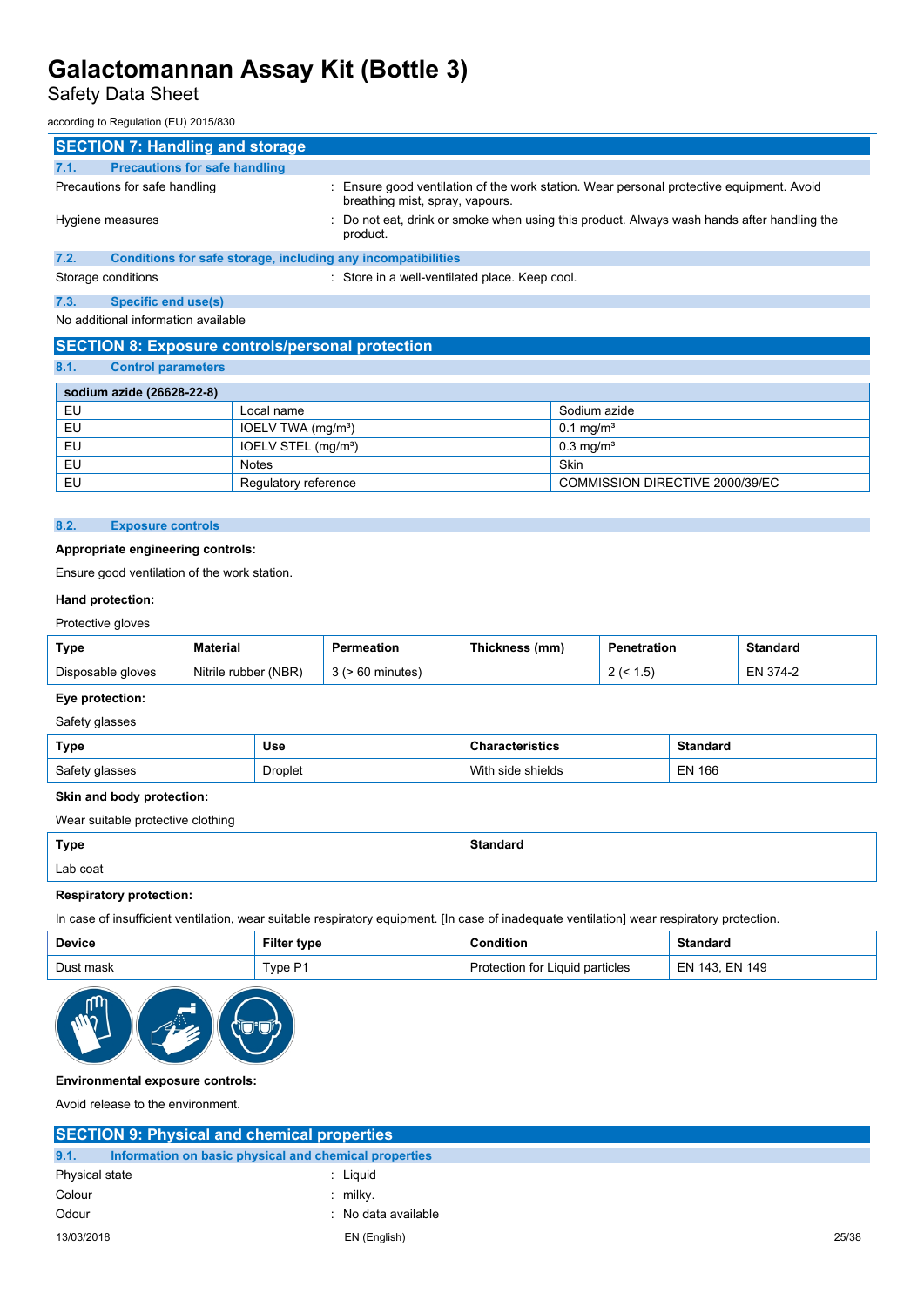Safety Data Sheet

according to Regulation (EU) 2015/830

| Odour threshold                            | No data available |
|--------------------------------------------|-------------------|
| рH                                         | No data available |
| Relative evaporation rate (butylacetate=1) | No data available |
| Melting point                              | Not applicable    |
| Freezing point                             | No data available |
| Boiling point                              | No data available |
| Flash point                                | No data available |
| Auto-ignition temperature                  | No data available |
| Decomposition temperature                  | No data available |
| Flammability (solid, gas)                  | Not applicable    |
| Vapour pressure                            | No data available |
| Relative vapour density at 20 °C           | No data available |
| Relative density                           | No data available |
| Solubility                                 | Soluble in water. |
| Log Pow                                    | No data available |
| Viscosity, kinematic                       | No data available |
| Viscosity, dynamic                         | No data available |
| Explosive properties                       | No data available |
| Oxidising properties                       | No data available |
| <b>Explosive limits</b>                    |                   |

#### **9.2. Other information**

No additional information available

|                                                                                    | <b>SECTION 10: Stability and reactivity</b>                             |  |  |  |  |
|------------------------------------------------------------------------------------|-------------------------------------------------------------------------|--|--|--|--|
| 10.1.                                                                              | <b>Reactivity</b>                                                       |  |  |  |  |
| The product is non-reactive under normal conditions of use, storage and transport. |                                                                         |  |  |  |  |
| 10.2.                                                                              | <b>Chemical stability</b>                                               |  |  |  |  |
| Stable under normal conditions.                                                    |                                                                         |  |  |  |  |
| 10.3.                                                                              | <b>Possibility of hazardous reactions</b>                               |  |  |  |  |
| Contact with acids liberates very toxic gas.                                       |                                                                         |  |  |  |  |
| 10.4.                                                                              | <b>Conditions to avoid</b>                                              |  |  |  |  |
|                                                                                    | None under recommended storage and handling conditions (see section 7). |  |  |  |  |
| 10.5.                                                                              | <b>Incompatible materials</b>                                           |  |  |  |  |

Acids.

**10.6. Hazardous decomposition products**

Under normal conditions of storage and use, hazardous decomposition products should not be produced.

| <b>SECTION 11: Toxicological information</b>  |                                                                              |
|-----------------------------------------------|------------------------------------------------------------------------------|
| Information on toxicological effects<br>11.1. |                                                                              |
| Acute toxicity (oral)                         | : Not classified                                                             |
| Acute toxicity (dermal)                       | : Not classified                                                             |
| Acute toxicity (inhalation)                   | : Not classified                                                             |
| Skin corrosion/irritation                     | : Not classified                                                             |
| Serious eye damage/irritation                 | : Not classified                                                             |
| Respiratory or skin sensitisation             | : May cause allergy or asthma symptoms or breathing difficulties if inhaled. |
| Germ cell mutagenicity                        | : Not classified                                                             |
| Carcinogenicity                               | : Not classified                                                             |
| Reproductive toxicity                         | : Not classified                                                             |
| STOT-single exposure                          | : Not classified                                                             |
| STOT-repeated exposure                        | : Not classified                                                             |
| Aspiration hazard                             | : Not classified                                                             |
|                                               |                                                                              |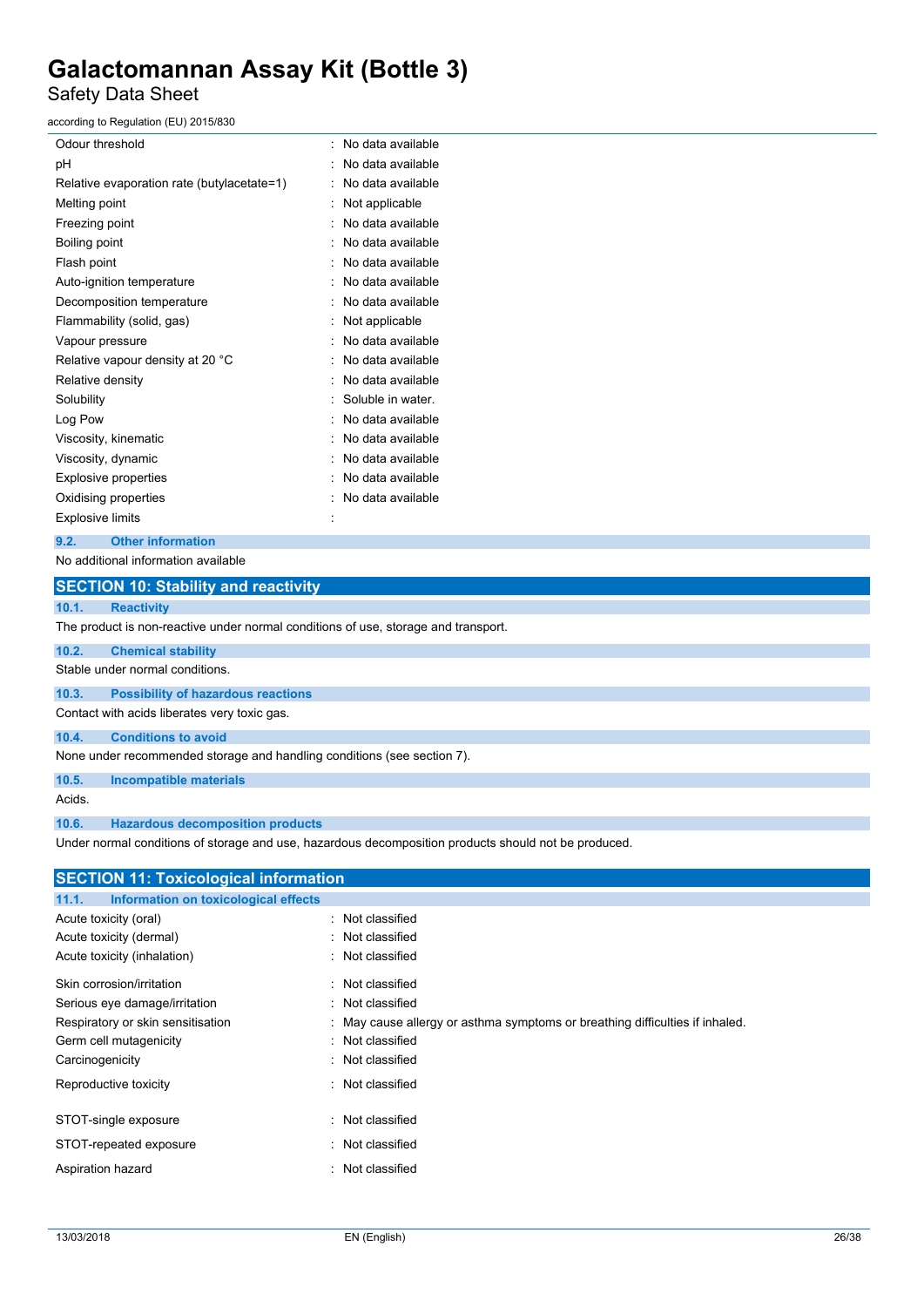Safety Data Sheet

according to Regulation (EU) 2015/830

| <b>SECTION 12: Ecological information</b>                 |                                                                                                                            |  |  |
|-----------------------------------------------------------|----------------------------------------------------------------------------------------------------------------------------|--|--|
| 12.1.<br><b>Toxicity</b>                                  |                                                                                                                            |  |  |
| Ecology - general                                         | : The product is not considered harmful to aquatic organisms nor to cause long-term adverse<br>effects in the environment. |  |  |
| Acute aquatic toxicity                                    | Not classified                                                                                                             |  |  |
| Chronic aquatic toxicity                                  | Not classified                                                                                                             |  |  |
|                                                           |                                                                                                                            |  |  |
| 12.2.<br><b>Persistence and degradability</b>             |                                                                                                                            |  |  |
| No additional information available                       |                                                                                                                            |  |  |
| 12.3.<br><b>Bioaccumulative potential</b>                 |                                                                                                                            |  |  |
| No additional information available                       |                                                                                                                            |  |  |
| 12.4.<br><b>Mobility in soil</b>                          |                                                                                                                            |  |  |
| No additional information available                       |                                                                                                                            |  |  |
| 12.5.<br><b>Results of PBT and vPvB assessment</b>        |                                                                                                                            |  |  |
| No additional information available                       |                                                                                                                            |  |  |
| 12.6.<br><b>Other adverse effects</b>                     |                                                                                                                            |  |  |
| No additional information available                       |                                                                                                                            |  |  |
| <b>SECTION 13: Disposal considerations</b>                |                                                                                                                            |  |  |
| 13.1.<br><b>Waste treatment methods</b>                   |                                                                                                                            |  |  |
| Waste treatment methods                                   | Dispose of contents/container in accordance with licensed collector's sorting instructions.                                |  |  |
|                                                           |                                                                                                                            |  |  |
| <b>SECTION 14: Transport information</b>                  |                                                                                                                            |  |  |
| In accordance with ADR / RID / IMDG / IATA / ADN          |                                                                                                                            |  |  |
| ADR                                                       | <b>IATA</b>                                                                                                                |  |  |
| 14.1.<br><b>UN number</b><br>Not applicable               | Not applicable                                                                                                             |  |  |
|                                                           |                                                                                                                            |  |  |
| 14.2.<br><b>UN proper shipping name</b><br>Not applicable | Not applicable                                                                                                             |  |  |
| 14.3.<br><b>Transport hazard class(es)</b>                |                                                                                                                            |  |  |
| Not applicable                                            | Not applicable                                                                                                             |  |  |
| 14.4.<br><b>Packing group</b>                             |                                                                                                                            |  |  |
| Not applicable                                            | Not applicable                                                                                                             |  |  |
| 14.5.<br><b>Environmental hazards</b>                     |                                                                                                                            |  |  |
| Not applicable                                            | Not applicable                                                                                                             |  |  |
|                                                           | No supplementary information available                                                                                     |  |  |
| <b>Special precautions for user</b><br>14.6.              |                                                                                                                            |  |  |
|                                                           |                                                                                                                            |  |  |
| - Overland transport<br>Not applicable                    |                                                                                                                            |  |  |
|                                                           |                                                                                                                            |  |  |

**- Air transport**

Not applicable

**14.7. Transport in bulk according to Annex II of Marpol and the IBC Code**

Not applicable

### **SECTION 15: Regulatory information**

**15.1. Safety, health and environmental regulations/legislation specific for the substance or mixture**

#### **15.1.1. EU-Regulations**

Contains no REACH substances with Annex XVII restrictions Contains no substance on the REACH candidate list Contains no REACH Annex XIV substances

#### **15.1.2. National regulations**

No additional information available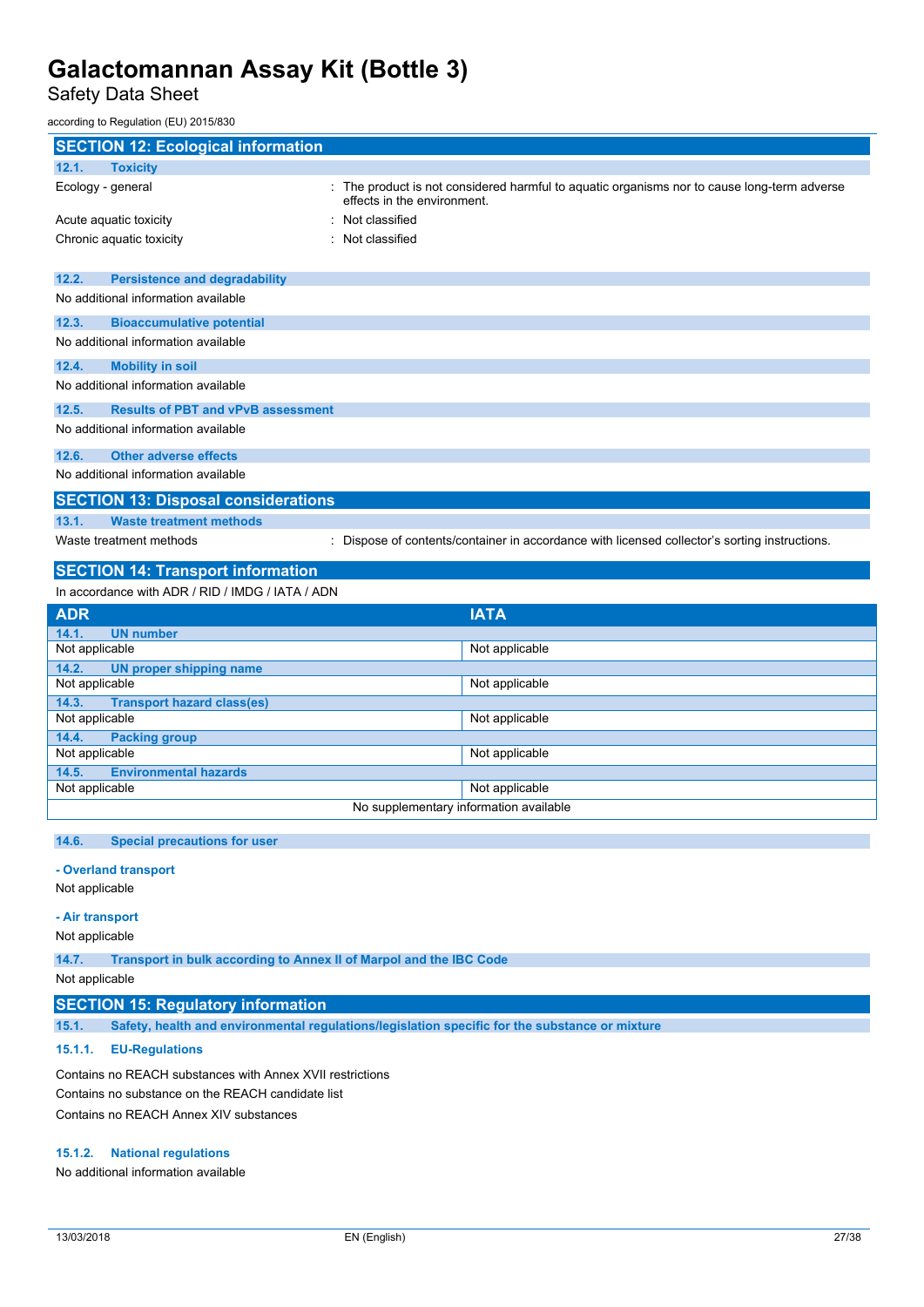Safety Data Sheet

according to Regulation (EU) 2015/830

#### **15.2. Chemical safety assessment**

No chemical safety assessment has been carried out

### **SECTION 16: Other information**

#### Full text of H- and EUH-statements:

| Acute Tox. 2 (Oral) | Acute toxicity (oral), Category 2                                          |
|---------------------|----------------------------------------------------------------------------|
| Aquatic Acute 1     | Hazardous to the aquatic environment - Acute Hazard, Category 1            |
| Aquatic Chronic 1   | Hazardous to the aquatic environment - Chronic Hazard, Category 1          |
| Resp. Sens. 1       | Respiratory sensitisation, Category 1                                      |
| H300                | Fatal if swallowed.                                                        |
| H334                | May cause allergy or asthma symptoms or breathing difficulties if inhaled. |
| H400                | Very toxic to aquatic life.                                                |
| H410                | Very toxic to aquatic life with long lasting effects.                      |
| <b>EUH032</b>       | Contact with acids liberates very toxic gas.                               |

#### SDS EU (REACH Annex II)

This information is based on our current knowledge and is intended to describe the product for the purposes of health, safety and environmental requirements only. It should not therefore be<br>construed as guaranteeing any sp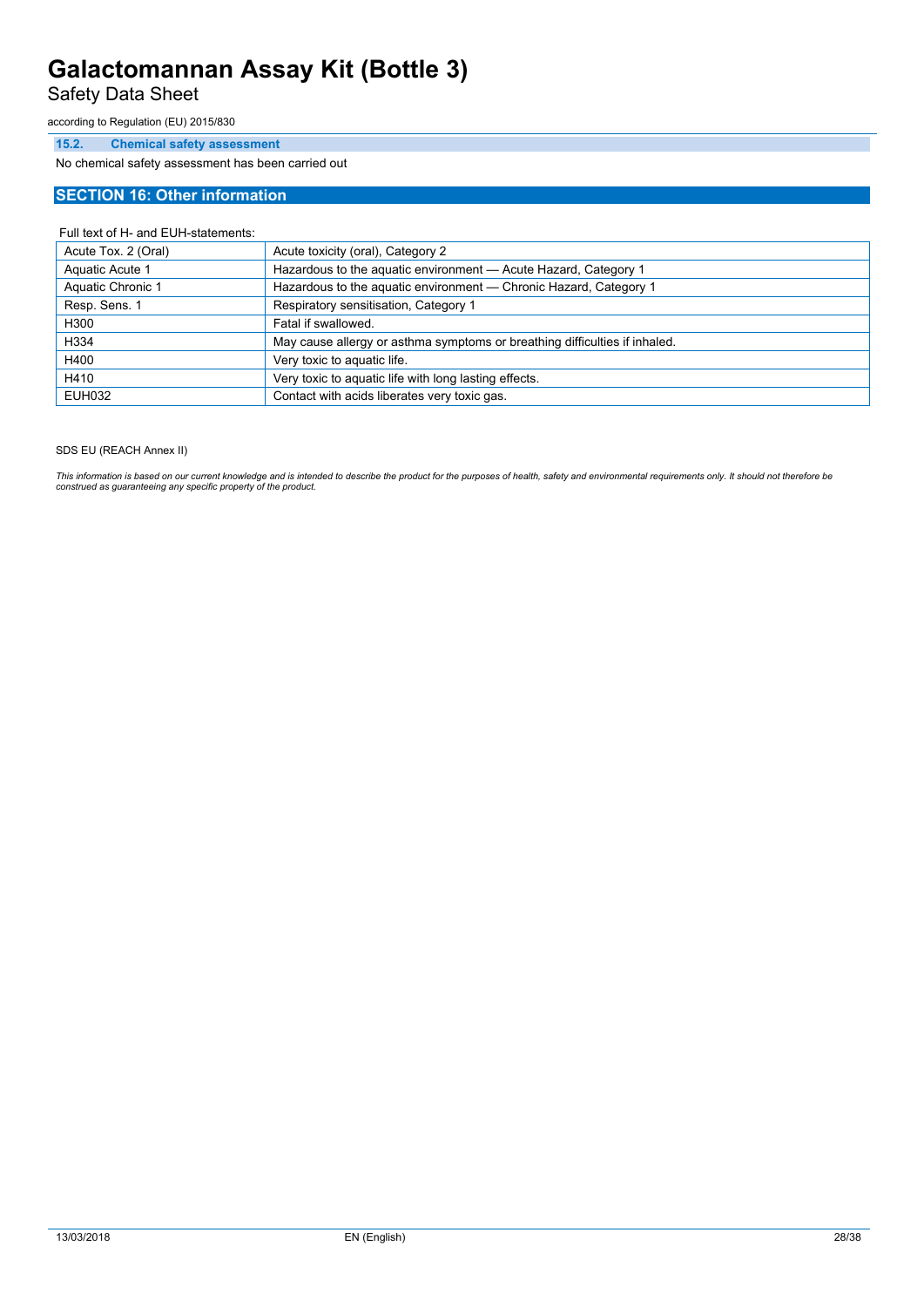

Safety Data Sheet

according to Regulation (EU) 2015/830

Date of issue: 28/11/2013 Revision date: 17/01/2018 Supersedes: 06/09/2016 Version: 1.3 **SECTION 1: Identification of the substance/mixture and of the company/undertaking 1.1. Product identifier** Product form : Nixture Product name : Galactomannan Assay Kit (Bottle 2) Product code : K-GALM (Bottle 2) **1.2. Relevant identified uses of the substance or mixture and uses advised against 1.2.1. Relevant identified uses** Industrial/Professional use spec : For professional use only Use of the substance/mixture in the substance/mixture in the substance of the substance of the substance of the substance of the substance of the substance of the substance of the substance of the substance of the substanc **1.2.2. Uses advised against** No additional information available **1.3. Details of the supplier of the safety data sheet** Megazyme Bray Business Park A98 YV29 Bray - Ireland T +353 12861220 - F +353 12861264 [cs@megazyme.com](mailto:cs@megazyme.com) - <www.megazyme.com> **1.4. Emergency telephone number** Emergency number : +353 12861220 [9 am to 5 pm GMT - Monday to Friday] **SECTION 2: Hazards identification 2.1. Classification of the substance or mixture Classification according to Regulation (EC) No. 1272/2008 [CLP]** Not classified **Adverse physicochemical, human health and environmental effects** To our knowledge, this product does not present any particular risk, provided it is handled in accordance with good occupational hygiene and safety practice. **2.2. Label elements**

**Labelling** according to Regulation (EC) No. 1272/2008 [CLP]

No labelling applicable

**Labelling according to: exemption for inner packaging where the contents do not exceed 10ml**

No labelling required

#### **2.3. Other hazards**

No additional information available

#### **SECTION 3: Composition/information on ingredients**

#### **3.1. Substances**

Not applicable

#### **3.2. Mixtures**

This mixture does not contain any substances to be mentioned according to the criteria of section 3.2 of REACH annex II

| <b>SECTION 4: First aid measures</b>                                |                                                                  |  |
|---------------------------------------------------------------------|------------------------------------------------------------------|--|
| <b>Description of first aid measures</b><br>4.1.                    |                                                                  |  |
| First-aid measures after inhalation                                 | : Remove person to fresh air and keep comfortable for breathing. |  |
| First-aid measures after skin contact                               | Wash skin with plenty of water.                                  |  |
| First-aid measures after eye contact                                | : Rinse eyes with water as a precaution.                         |  |
| First-aid measures after ingestion                                  | : Call a poison center or a doctor if you feel unwell.           |  |
| 4.2.<br>Most important symptoms and effects, both acute and delayed |                                                                  |  |
| No additional information available                                 |                                                                  |  |
|                                                                     |                                                                  |  |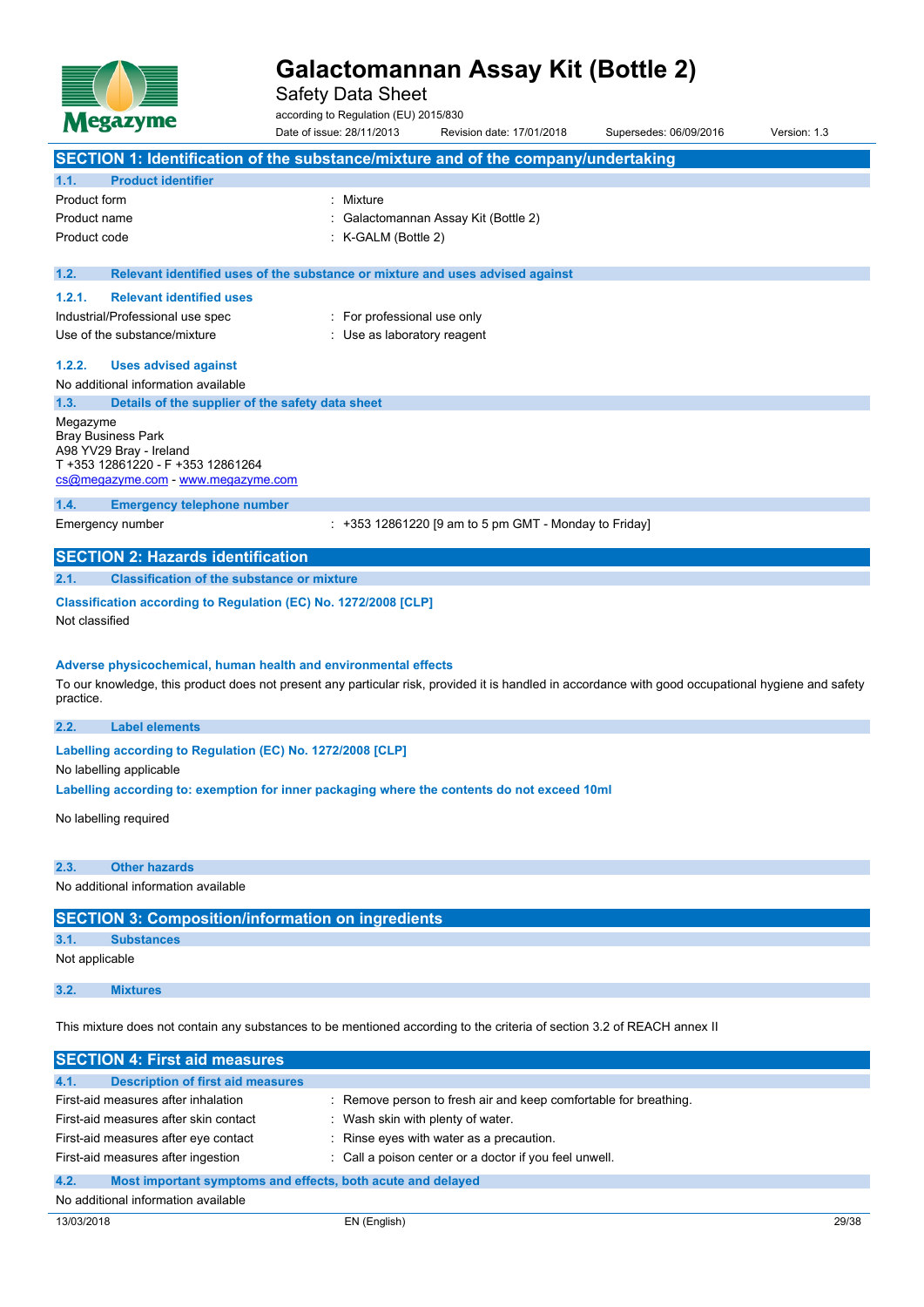Safety Data Sheet

according to Regulation (EU) 2015/830

| 4.3.              | Treat symptomatically.                                              | Indication of any immediate medical attention and special treatment needed                                                                                   |
|-------------------|---------------------------------------------------------------------|--------------------------------------------------------------------------------------------------------------------------------------------------------------|
|                   | <b>SECTION 5: Firefighting measures</b>                             |                                                                                                                                                              |
| 5.1.              | <b>Extinguishing media</b>                                          |                                                                                                                                                              |
|                   | Suitable extinguishing media                                        | : Water spray. Dry powder. Foam.                                                                                                                             |
| 5.2.              | Special hazards arising from the substance or mixture               |                                                                                                                                                              |
| fire              | Hazardous decomposition products in case of                         | : Toxic fumes may be released.                                                                                                                               |
| 5.3.              | <b>Advice for firefighters</b>                                      |                                                                                                                                                              |
|                   | Protection during firefighting                                      | : Do not attempt to take action without suitable protective equipment. Self-contained breathing<br>apparatus. Complete protective clothing.                  |
|                   | <b>SECTION 6: Accidental release measures</b>                       |                                                                                                                                                              |
| 6.1.              | Personal precautions, protective equipment and emergency procedures |                                                                                                                                                              |
| 6.1.1.            | For non-emergency personnel                                         |                                                                                                                                                              |
|                   | <b>Emergency procedures</b>                                         | : Ventilate spillage area.                                                                                                                                   |
| 6.1.2.            | For emergency responders                                            |                                                                                                                                                              |
|                   | Protective equipment                                                | Do not attempt to take action without suitable protective equipment. For further information<br>refer to section 8: "Exposure controls/personal protection". |
| 6.2.              | <b>Environmental precautions</b>                                    |                                                                                                                                                              |
|                   | Avoid release to the environment.                                   |                                                                                                                                                              |
| 6.3.              | Methods and material for containment and cleaning up                |                                                                                                                                                              |
|                   | Methods for cleaning up                                             | : Mechanically recover the product.                                                                                                                          |
| Other information |                                                                     | Dispose of materials or solid residues at an authorized site.                                                                                                |
| 6.4.              | <b>Reference to other sections</b>                                  |                                                                                                                                                              |
|                   | For further information refer to section 13.                        |                                                                                                                                                              |
|                   | <b>SECTION 7: Handling and storage</b>                              |                                                                                                                                                              |
| 7.1.              | <b>Precautions for safe handling</b>                                |                                                                                                                                                              |
|                   | Precautions for safe handling                                       | Ensure good ventilation of the work station. Wear personal protective equipment.                                                                             |
|                   | Hygiene measures                                                    | Do not eat, drink or smoke when using this product. Always wash hands after handling the<br>product.                                                         |
| 7.2.              | Conditions for safe storage, including any incompatibilities        |                                                                                                                                                              |
|                   | Storage conditions                                                  | : Store in a well-ventilated place. Keep cool.                                                                                                               |
| 7.3.              | Specific end use(s)                                                 |                                                                                                                                                              |
|                   | No additional information available                                 |                                                                                                                                                              |
|                   | <b>SECTION 8: Exposure controls/personal protection</b>             |                                                                                                                                                              |
| 8.1.              | <b>Control parameters</b>                                           |                                                                                                                                                              |
|                   | No additional information available                                 |                                                                                                                                                              |
|                   |                                                                     |                                                                                                                                                              |
| 8.2.              | <b>Exposure controls</b>                                            |                                                                                                                                                              |
|                   | Appropriate engineering controls:                                   |                                                                                                                                                              |
|                   | Ensure good ventilation of the work station.                        |                                                                                                                                                              |
| Hand protection:  |                                                                     |                                                                                                                                                              |
| Protective gloves |                                                                     |                                                                                                                                                              |

| Type              | Material                | Permeation | Thickness (mm) | Penetration           | Standard |
|-------------------|-------------------------|------------|----------------|-----------------------|----------|
| Disposable gloves | (NBR)<br>Nitrile rubber | minutes    |                | h<br>' ٽ.<br><u>_</u> | EN 374-2 |

### **Eye protection:**

Safety glasses

| <b>Type</b>    | Use         | racterístics      | <b>Standard</b> |
|----------------|-------------|-------------------|-----------------|
| Safety glasses | Dust<br>--- | With side shields | <b>EN 166</b>   |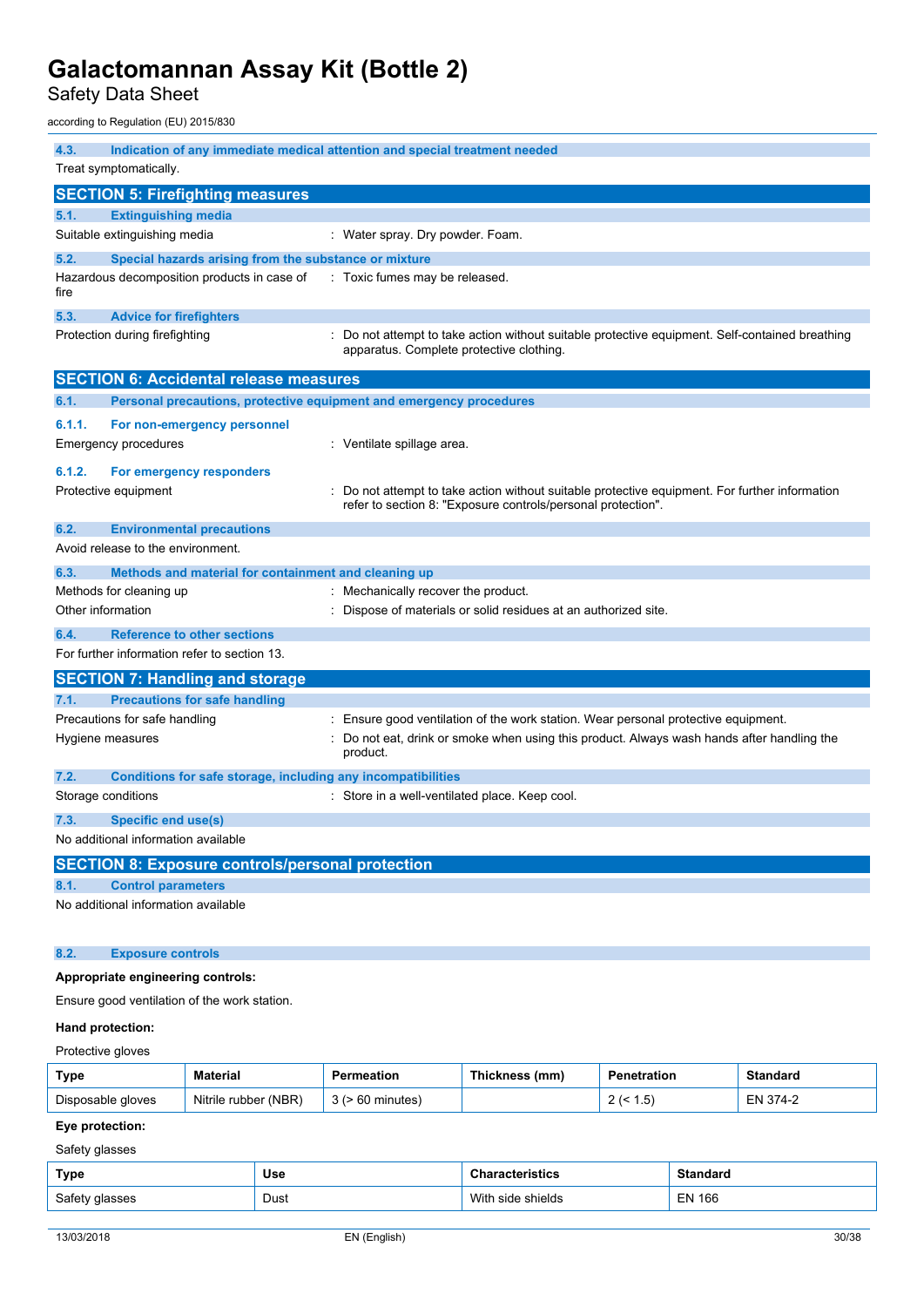## Safety Data Sheet

according to Regulation (EU) 2015/830

#### **Skin and body protection:**

Wear suitable protective clothing

| Type     | Standard |
|----------|----------|
| Lab coat |          |

#### **Respiratory protection:**

In case of insufficient ventilation, wear suitable respiratory equipment

| <b>Device</b> | Filter type | Condition                      | <b>Standard</b>  |
|---------------|-------------|--------------------------------|------------------|
| Dust mask     | Type P1     | Protection for Solid particles | ່ EN 143. EN 149 |



#### **Environmental exposure controls:**

Avoid release to the environment.

| <b>SECTION 9: Physical and chemical properties</b>            |                                |  |  |
|---------------------------------------------------------------|--------------------------------|--|--|
| 9.1.<br>Information on basic physical and chemical properties |                                |  |  |
| Physical state                                                | Solid                          |  |  |
| Colour                                                        | No data available<br>$\bullet$ |  |  |
| Odour                                                         | No data available              |  |  |
| Odour threshold                                               | No data available              |  |  |
| pH                                                            | No data available              |  |  |
| Relative evaporation rate (butylacetate=1)                    | No data available              |  |  |
| Melting point                                                 | No data available              |  |  |
| Freezing point                                                | Not applicable                 |  |  |
| <b>Boiling point</b>                                          | No data available              |  |  |
| Flash point                                                   | Not applicable                 |  |  |
| Auto-ignition temperature                                     | Not applicable                 |  |  |
| Decomposition temperature                                     | No data available              |  |  |
| Flammability (solid, gas)                                     | Non flammable.                 |  |  |
| Vapour pressure                                               | No data available              |  |  |
| Relative vapour density at 20 °C                              | No data available              |  |  |
| Relative density                                              | Not applicable                 |  |  |
| Solubility                                                    | Soluble in water.              |  |  |
| Log Pow                                                       | No data available              |  |  |
| Viscosity, kinematic                                          | Not applicable                 |  |  |
| Viscosity, dynamic                                            | No data available              |  |  |
| <b>Explosive properties</b>                                   | No data available              |  |  |
| Oxidising properties                                          | No data available              |  |  |
| <b>Explosive limits</b>                                       | Not applicable                 |  |  |
| <b>Other information</b><br>9.2.                              |                                |  |  |
| No additional information available                           |                                |  |  |
| <b>SECTION 10: Stability and reactivity</b>                   |                                |  |  |

#### **10.1. Reactivity**

The product is non-reactive under normal conditions of use, storage and transport.

#### **10.2. Chemical stability**

Stable under normal conditions.

#### **10.3. Possibility of hazardous reactions**

No dangerous reactions known under normal conditions of use.

#### **10.4. Conditions to avoid**

None under recommended storage and handling conditions (see section 7).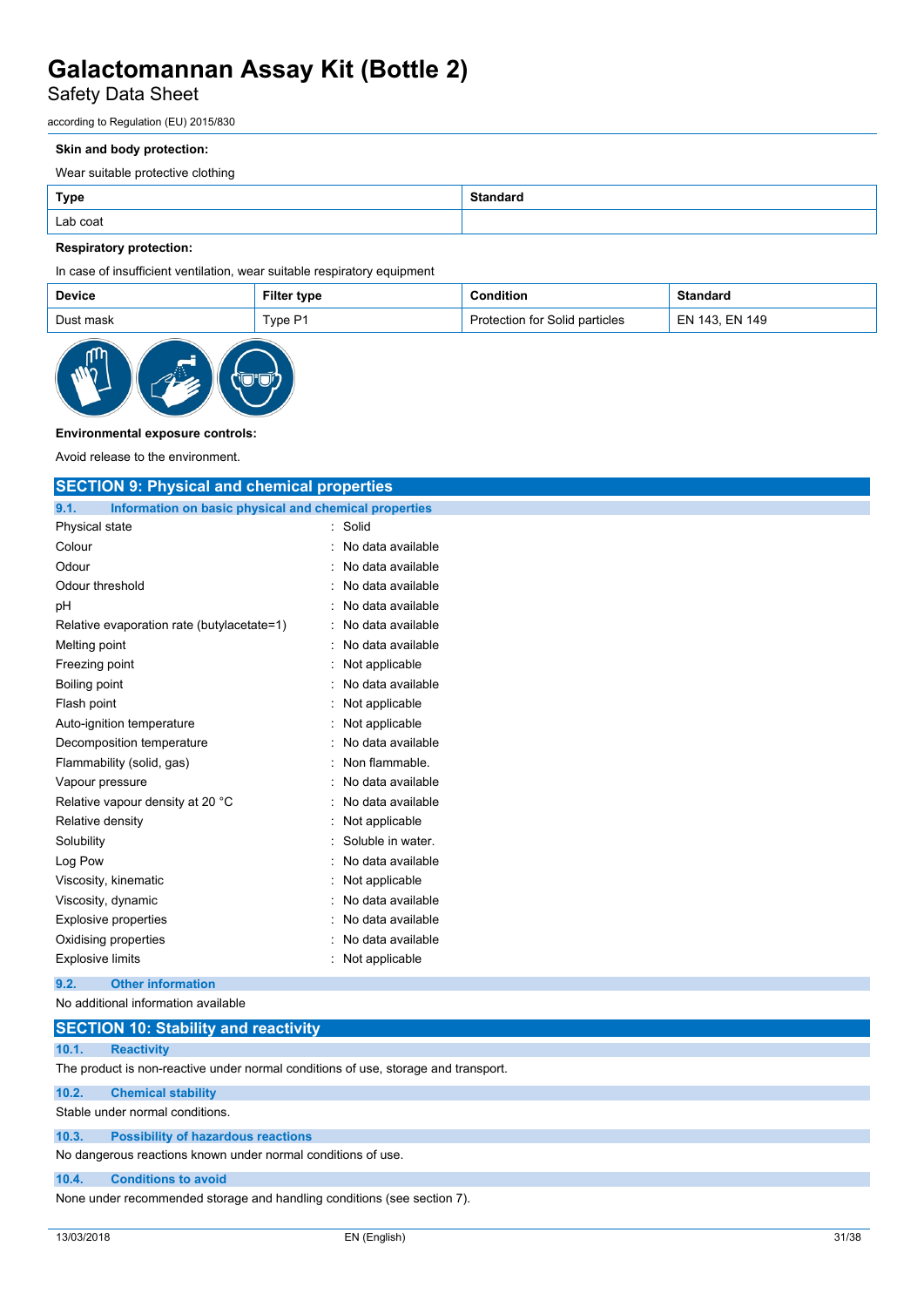### Safety Data Sheet

according to Regulation (EU) 2015/830

#### **10.5. Incompatible materials**

#### No additional information available

#### **10.6. Hazardous decomposition products**

Under normal conditions of storage and use, hazardous decomposition products should not be produced.

| <b>SECTION 11: Toxicological information</b>  |                  |
|-----------------------------------------------|------------------|
| Information on toxicological effects<br>11.1. |                  |
| Acute toxicity (oral)                         | : Not classified |
| Acute toxicity (dermal)                       | : Not classified |
| Acute toxicity (inhalation)                   | : Not classified |
| Skin corrosion/irritation                     | : Not classified |
| Serious eye damage/irritation                 | : Not classified |
| Respiratory or skin sensitisation             | : Not classified |
| Germ cell mutagenicity                        | : Not classified |
| Carcinogenicity                               | : Not classified |
| Reproductive toxicity                         | : Not classified |
| STOT-single exposure                          | : Not classified |
| STOT-repeated exposure                        | : Not classified |
| Aspiration hazard                             | : Not classified |

| <b>SECTION 12: Ecological information</b>          |                                                                                                                          |  |  |  |
|----------------------------------------------------|--------------------------------------------------------------------------------------------------------------------------|--|--|--|
| 12.1.<br><b>Toxicity</b>                           |                                                                                                                          |  |  |  |
| Ecology - general                                  | The product is not considered harmful to aquatic organisms nor to cause long-term adverse<br>effects in the environment. |  |  |  |
| Acute aquatic toxicity                             | : Not classified                                                                                                         |  |  |  |
| Chronic aquatic toxicity                           | : Not classified                                                                                                         |  |  |  |
|                                                    |                                                                                                                          |  |  |  |
| 12.2.<br><b>Persistence and degradability</b>      |                                                                                                                          |  |  |  |
| No additional information available                |                                                                                                                          |  |  |  |
| 12.3.<br><b>Bioaccumulative potential</b>          |                                                                                                                          |  |  |  |
| No additional information available                |                                                                                                                          |  |  |  |
| 12.4.<br><b>Mobility in soil</b>                   |                                                                                                                          |  |  |  |
| No additional information available                |                                                                                                                          |  |  |  |
| 12.5.<br><b>Results of PBT and vPvB assessment</b> |                                                                                                                          |  |  |  |
| No additional information available                |                                                                                                                          |  |  |  |
|                                                    |                                                                                                                          |  |  |  |
| <b>Other adverse effects</b><br>12.6.              |                                                                                                                          |  |  |  |
| No additional information available                |                                                                                                                          |  |  |  |
| <b>SECTION 13: Disposal considerations</b>         |                                                                                                                          |  |  |  |
| 13.1.<br><b>Waste treatment methods</b>            |                                                                                                                          |  |  |  |
| Waste treatment methods                            | : Dispose of contents/container in accordance with licensed collector's sorting instructions.                            |  |  |  |
|                                                    |                                                                                                                          |  |  |  |
| <b>SECTION 14: Transport information</b>           |                                                                                                                          |  |  |  |
| In accordance with ADR / RID / IMDG / IATA / ADN   |                                                                                                                          |  |  |  |
| <b>ADR</b>                                         | ΙΔΤΔ                                                                                                                     |  |  |  |

| <b>ADR</b>                                 | <b>IATA</b>    |       |
|--------------------------------------------|----------------|-------|
| 14.1.<br><b>UN number</b>                  |                |       |
| Not applicable                             | Not applicable |       |
| 14.2.<br><b>UN proper shipping name</b>    |                |       |
| Not applicable                             | Not applicable |       |
| <b>Transport hazard class(es)</b><br>14.3. |                |       |
| Not applicable                             | Not applicable |       |
| 14.4.<br><b>Packing group</b>              |                |       |
| Not applicable                             | Not applicable |       |
| <b>Environmental hazards</b><br>14.5.      |                |       |
| Not applicable                             | Not applicable |       |
| 13/03/2018                                 | EN (English)   | 32/38 |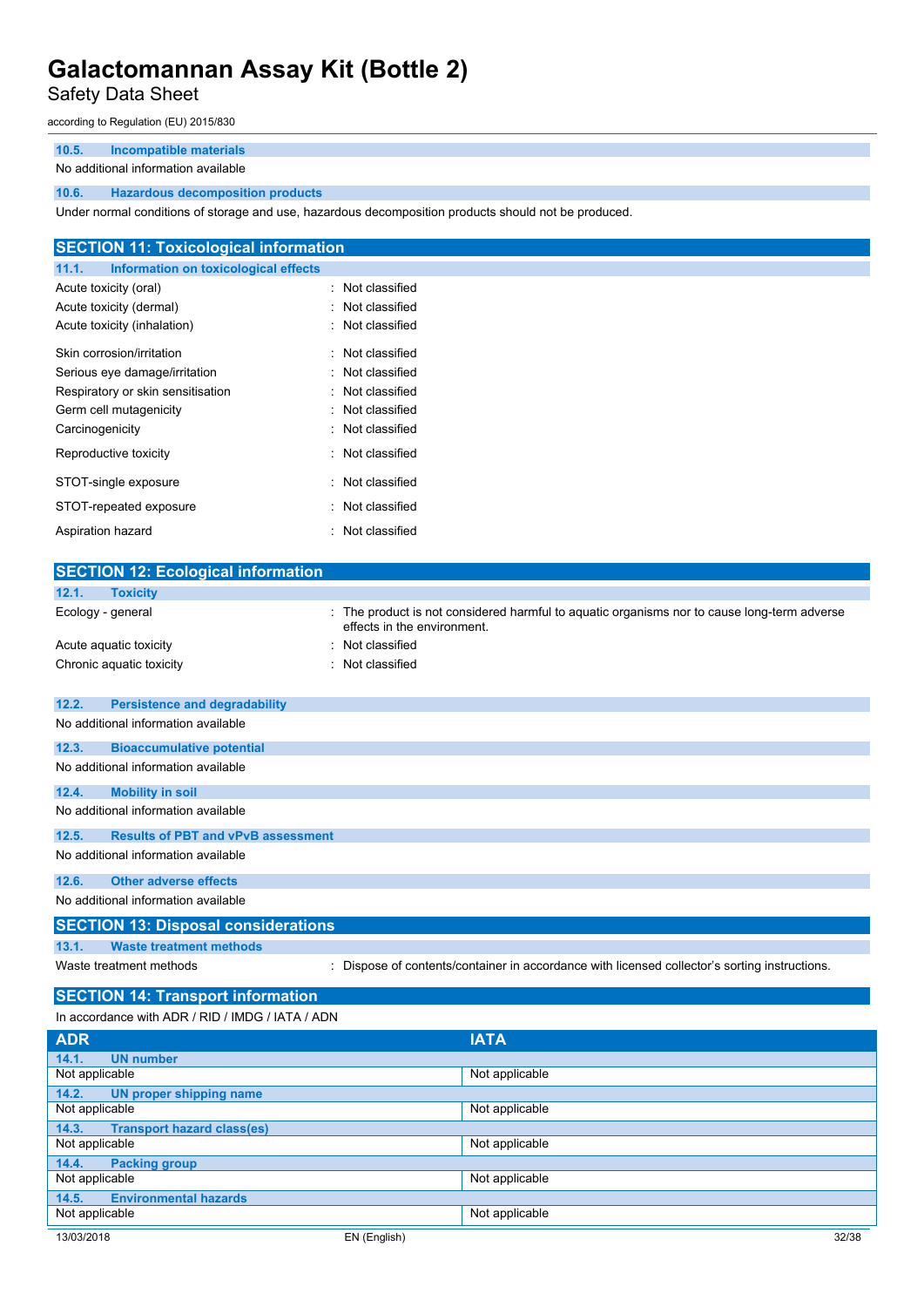Safety Data Sheet

according to Regulation (EU) 2015/830

| <b>ADR</b><br><b>IATA</b>                                                                                      |  |  |  |
|----------------------------------------------------------------------------------------------------------------|--|--|--|
| No supplementary information available                                                                         |  |  |  |
| <b>Special precautions for user</b><br>14.6.                                                                   |  |  |  |
| - Overland transport<br>Not applicable                                                                         |  |  |  |
| - Air transport<br>Not applicable                                                                              |  |  |  |
| 14.7.<br>Transport in bulk according to Annex II of Marpol and the IBC Code<br>Not applicable                  |  |  |  |
| <b>SECTION 15: Regulatory information</b>                                                                      |  |  |  |
| 15.1.<br>Safety, health and environmental regulations/legislation specific for the substance or mixture        |  |  |  |
| 15.1.1.<br><b>EU-Regulations</b>                                                                               |  |  |  |
| Contains no REACH substances with Annex XVII restrictions<br>Contains no substance on the REACH candidate list |  |  |  |

Contains no REACH Annex XIV substances

### **15.1.2. National regulations**

No additional information available

### **15.2. Chemical safety assessment**

No chemical safety assessment has been carried out

### **SECTION 16: Other information**

SDS EU (REACH Annex II)

This information is based on our current knowledge and is intended to describe the product for the purposes of health, safety and environmental requirements only. It should not therefore be<br>construed as guaranteeing any sp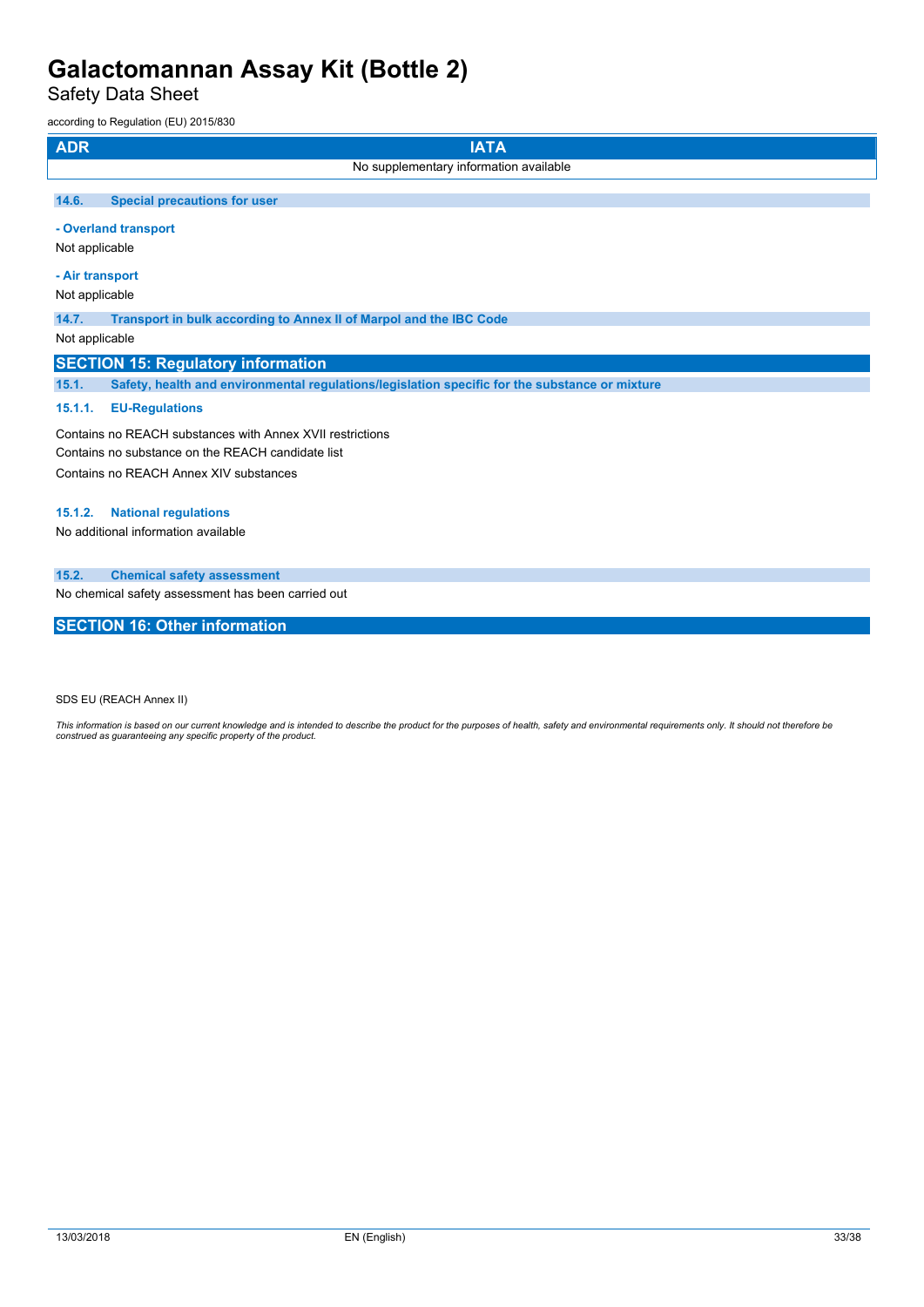

Safety Data Sheet

according to Regulation (EU) 2015/830 Date of issue: 28/11/2013 Revision date: 06/12/2017 Supersedes: 06/09/2016 Version: 1.3 **SECTION 1: Identification of the substance/mixture and of the company/undertaking 1.1. Product identifier** Product form : Nixture Product name : Galactomannan Assay Kit (Bottle 1) Product code : K-GALM (Bottle 1) **1.2. Relevant identified uses of the substance or mixture and uses advised against 1.2.1. Relevant identified uses** Industrial/Professional use spec : For professional use only Use of the substance/mixture in the substance/mixture in the substance of the substance of the substance of the substance of the substance of the substance of the substance of the substance of the substance of the substanc **1.2.2. Uses advised against** No additional information available **1.3. Details of the supplier of the safety data sheet** Megazyme Bray Business Park A98 YV29 Bray - Ireland T +353 12861220 - F +353 12861264 [cs@megazyme.com](mailto:cs@megazyme.com) - <www.megazyme.com> **1.4. Emergency telephone number** Emergency number : +353 12861220 [9 am to 5 pm GMT - Monday to Friday] **SECTION 2: Hazards identification 2.1. Classification of the substance or mixture Classification according to Regulation (EC) No. 1272/2008 [CLP]** Not classified **Adverse physicochemical, human health and environmental effects** To our knowledge, this product does not present any particular risk, provided it is handled in accordance with good occupational hygiene and safety practice. **2.2. Label elements Labelling** according to Regulation (EC) No. 1272/2008 [CLP] EUH-statements **EUH210** - Safety data sheet available on request. **2.3. Other hazards**

No additional information available

| <b>SECTION 3: Composition/information on ingredients</b> |                   |  |  |  |
|----------------------------------------------------------|-------------------|--|--|--|
| 3.1.                                                     | <b>Substances</b> |  |  |  |
| Not applicable                                           |                   |  |  |  |
|                                                          |                   |  |  |  |

### **3.2. Mixtures**

| <b>Name</b>          | <b>Product identifier</b> | $\frac{9}{6}$ | <b>Classification according to</b><br><b>Regulation (EC) No.</b><br>1272/2008 [CLP]                                                                                                    |
|----------------------|---------------------------|---------------|----------------------------------------------------------------------------------------------------------------------------------------------------------------------------------------|
| <b>DISODIUM EDTA</b> | (CAS-No.) 6381-92-6       | $1 - 5$       | Acute Tox. 4 (Oral), H302<br>Acute Tox. 4 (Dermal), H312<br>Acute Tox. 4 (Inhalation), H332<br>Skin Irrit. 2, H315<br>Eye Irrit. 2, H319<br>STOT SE 3, H335<br>Aquatic Chronic 3, H412 |

Full text of H-statements: see section 16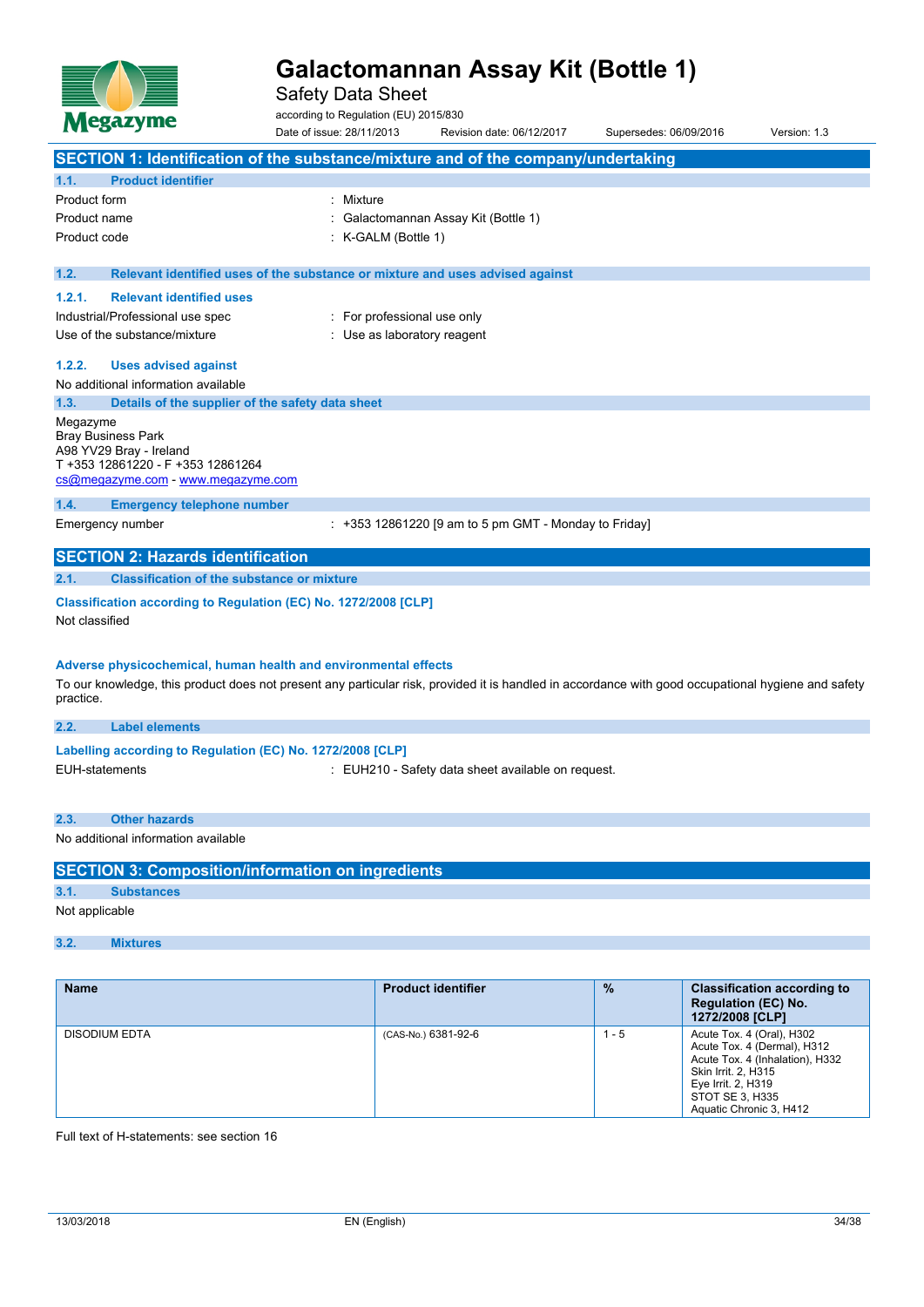Safety Data Sheet

according to Regulation (EU) 2015/830

| <b>SECTION 4: First aid measures</b>                                        |                                                                                                                                             |
|-----------------------------------------------------------------------------|---------------------------------------------------------------------------------------------------------------------------------------------|
| 4.1.<br><b>Description of first aid measures</b>                            |                                                                                                                                             |
| First-aid measures after inhalation                                         | : Remove person to fresh air and keep comfortable for breathing.                                                                            |
| First-aid measures after skin contact                                       | : Wash skin with plenty of water.                                                                                                           |
| First-aid measures after eye contact                                        | Rinse eyes with water as a precaution.                                                                                                      |
| First-aid measures after ingestion                                          | Call a poison center or a doctor if you feel unwell.                                                                                        |
| 4.2.<br>Most important symptoms and effects, both acute and delayed         |                                                                                                                                             |
| No additional information available                                         |                                                                                                                                             |
| 4.3.                                                                        | Indication of any immediate medical attention and special treatment needed                                                                  |
| Treat symptomatically.                                                      |                                                                                                                                             |
|                                                                             |                                                                                                                                             |
| <b>SECTION 5: Firefighting measures</b>                                     |                                                                                                                                             |
| 5.1.<br><b>Extinguishing media</b>                                          |                                                                                                                                             |
| Suitable extinguishing media                                                | : Water spray. Dry powder. Foam. Carbon dioxide.                                                                                            |
| 5.2.<br>Special hazards arising from the substance or mixture               |                                                                                                                                             |
| Hazardous decomposition products in case of<br>fire                         | : Toxic fumes may be released.                                                                                                              |
| 5.3.<br><b>Advice for firefighters</b>                                      |                                                                                                                                             |
| Protection during firefighting                                              | : Do not attempt to take action without suitable protective equipment. Self-contained breathing<br>apparatus. Complete protective clothing. |
| <b>SECTION 6: Accidental release measures</b>                               |                                                                                                                                             |
| Personal precautions, protective equipment and emergency procedures<br>6.1. |                                                                                                                                             |
|                                                                             |                                                                                                                                             |
| 6.1.1.<br>For non-emergency personnel                                       |                                                                                                                                             |
| Emergency procedures                                                        | : Ventilate spillage area.                                                                                                                  |
| 6.1.2.<br>For emergency responders                                          |                                                                                                                                             |
| Protective equipment                                                        | Do not attempt to take action without suitable protective equipment. For further information                                                |
|                                                                             | refer to section 8: "Exposure controls/personal protection".                                                                                |
| 6.2.<br><b>Environmental precautions</b>                                    |                                                                                                                                             |
| Avoid release to the environment.                                           |                                                                                                                                             |
| 6.3.<br>Methods and material for containment and cleaning up                |                                                                                                                                             |
| Methods for cleaning up                                                     | : Take up liquid spill into absorbent material.                                                                                             |
| Other information                                                           | : Dispose of materials or solid residues at an authorized site.                                                                             |
|                                                                             |                                                                                                                                             |
| <b>Reference to other sections</b><br>6.4.                                  |                                                                                                                                             |
| For further information refer to section 13.                                |                                                                                                                                             |
| <b>SECTION 7: Handling and storage</b>                                      |                                                                                                                                             |
| <b>Precautions for safe handling</b><br>7.1.                                |                                                                                                                                             |
| Precautions for safe handling                                               | Ensure good ventilation of the work station. Wear personal protective equipment.                                                            |
| Hygiene measures                                                            | Do not eat, drink or smoke when using this product. Always wash hands after handling the                                                    |
|                                                                             | product.                                                                                                                                    |
| 7.2.<br>Conditions for safe storage, including any incompatibilities        |                                                                                                                                             |
| Storage conditions                                                          | : Store in a well-ventilated place. Keep cool.                                                                                              |
| <b>Specific end use(s)</b><br>7.3.                                          |                                                                                                                                             |
| No additional information available                                         |                                                                                                                                             |
|                                                                             |                                                                                                                                             |
| <b>SECTION 8: Exposure controls/personal protection</b>                     |                                                                                                                                             |
| 8.1.<br><b>Control parameters</b>                                           |                                                                                                                                             |
| No additional information available                                         |                                                                                                                                             |
|                                                                             |                                                                                                                                             |
| 8.2.<br><b>Exposure controls</b>                                            |                                                                                                                                             |
|                                                                             |                                                                                                                                             |
| Appropriate engineering controls:                                           |                                                                                                                                             |
| Ensure good ventilation of the work station.                                |                                                                                                                                             |
| Hand protection:                                                            |                                                                                                                                             |

Protective gloves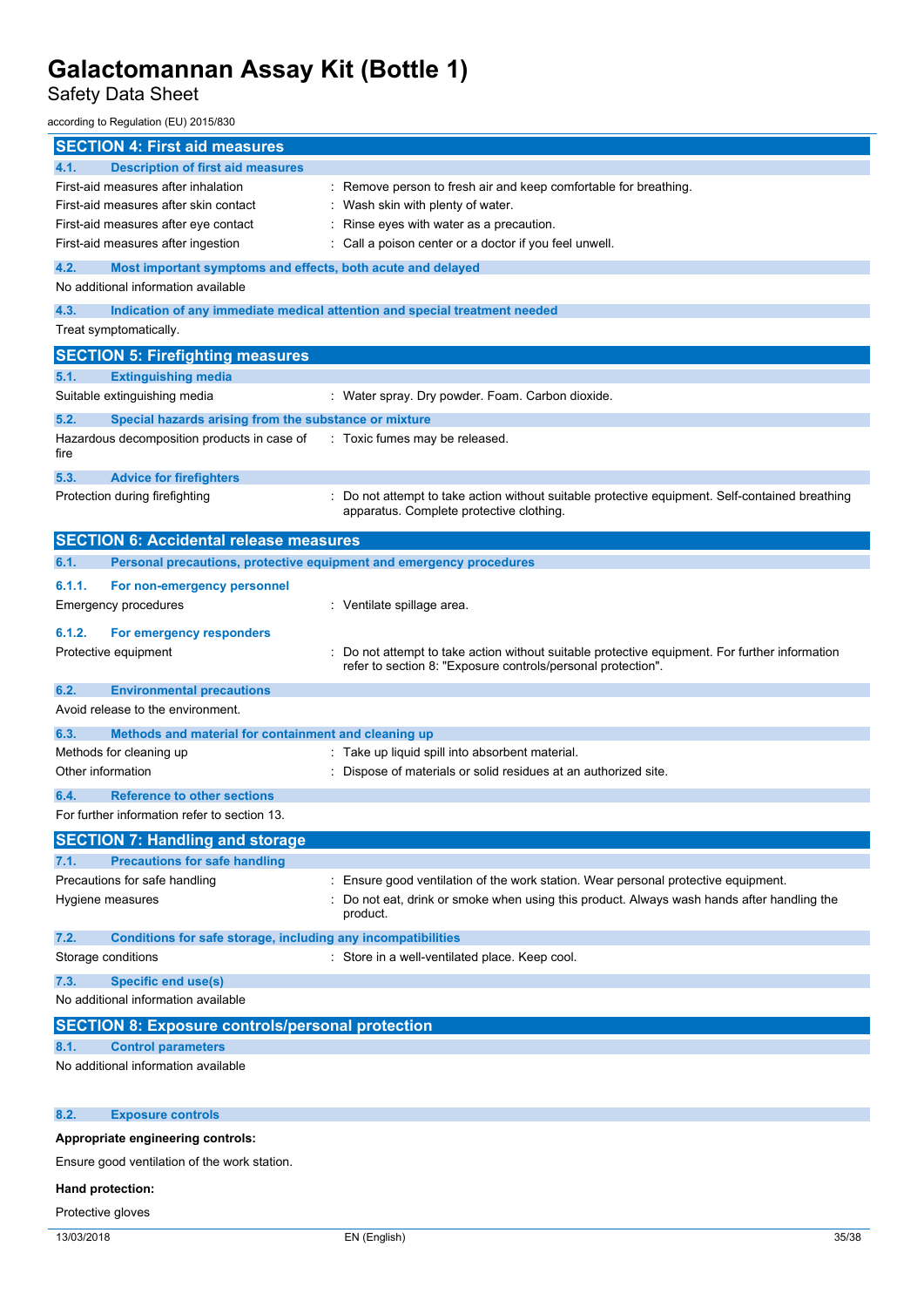Safety Data Sheet

according to Regulation (EU) 2015/830

| Type              | <b>Material</b>      | Permeation            | Thickness (mm) | Penetration | Standard      |
|-------------------|----------------------|-----------------------|----------------|-------------|---------------|
| Disposable gloves | Nitrile rubber (NBR) | $3$ ( $> 60$ minutes) |                | ن. ا        | 374-2<br>EN 3 |

#### **Eye protection:**

#### Safety glasses

| Type           | Use     | <b>Characteristics</b> | <b>Standard</b> |
|----------------|---------|------------------------|-----------------|
| Safety glasses | Droplet | With side shields      | <b>EN 166</b>   |

#### **Skin and body protection:**

Wear suitable protective clothing

| <b>Type</b> | Standaro |
|-------------|----------|
| Lab coat    |          |

#### **Respiratory protection:**

In case of insufficient ventilation, wear suitable respiratory equipment

| <b>Device</b> | <b>Filter type</b> | <b>Condition:</b>               | <b>Standard</b> |
|---------------|--------------------|---------------------------------|-----------------|
| Dust mask     | Type P1            | Protection for Liquid particles | EN 143. EN 149  |



#### **Environmental exposure controls:**

Avoid release to the environment.

| <b>SECTION 9: Physical and chemical properties</b>    |
|-------------------------------------------------------|
| Information on basic physical and chemical properties |
| Liquid                                                |
| No data available                                     |
| No data available                                     |
| No data available                                     |
| No data available                                     |
| No data available                                     |
| Not applicable                                        |
| No data available                                     |
| No data available                                     |
| No data available                                     |
| No data available                                     |
| No data available                                     |
| Not applicable                                        |
| No data available                                     |
| No data available                                     |
| No data available                                     |
| Soluble in water.                                     |
| No data available                                     |
| No data available                                     |
| No data available                                     |
| No data available                                     |
| No data available                                     |
|                                                       |
|                                                       |
|                                                       |
|                                                       |
|                                                       |
|                                                       |

The product is non-reactive under normal conditions of use, storage and transport.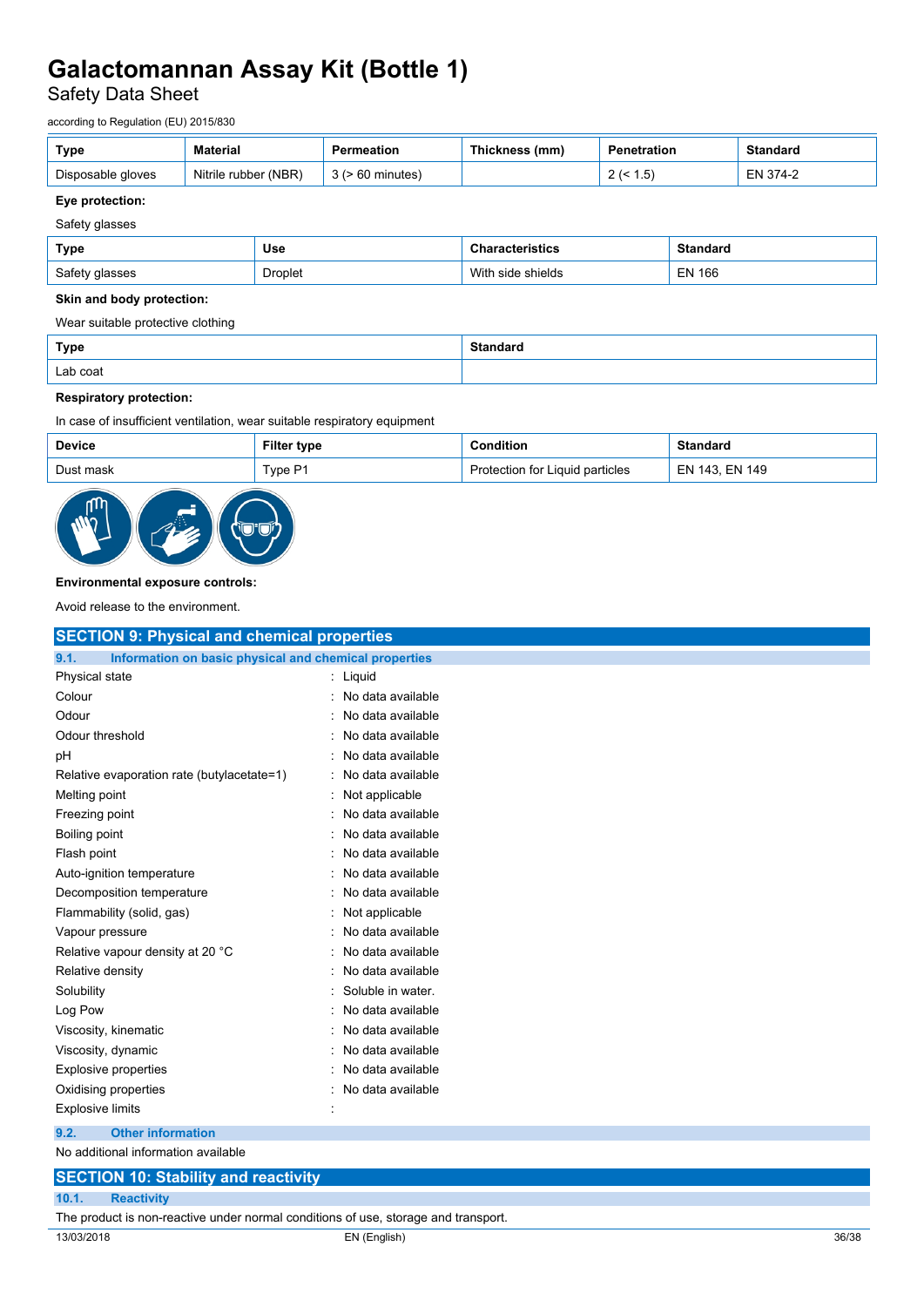Safety Data Sheet

according to Regulation (EU) 2015/830

| 10.2. | <b>Chemical stability</b>                                               |
|-------|-------------------------------------------------------------------------|
|       |                                                                         |
|       | Stable under normal conditions.                                         |
| 10.3. | <b>Possibility of hazardous reactions</b>                               |
|       | No dangerous reactions known under normal conditions of use.            |
| 10.4. | <b>Conditions to avoid</b>                                              |
|       | None under recommended storage and handling conditions (see section 7). |
| 10.5. | <b>Incompatible materials</b>                                           |
|       | No additional information available                                     |
| 10.6. | <b>Hazardous decomposition products</b>                                 |

Under normal conditions of storage and use, hazardous decomposition products should not be produced.

| <b>SECTION 11: Toxicological information</b>  |                                                                                                                          |
|-----------------------------------------------|--------------------------------------------------------------------------------------------------------------------------|
| 11.1.<br>Information on toxicological effects |                                                                                                                          |
| Acute toxicity (oral)                         | Not classified                                                                                                           |
| Acute toxicity (dermal)                       | : Not classified                                                                                                         |
| Acute toxicity (inhalation)                   | : Not classified                                                                                                         |
| Skin corrosion/irritation                     | : Not classified                                                                                                         |
| Serious eye damage/irritation                 | Not classified                                                                                                           |
| Respiratory or skin sensitisation             | Not classified                                                                                                           |
| Germ cell mutagenicity                        | Not classified                                                                                                           |
| Carcinogenicity                               | : Not classified                                                                                                         |
| Reproductive toxicity                         | : Not classified                                                                                                         |
| STOT-single exposure                          | Not classified                                                                                                           |
| STOT-repeated exposure                        | : Not classified                                                                                                         |
| Aspiration hazard                             | : Not classified                                                                                                         |
| <b>SECTION 12: Ecological information</b>     |                                                                                                                          |
| 12.1.<br><b>Toxicity</b>                      |                                                                                                                          |
| Ecology - general                             | The product is not considered harmful to aquatic organisms nor to cause long-term adverse<br>effects in the environment. |
| Acute aquatic toxicity                        | Not classified                                                                                                           |
| Chronic aquatic toxicity                      | Not classified                                                                                                           |
| 12.2.<br><b>Persistence and degradability</b> |                                                                                                                          |

| 14.4.<br><b>FUISIBIULE AND UP ADMILIST</b><br>No additional information available |                                                                                               |
|-----------------------------------------------------------------------------------|-----------------------------------------------------------------------------------------------|
| 12.3.<br><b>Bioaccumulative potential</b>                                         |                                                                                               |
| No additional information available                                               |                                                                                               |
| 12.4.<br><b>Mobility in soil</b>                                                  |                                                                                               |
| No additional information available                                               |                                                                                               |
| <b>Results of PBT and vPvB assessment</b><br>12.5.                                |                                                                                               |
| No additional information available                                               |                                                                                               |
| 12.6.<br><b>Other adverse effects</b>                                             |                                                                                               |
| No additional information available                                               |                                                                                               |
| <b>SECTION 13: Disposal considerations</b>                                        |                                                                                               |
| 13.1.<br><b>Waste treatment methods</b>                                           |                                                                                               |
| Waste treatment methods                                                           | : Dispose of contents/container in accordance with licensed collector's sorting instructions. |
| <b>SECTION 14: Transport information</b>                                          |                                                                                               |
| In accordance with ADR / RID / IMDG / IATA / ADN                                  |                                                                                               |
| <b>ADR</b>                                                                        | <b>IATA</b>                                                                                   |